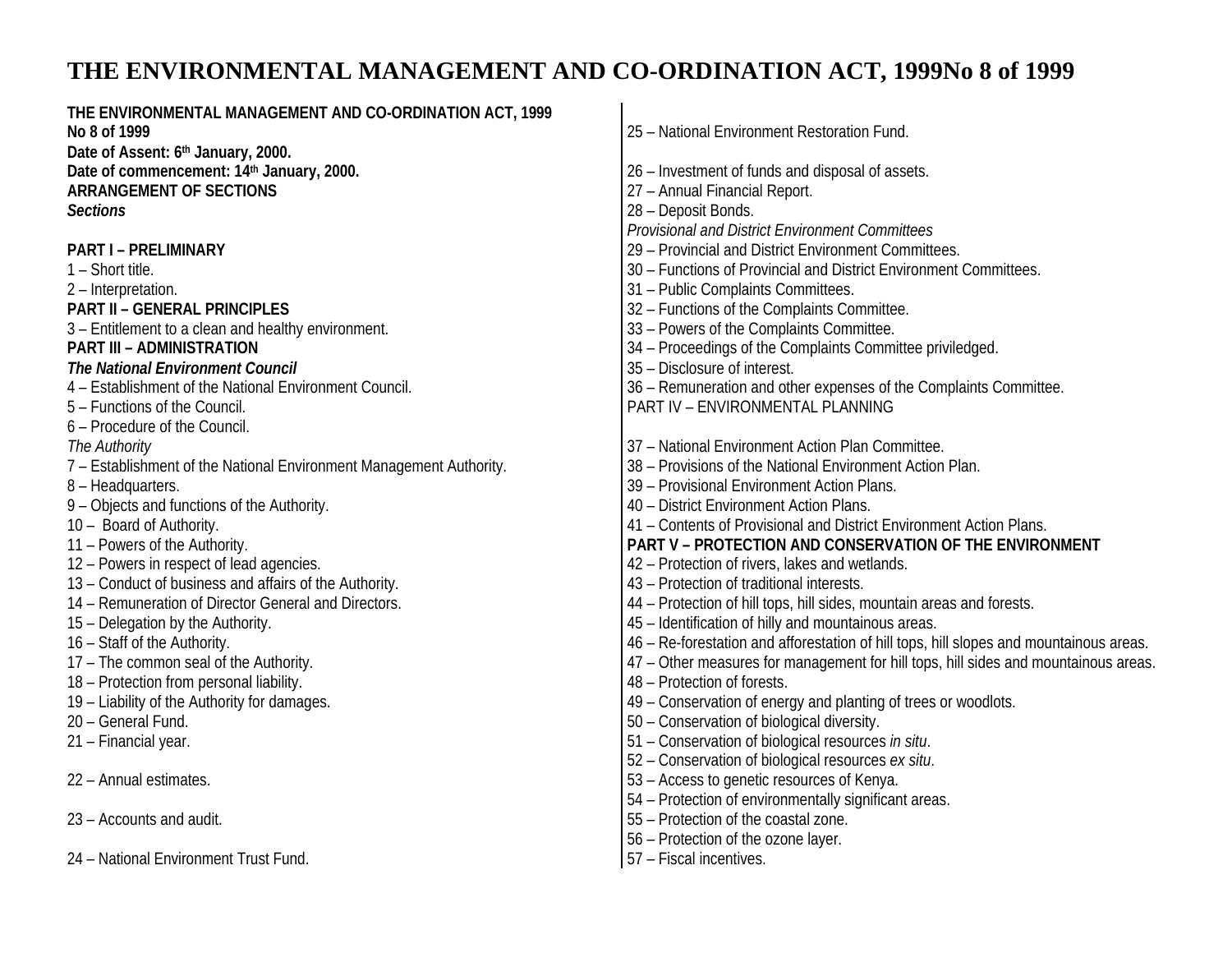| PART VI - ENVIRONMENTAL IMPACT ASSESSMENT                                           | 93 - Prohibition of discharge of hazardous substances, chemicals and materials or oil   |
|-------------------------------------------------------------------------------------|-----------------------------------------------------------------------------------------|
| 58 - Application for an Environmental Impact Assessment Licence.                    | into the environment and spiller's liability.                                           |
| 59 - Publication of Environmental Impact Assessment.                                | 94 - Standards of pesticides and toxic substances.                                      |
| 60 - Comments on Environmental Impact Assessment report by Lead Agencies.           | 95 - Application for registration of pesticides and toxic substances.                   |
| 61 - Technical Advisory Committee on Environmental Impact Assessment.               | 96 - Application for registration of existing operations involving pesticides and toxic |
| 62 - Further Environmental Impact Assessment.                                       | substances.                                                                             |
| 63 - Environmental Impact Licence.                                                  | 97 - Registration of pesticides and toxic substances.                                   |
| 64 - Submission of fresh Environmental Impact Assessment report after Environmental | 98 - Offences relating to pesticides and toxic substances.                              |
| Impact Assessment Licence issued.                                                   |                                                                                         |
| 65 - Transfer of Environmental Impact Assessment Licence.                           | 99 - Seizure of pesticides and toxic substances.                                        |
| 66 - Protection in respect of an Environmental Impact Assessment Licence.           | 100 - Regulations regarding registration of pesticides and toxic substances.            |
| 67 - Revocation, suspension or cancellation of Environmental Impact Assessment      | 101 - Standards for noise.                                                              |
| Licence.                                                                            | 102 - Noise in excess of established standards prohibited.                              |
| PART VII - ENVIRONMENTAL AUDIT AND MONITORING                                       | 103 - Exemptions in respect of noise standards.                                         |
| 68 - Environmental Audit.                                                           | 104 - Standards for ionising and other radiation.                                       |
| 69 - Environmental monitoring.                                                      | 105 - Powers of inspectors relating to ionising radiation.                              |
| PART VIII - ENVIRONMENTAL QUALITY STANDARDS                                         | 106 - Offences relating to ionising radiation.                                          |
| 70 - Establishment of Standards and Enforcement Review Committee.                   | 107 - Standards for the control of noxious smells.                                      |
| 71 - Function of Standards and Enforcement Review Committee.                        | PART IX - ENVIRONMENTAL RESTORATION ORDERS, ENVIRONMENTAL                               |
| 72 - Water pollution prohibition.                                                   | <b>CONSERVATION ORDERS AND ENVIRONMENTAL EASEMENTS</b>                                  |
| 73 - Duty to supply plant information to the Authority.                             | 108 - Issues of environmental restoration orders.                                       |
| 74 - Effluents to be discharged only into sewerage system.                          | 109 - Contents of environmental restoration orders.                                     |
| 75 - Licence to discharge effluents.                                                | 110 - Reconsideration of environmental restoration order.                               |
| 76 - Cancellation of effluent discharge licence.                                    | 111- Issue of environmental restoration order by a court.                               |
| 77 - Register of effluent discharge licences.                                       | 112 - Environmental easements and environmental conservation orders.                    |
| 78 - Air quality standards.                                                         | 113 - Application for environmental easement.                                           |
| 79 - Controlled areas.                                                              | 114 - Enforcement of environmental easements.                                           |
| 80 - Licensing emissions.                                                           | 115 - Registration of environmental easements.                                          |
| 81 - Issue of emission licence.                                                     | 116 - Compensation for environmental easements.                                         |
| 82 - Emissions by motor vehicles and other conveyances.                             | <b>PART X - INSPECTION, ANALYSIS AND RECORDS</b>                                        |
| 83 - Additional licensing procedures.                                               | 117 - Appointment of Environmental Inspectors.                                          |
| 84 - Cancellation of emission licence.                                              | 118 - Environmental Inspector's powers to prosecute.                                    |
| 85 - Register of emission of licences.                                              | 119 - Procedures for laboratory analysis of samples.                                    |
| 86 - Standards for waste.                                                           | 120 - Certificate of analysis and its effect.                                           |
| 87 - Prohibition against dangerous handling and disposal of wastes.                 | 121 – Records to be kept.                                                               |
| 88 - Application for waste licences.                                                | 122 - Transmission of records to the Authority.                                         |
| 89 - Licences for existing wastes disposal sites and plants.                        | 123 - Public Access to records transmitted to the Authority.                            |
| 90 - Court Orders to cease operation.                                               | <b>PART XI - INTERNATIONAL TREATIES, CONVENTIONS AND AGREEMENTS</b>                     |
| 91 - Hazardous Wastes.                                                              | 124 - Conventions, agreements and treaties on environment.                              |
| 92 - Regulations of toxic and hazardous materials etc.                              |                                                                                         |
|                                                                                     |                                                                                         |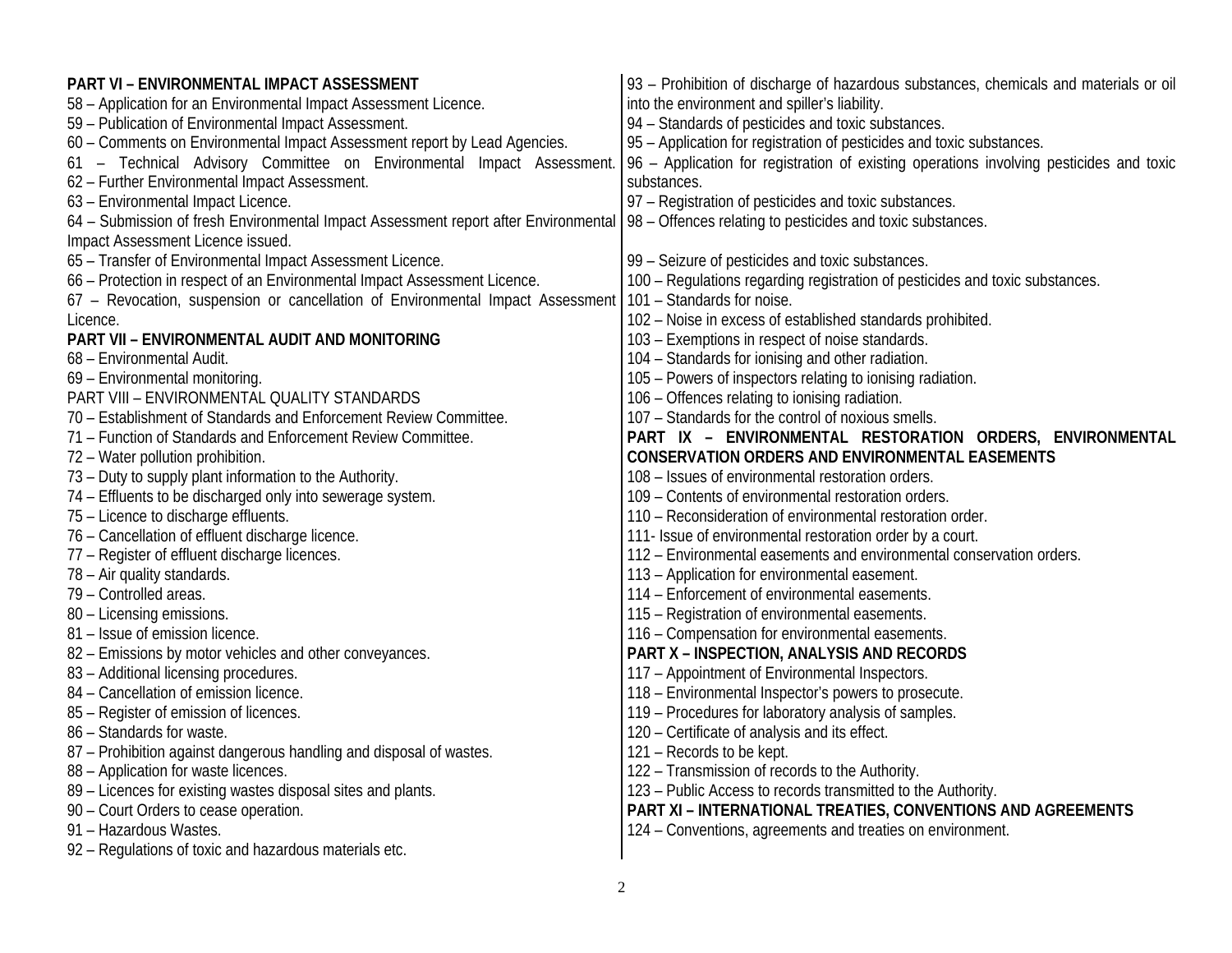#### **PART XII – NATIONAL ENVIRONMENT TRIBUNAL**

125 – Establishment of the National Environment Tribunal. 126 – Proceedings of the Tribunal.

127 – Awards of the Tribunal.

- 128 Quorum of the Tribunal for determination.
- 129 Appeals to the Tribunal.
- 130 Appeals to the High Court.
- 131 Power to appoint Environment Assessors.

132 – Immunity.

- 134 Remuneration of members of the Tribunal.
- 135 Appointment of a secretary of the Tribunal.
- 136 Powers to establish other Tribunals.

# **PART XIII – ENVIRONMENTAL OFFENCES**

137 – Offences relating to inspection.

- 138 Offences relating to environmental impact assessment.
- 139 Offences relating to records.
- 140 Offences relating to standards.
- 141 Offences relating to hazardous wastes, materials, chemicals and radioactive substances.
- 142 Offences relating to pollution.
- 143 Offences relating to environmental restoration orders, easements, and conservation orders.

144 – General Penalty.

145 – Offences by bodies corporate, partnership, principals and employees.

146 – Forfeiture, cancellation and other orders.

147 – Regulations.

148 – Existing laws relative to the environment.

#### **FIRST SCHEDULE**

#### **SECOND SCHEDULE**

**THIRD SCHEDULE**

**An ACT of Parliament to provide for the establishment of an appropriate legal and institutional framework for the management of the environment and for the matters connected therewith and incidental thereto** 

 WHEREAS it is desirable that a framework environment legislation be promulgated so as to establish an appropriate legal and institutional framework for the management of the environment;

 AND WHEREAS it is recognised that improved legal and administrative co-ordination of the diverse sectoral initiatives is necessary in order to improve the national capacity for the management of the environment;

 AND WHEREAS the environment constitutes the foundation of national economic, social, cultural and spiritual advancement;

**NOW THEREFORE BE IT ENACTED** by the Parliament of Kenya, as follows:-

# **PART I - PRELIMINARY**

- 1. This Act may be cited as the Environmental Management and Co-ordination Act, 1999.
- 2. In this Act, unless the context otherwise requires –

"air quality" means the concentration prescribed under or pursuant to this Act of a pollutant in the atmosphere at the point of measurement;

"ambient air" means the atmosphere surrounding the earth but does not include the atmosphere within a structure or within any underground space;

"analysis" means the testing or examination of any matter, substance or process for the purpose of determining its composition or qualities or its effect (whether physical, chemical or biological) on any segment of the environment or examination of emissions or recording of noise or sub-sonic vibrations to determine the level or other characteristics of the noise or sub-sonic vibration or its effect on any segments of the environment;

"Analyst" means an analyst appointed or designated under section 119;

"annual report on the state of the environment" means the report prepared and issued under section 9;

"Authority" means the National Environment Management Authority established under section 7;

"beneficial use" means a use of the environment or any element or segment of the environment that is conducive to public health, welfare or safety and which requires protection from the effects of wastes, discharges, emissions and deposits;

"benefited environment" means that environment which has benefited through the imposition of one or more obligations on the burdened land;

"biological diversity" means the variability among living organisms from all sources including, terrestrial ecosystems, aquatic ecosystems and the ecological complexes of which they are part; this includes diversity within species, among species and of ecosystems;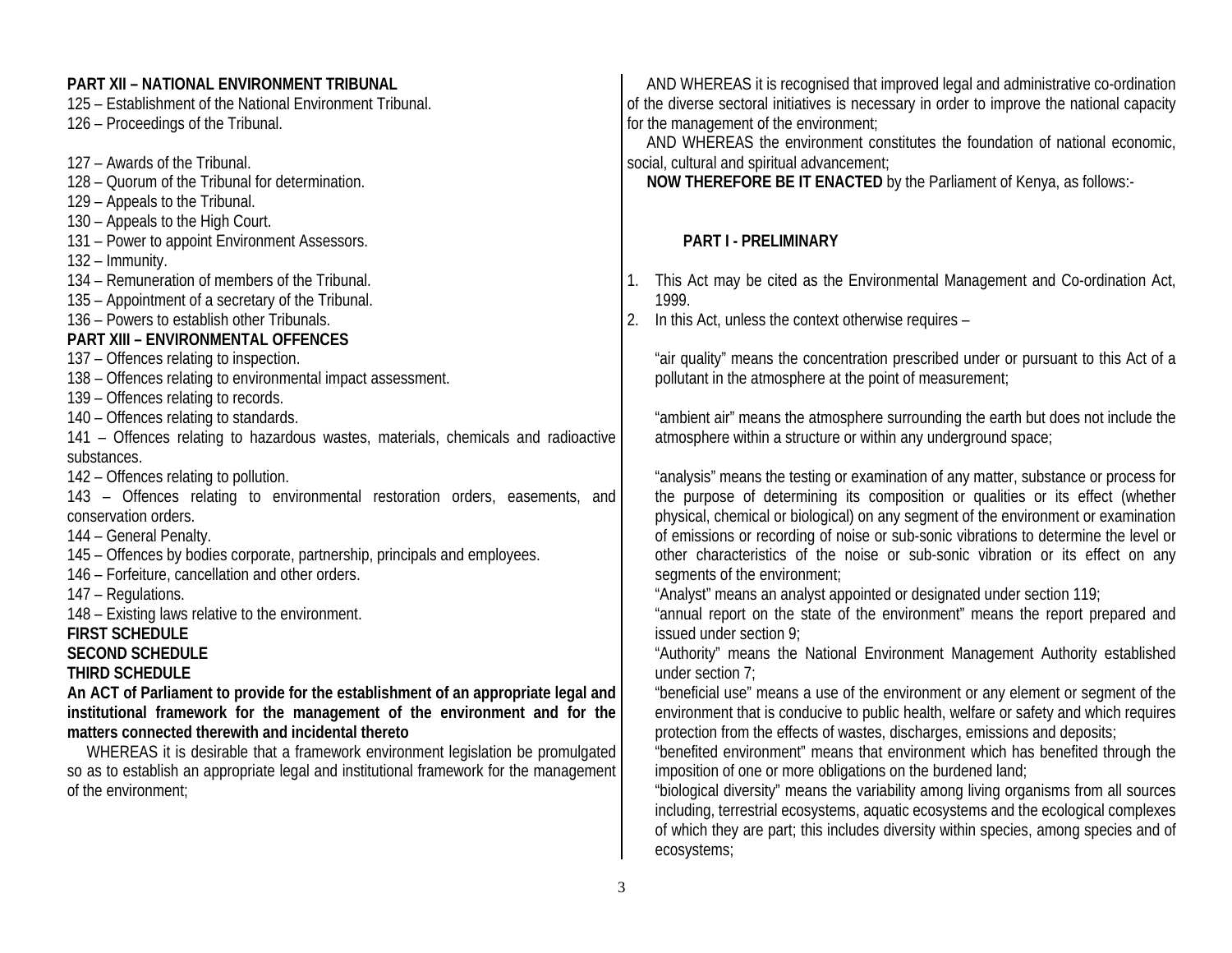"biological resources" include genetic resources organisms or parts thereof, populations, or any other biotic component or ecosystem with actual or potential use or value for humanity

"burdened land" means any land upon which an environmental easement has been imposed;

"chemical" means a chemical substance in any form whether by itself or in a mixture or preparation, whether manufactured or derived from nature and for the purposes of this Act includes industrial chemicals, pesticides, fertilizers and drugs; "Coastal zone" means any area declared to be a protected coastal zone under section 55;

"Continental Shelf" means the exclusive economic zone established under section 4 of the Maritime Zones Act;

"controlled area" means any area designated as such by the Minister under this Act; "Deposit Bond" means a deposit bond paid under section 28;

"developer" means a person who is developing a project which is subject to an environmental impact assessment process under this Act;

"Director" means a Director appointed under section 10;

"Director-General" means the Director-General of the Authority appointed under section 10;

"District Environment Action Plan" means the District Environment Action Plan prepared under section 40;

"District Environment Committee" means the District Environment Committee appointed under section 29;

"Ecosystem" means a dynamic complex of plant, animal, micro-organism communities and their non-living environment interacting as a functional unit;

"effluent" means gaseous waste, water or liquid or other fluid of domestic, agricultural, trade or industrial origin treated or untreated and discharged directly or indirectly into the aquatic environment;

"element" in relation to the environment means any of the principal constituent parts of the environment including water, atmosphere, soil, vegetation, climate, sound, odour, aesthetics, fish and wildlife;

"environment" includes the physical factors of the surroundings of human beings including land, water, atmosphere, climate, sound, odour, taste, the biological factors of animals and plants and the social factor of aesthetics and includes both the natural and the built environment;

"environmental audit" means the systematic, documented, periodic and objective evaluation of how well environmental organisation, management and equipment are performing in conserving or preserving the environment;

"environmental education" includes the process of recognising values and clarifying concepts in order to develop skills and attitudes necessary to understand and

appreciate the inter-relatedness among man, his culture and his biophysical surroundings;

"environmental impact assessment" means a systematic examination conducted to determine whether or not a programme, activity or project will have any adverse impacts on the environment;

"Environmental Inspector" means any environmental inspector appointed or designated under section 117;

"environmental management" includes the protection, conservation and sustainable use of the various elements or components of the environment;

"environmental monitoring" means the continuous or periodic determination of actual and potential effects of any activity or phenomenon on the environment whether short-term or long-term;

"environmental planning" means both long-term and short-term planning that takes into account environmental exigencies;

"environmental resources" includes the resources of the air, land, flora, fauna and water together with their aesthetical qualities;

"environmental restoration order" means an order issued under section 108;

"environmentally friendly" includes any phenomenon or activity that does not cause harm or degradation to the environment;

"*ex-situ* conservation" means conservation outside the natural ecosystem and habitat of the biological organism;

"exclusive economic zone" means the exclusive economic zone established and delimited under section 4 of the Maritime Zones Act;

"financial year" means the period of twelve months ending on the thirtieth June in every year;

"General Fund" means the General Fund established under section 20;

"genetic resources" means genetic material of actual or potential value;

"good environmental practice" means practice that is in accordance with the provisions of this Act or any other relevant law;

"hazardous substance" means any chemical, waste, gas, medicine, drug, plant, animal or micro-organism which is likely to be injurious to human health or the environment;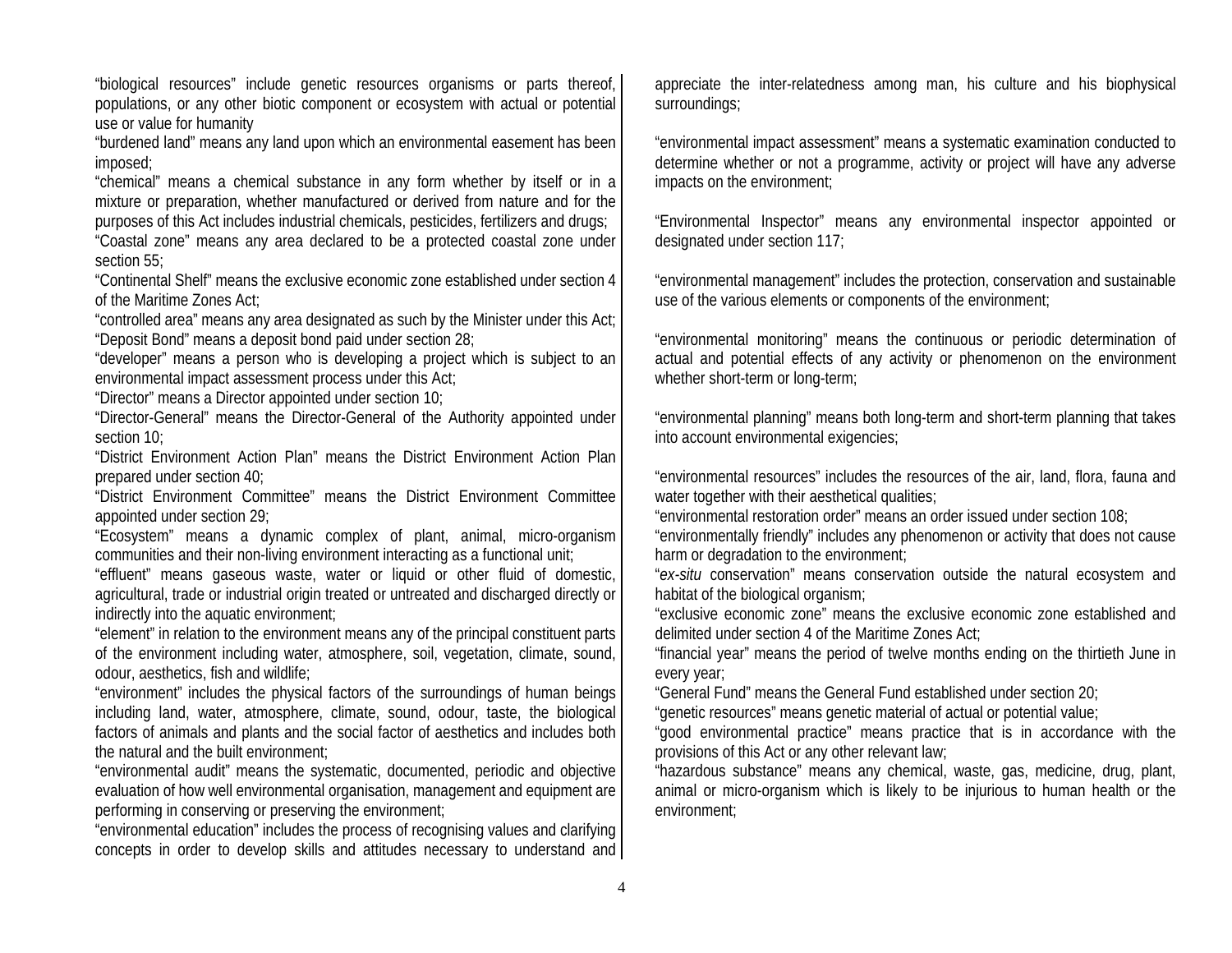"hazardous waste" means any waste which has been determined by the Authority to be hazardous waste or to belong to any other category of waste provided for in section 91;

"*in-situ* conservation" means conservation within the natural ecosystem and habitat of the biological organism;

"intergenerational equity" means that the present generation should ensure that in exercising its right to beneficial use of the environment, the health, diversity and productivity of the environment is maintained or enhanced for the benefit of future generations;

"intragenerational equity" means that all people within the present generation have the right to benefit equally from the exploitation of the environment, and that they have an equal entitlement to a clean and healthy environment;

"lead agency" means any Government ministry, department, parastatal, state corporation or local authority, in which any law vests functions of control or management of any element of the environment or natural resource;

"local authority" has the meaning assigned to it in section 2 of the Local Government Act;

"Minister" means the Minster for the time being responsible for matters relating to the environment;

"mixture containing oil" means a mixture of substances or liquids with such oil content as may be specified under this Act or, if such oil content is not specified, a mixture with an oil content of one hundred parts or more in one million parts of the mixture;

"National Council of Non-Governmental Organisations" means the Council established by section 23 of the Non-Governmental Organizations Co-ordination Act, 1990;

"National Environment Action Plan" means the plan referred to in section 37;

"natural resources" includes resources of the air, land, water, animals and plants including their aesthetic qualities;

"noise" means any undesirable sound that is intrinsically objectionable or that may cause adverse effect on human health or the environment;

"occupational air quality" means the concentration prescribed under or pursuant to this Act of a substance or energy in the atmosphere within a structure or underground space in which human activities take place;

"occupier" means a person in occupation or control of premises, and in relation to premises different parts of which are occupied by different persons, means the respective persons in occupation or control of each part;

"oil" includes –

(a) crude oil, refined oil, diesel oil, fuel oil and lubricating oil; and

(b) any other description of oil which may be prescribed;

"owner" in relation to any premises means –

- (a) the registered proprietor of the premises;
- (b) the lessee, including a sub-lessee of the premises;
- (c) the agent or trustee of any other owners described in paragraphs (a) and (b) of this interpretation section or where such owner as described in paragraphs (a) and (b) cannot be traced or has died, his legal personal representative;
- (d) the person for the time being receiving the rent of the premises whether on his own account or as agent or trustee for any other person or as receiver or who would receive the rent if such premises were let to a tenant; and

in relation to any ship means the person registered as the owner of the ship or in the absence of registration, the person owning the ship; except that in the case of a ship owned by any country and operated by a company which in that country is registered as the ship's operator, "owner" shall include such country and the master of the ship;

"ozone layer" means the layer of the atmospheric zone above the planetary boundary layer as defined in the Vienna Convention for the Protection of the Ozone Layer, 1985;

"pollutant" includes any substance whether liquid, solid or gaseous which –

(a) may directly or indirectly alter the quality of any element of the receiving environment;

(b) is hazardous or potentially hazardous to human health or the environment; and includes objectionable odours, radio-activity, noise, temperature change or physical, chemical or biological change to any segment or element of the environment;

"polluter-pays principle" means that the cost of cleaning up any element of the environment damaged by pollution, compensating victims of pollution, cost of beneficial uses lost as a result of an act of pollution and other costs that are connected with or incidental to the foregoing, is to be paid or borne by the person convicted of pollution under this Act or any other applicable law;

"pollution" means any direct or indirect alteration of the physical, thermal, chemical, biological, or radio-active properties of any part of the environment by discharging, emitting, or depositing wastes so as to affect any beneficial use adversely, to cause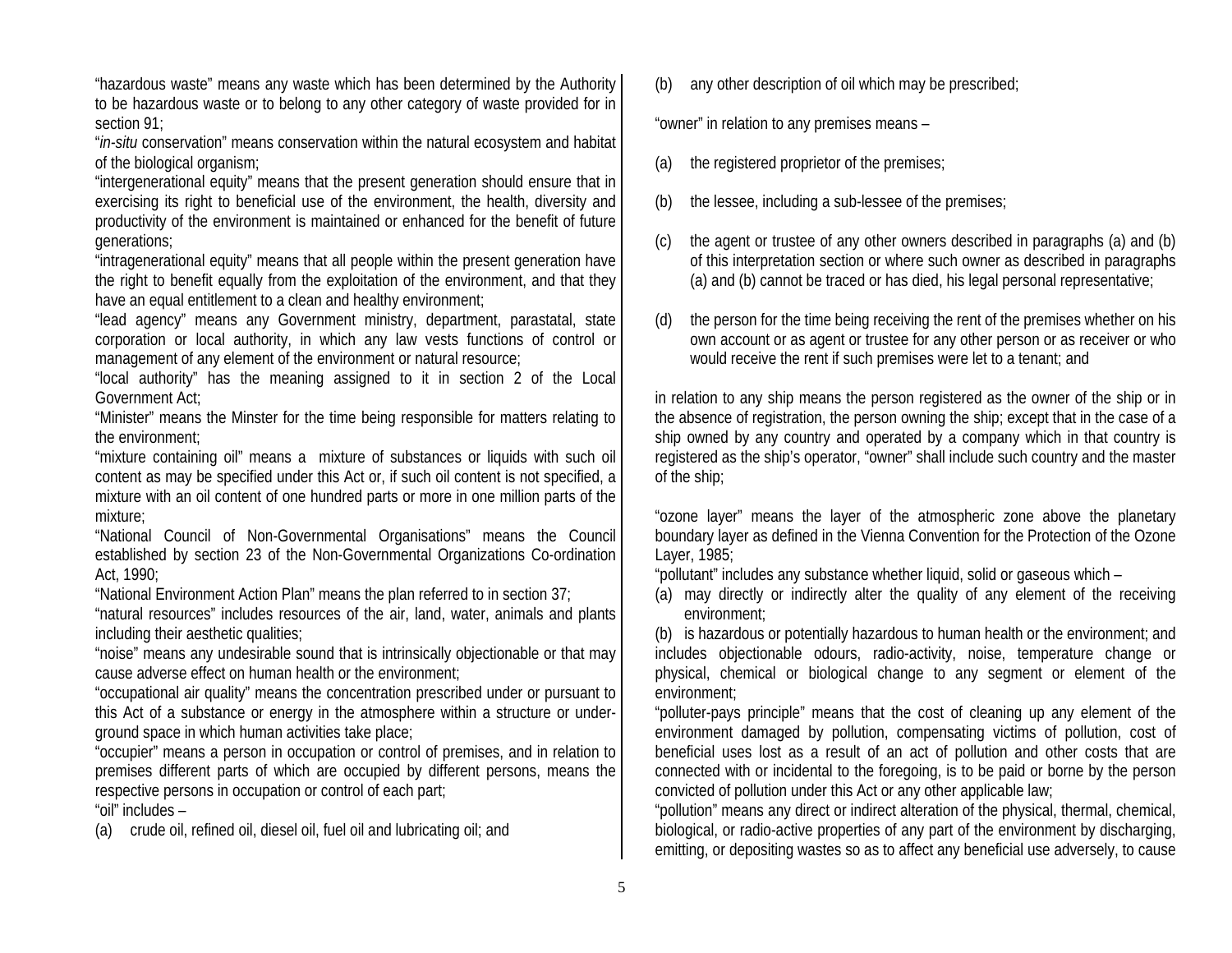a condition which is hazardous or potentially hazardous to public health, safety or welfare, or to animals, birds, wildlife, fish or aquatic life, or to plants or to cause contravention of any condition, limitation, or restriction which is subject to a licence under this Act;

"practicable" means reasonably practicable having regard, among other things, to local conditions and knowledge and the term "practicable means" include the provision and the efficient maintenance of plants and the proper use thereof, and the supervision by or on behalf of the occupier of any process or operation;

"precautionary principle" is the principle that where there are threats of damage to the environment, whether serious or irreversible, lack of full scientific certainty shall not be used as a reason for postponing cost-effective measures to prevent environmental degradation;

"premises" include measures, buildings, lands, and hereditaments in every tenure and machinery, plant or vehicle used in connection with any trade carried on at any premises;

"project" includes any project, programme or policy that leads to projects which may have an impact on the environment;

"project report" means a summary statement of the likely environmental effect of a proposed development referred to in section 58; "proponent" means a person proposing or executing a project, programme or an undertaking specified in the Second Schedule;

"proprietary information" means information relating to any manufacturing process, trade secret, trade mark, copyright, patent or formula protected by law in Kenya or by any international treaty to which Kenya is a party;

"Provincial Director of Environment" means the Provincial Director of Environment appointed under section 16;

"Provincial Environment Committee" means the Provincial Environment Committee established under section 29;

"Public Complaints Committee" means the Public Complaints Committee established under section 31;

"radiation" includes ionising radiation and any other radiation likely to have adverse effects on human health and the environment;

"Regional development authority" means a regional development authority established by an Act of Parliament;

"regulations" mean regulations made under this Act;

"Restoration Fund" means the National Environment Restoration Fund established under section 25;

"segment" in relation to the environment means any portion or portions of the environment expressed in terms of volume, space, area, quantity, quality or time or any combination thereof;

"ship" includes every description of vessel or craft or floating structure;

"soil" includes earth, sand, rock, shales, minerals, vegetation, and the flora and fauna in the soil and derivatives thereof such as dust;

"standard" means the limits of discharge or emissions established under this Act or under regulations made pursuant to this Act or any other written law;

"sustainable development" means development that meets the needs of the present generation without compromising the ability of future generations to meet their needs by maintaining the carrying capacity of the supporting ecosystems;

"sustainable use" means present use of the environment or natural resources which does not compromise the ability to use the same by future generations or degrade the carrying capacity of supporting ecosystems;

"territorial waters" means territorial waters provided for under section 3 of the Maritime Zones Act;

"trade" means any trade, business or undertaking whether originally carried on a fixed premises or at varying places which may result in discharge of substances and energy and includes any activity prescribed to be a trade, business or undertaking for the purpose of this Act;

"Tribunal" means the National Environment Tribunal established under section 125; "Trust Fund" means the National Environment Trust Fund established under section 24;

"waste" includes any matter prescribed to be waste and any matter, whether liquid, solid, gaseous, or radioactive, which is discharged, emitted, or deposited in the environment in such volume composition or manner likely to cause an alteration of the environment;

"water" includes drinking water, river, stream, water-course, reservoir, well, dam, canal, channel, lake, swamp, open drain, or underground water;

"wetland" means areas permanently or seasonally flooded by water where plants and animals have become adapted;

**PART II – GENERAL PRINCIPLES**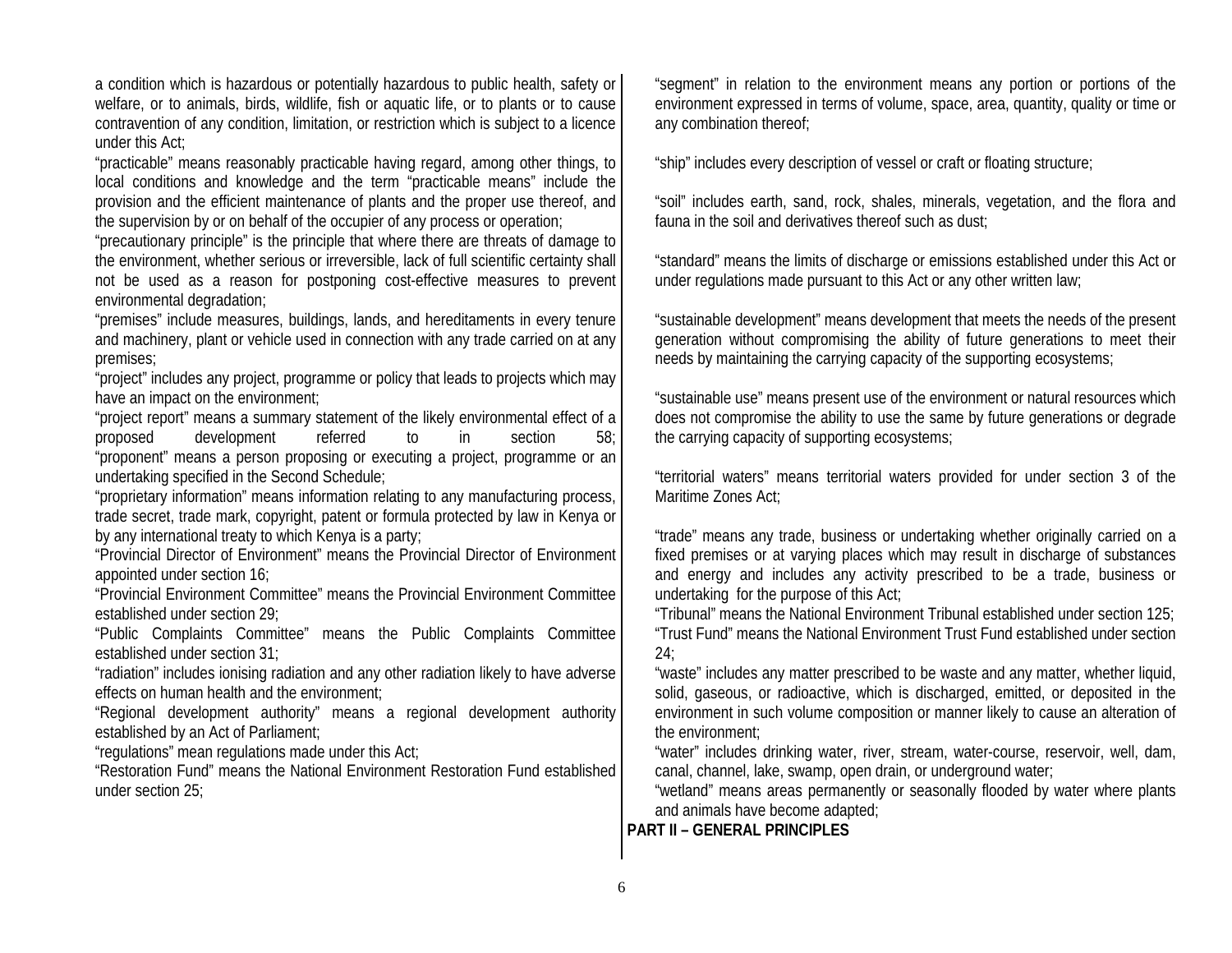- 3. (1) Every person in Kenya is entitled to a clean and healthy environment and had the duty to safeguard and enhance the environment.
	- (2) The entitlement to a clean and healthy environment under subsection (1) includes the access by any person in Kenya to the various public elements or segments of the environment for recreational, educational, health, spiritual and cultural purposes.
	- (3) If a person alleges that the entitlement conferred under subsection (1) has been, is being or is likely to be contravened in relation to him, then without prejudice to any other action with respect to the same matter which is lawfully available, that person may apply to the High Court for redress and the High Court may take such orders, issue such writs or give such directions as it may deem appropriate to –
		- (a) prevent, stop or discontinue any act or omission deleterious to the environment;
		- (b) compel any public officer
		- (c) to take measures to prevent or discontinue any act or omission deleterious to the environment;
		- (d) require that any on-going activity be subjected to an environment audit in accordance with the provisions of this Act;
		- (e) compel the persons responsible for the environmental degradation to restore the degraded environment as far as practicable to its immediate condition prior to the damage; and
		- provide compensation for any victims of pollution and the cost of beneficial uses lost as a result of an act of pollution and other losses that are connected with or incidental to the foregoing.
	- (4) A person proceeding under subsection (3) of this section shall have the capacity to bring an action notwithstanding that such a person cannot show that the defendant's act or omission has caused or is likely to cause him any personal loss or injury provided that such action –
	- (a) is not frivolous or vexations; or
	- (b) is not an abuse of the court process.
	- (5) In exercising the jurisdiction conferred upon it under subsection (3), the High Court shall be guided by the following principles of sustainable development;
	- (a) the principle of public participation in the development of policies, plans and processes for the management of the environment;
- (b) the cultural and social principle traditionally applied by any community in Kenya for the management of the environment or natural resources in so far as the same are relevant and are not repugnant to justice and morality or inconsistent with any written law;
- (c) the principle of international co-operation in the management of environmental resources shared by two or more states;
- (d) the principles of intergenerational and intragenerational equity;
- (e) the polluter-pays principle; and
- the pre-cautionary principle.

# **PART III – ADMINISTRATION**

## *The National Environment Council*

4. (1) There is established a council to be known as the National Environment Council (hereinafter referred to as the "Council") which shall consist of-

- (a) the Minister who shall be the chairman;
- (b) the Permanent Secretaries in the Ministries for the time being responsible for the matters specified in the First Schedule;
- (c) two representatives of public universities in Kenya to be appointed by the Minister;
- (d) two representatives of specified research institutions in Kenya to be appointed by the Minister;
- (e) three representatives of the business community, to be appointed by the Minister, one of whom shall be a representative of oil marketing companies;
- (f) two representatives of Non-Governmental Organisations active in the environmental field to be appointed by the Minister;
- (g) the Director-General who shall be the secretary; and
- (h) such number of other members as may, from time, be co-opted by the Minister to be members of the Council.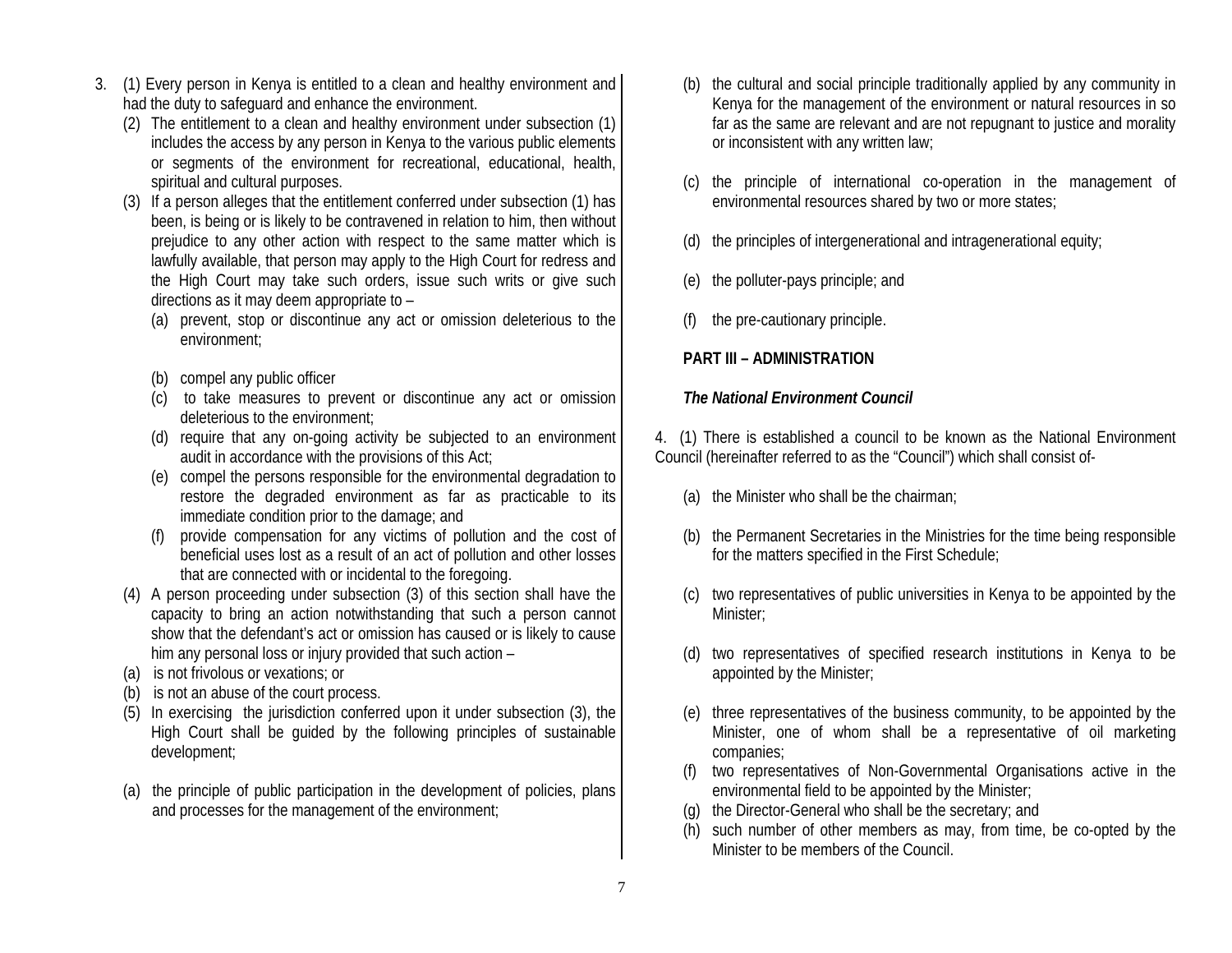- (2) Every appointment under paragraph (f) of subsection (1) shall be made from a list of nominees submitted by the Non-Governmental Organizations Council.
- (3) Every appointment under paragraph (c), (d), (e), (f) and (h) of subsection (1) shall be by name and by notice in the Gazette and shall be for a renewable period of three years, but shall cease if the appointee –
	- (a) serves the Minister with a written notice of resignation; or
	- (b) is absent from three consecutive meetings of the Council without the permission of the Minister; or
	- (c) is convicted of an offence and sentenced to imprisonment for a term exceeding six months or to a fine exceeding ten thousand shillings; or
	- (d) is incapacitated by prolonged physical or mental illness from performing his duties as a member of the Council; or
	- (e) conducts himself in a manner deemed by the Minister, in consultation with the Council, to be inconsistent with membership of the Council; or
	- (f) is adjudged bankrupt or has entered into a scheme or arrangement with his creditors.
- 5. The Council shall
	- (a) be responsible for policy formulation and directions for purposes of this Act;
	- (b) set national goals and objectives and determine policies and priorities for the protection of the environment;
	- (c) promote co-operation among public departments, local authorities, private sector, Non-Governmental Organisations and such other organisations engaged in environmental protection programmes; and
	- (d) perform such other functions as are assigned under this Act.

6. (1) The Council shall meet at least three times in every financial year, at such place as it may deem appropriate for the transaction of its business.

- (2) The Minister shall preside at all meetings of the Council but in his absence a person appointed by him shall preside on his behalf at such a meeting.
- (3) The secretary to the Council shall prepare and keep all the records of the business conducted at the meetings of the Council.
- (4) The powers of the Council shall not be affected by any vacancy in the membership thereof nor by any defect in the appointment of a person purporting to be a member of the Council.
- (5) Subject to this section, the Council shall regulate its own procedure. *The Authority*
- 7. (1) There is established an Authority to be known as the National Environment Management Authority.
- (2) The Authority shall be a body corporate with perpetual succession and a common seal and shall, in its corporate name, be capable of –
	- (a) suing and being sued;
	- (b) taking, purchasing, charging and disposing of movable and immovable property;
	- (c) borrowing money;
	- (d) entering into contracts; and
	- (e) doing or performing all such other things or acts for the proper administration of this Act, which may lawfully be performed by a body corporate.
- 8. The Headquarters of the Authority shall be in Nairobi.
- 9. (1) The object and purpose for which the Authority is established is to exercise general supervision and co-ordination over all matters relating to the environment and to be the principal instrument of Government in the implementation of all policies relating to the environment.
	- (2) Without prejudice to the generality of the foregoing, the Authority shall
		- (a) co-ordinate the various environmental management activities being undertaken by the lead agencies and promote the integration of environmental considerations into development policies, plans, programmes and projects with a view to ensuring the proper management and rational utilization of environmental resources on a sustainable yield basis for the improvement of the quality of human life in Kenya;
		- (b) take stock of the natural resources in Kenya and their utilisation and conservation;
		- (c) establish and review in consultation with the relevant lead agencies, land use guidelines;
		- (d) examine land use patterns to determine their impact on the quality and quantity of natural resources;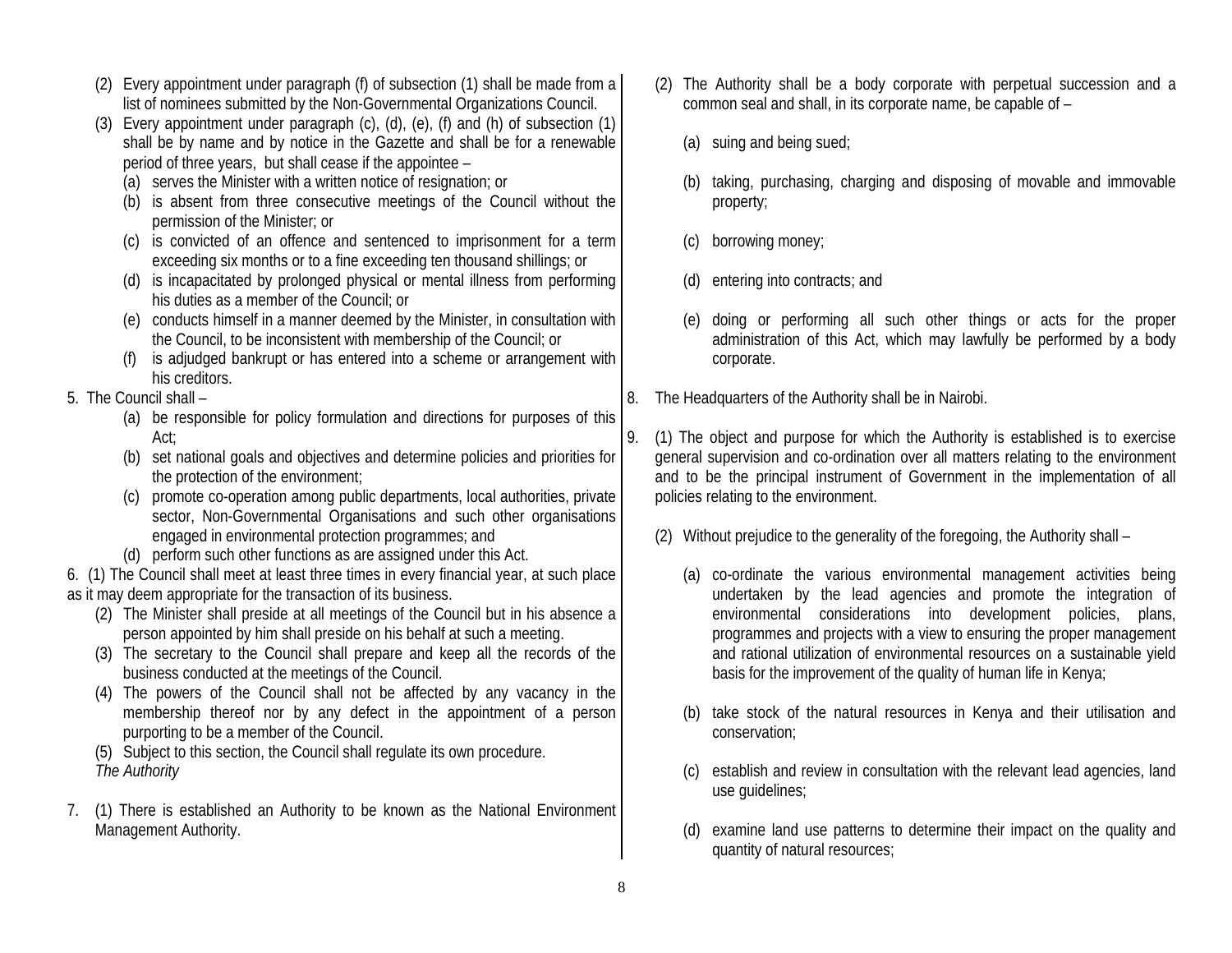- (e) carry out surveys which will assist in the proper management and conservation of the environment;
- (f) advise the Government on legislative and other measures for the management of the environment or the implementation of relevant international conventions, treaties and agreements in the field of environment, as the case may be;
- (g) advise the Government on regional and international environmental conventions, treaties and agreements to which Kenya should be a party  $(3)$ and follow up the implementation of such agreements where Kenya is a party;
- (h) undertake and co-ordinate research, investigation and surveys in the field of environment and collect, collate and disseminate information about the |10. (1) The Authority shall be managed by a Board which shall consist of – findings of such research, investigation or survey;
- (i) mobilise and monitor the use of financial and human resources for environmental management;
- (j) identify projects and programmes or types of projects and programme, plans and policies for which environmental audit or environmental monitoring must be conducted under this Act;
- (k) initiate and evolve procedures and safeguard for the prevention of accidents which may cause environmental degradation and evolve remedial measures where accidents occur;
- (l) monitor and assess activities, including activities being carried out by relevant lead agencies, in order to ensure that the environment is not degraded by such activities, environmental management objectives are adhered to and adequate early warning on impending environmental emergencies is given;
- (m) undertake, in co-operation with relevant lead agencies, programmes intended to enhance environmental education and public awareness about the need for sound environmental management as well as for enlisting public support and encouraging the effort made by other entities in that regard;
- (n) publish and disseminate manuals, codes or guidelines relating to environmental management and prevention or abatement of environmental degradation;
- (o) render advice and technical support, where possible, to entities engaged in natural resources management and environmental protection so as to enable them to carry out their responsibilities satisfactorily;
- (p) prepare and issue an annual report on the state of the environment in Kenya and in this regard may direct any lead agency to prepare and

submit to it a report on the state of the sector of the environment under the administration of that lead agency;

- (q) perform such other functions as the Government may assign to the Authority or as are incidental or conducive to the exercise by the Authority of any or all of the functions provided under this Act.
- The Minister shall lay every annual report on the state of the environment prepared under subsection (2) (p) before the National Assembly as soon as reasonably practicable after its publication.
- - (a) a chairman appointed by the President; and
	- (b) the Permanent Secretary of the Ministry for the time being responsible for matters relating to the authourity or an officer of that Ministry designated in writing by the Permanent Secretary.
	- (c) a Director-General appointed by the President:
	- (d) three Directors who shall be officers of the Authority;
	- (e) seven members, not being public officers appointed by the Minister in consultation with the Council; and
	- (f) the Secretary of the Board, who shall be appointed by the Authority.
	- (2) No person shall be appointed under subsections (1) (a), (b), (c), (d) or (e) unless such person holds at least a post-graduate degree from a recognised university in the field of environmental law, environmental science or natural resource management or a relevant social science and in the case of the Director-General, has at least fifteen years' working experience in the relevant field.
	- (3) The members referred to under section (1) (a) and (e) should be appointed at different times so that the respective expiry dates of their terms of office shall fall at different times.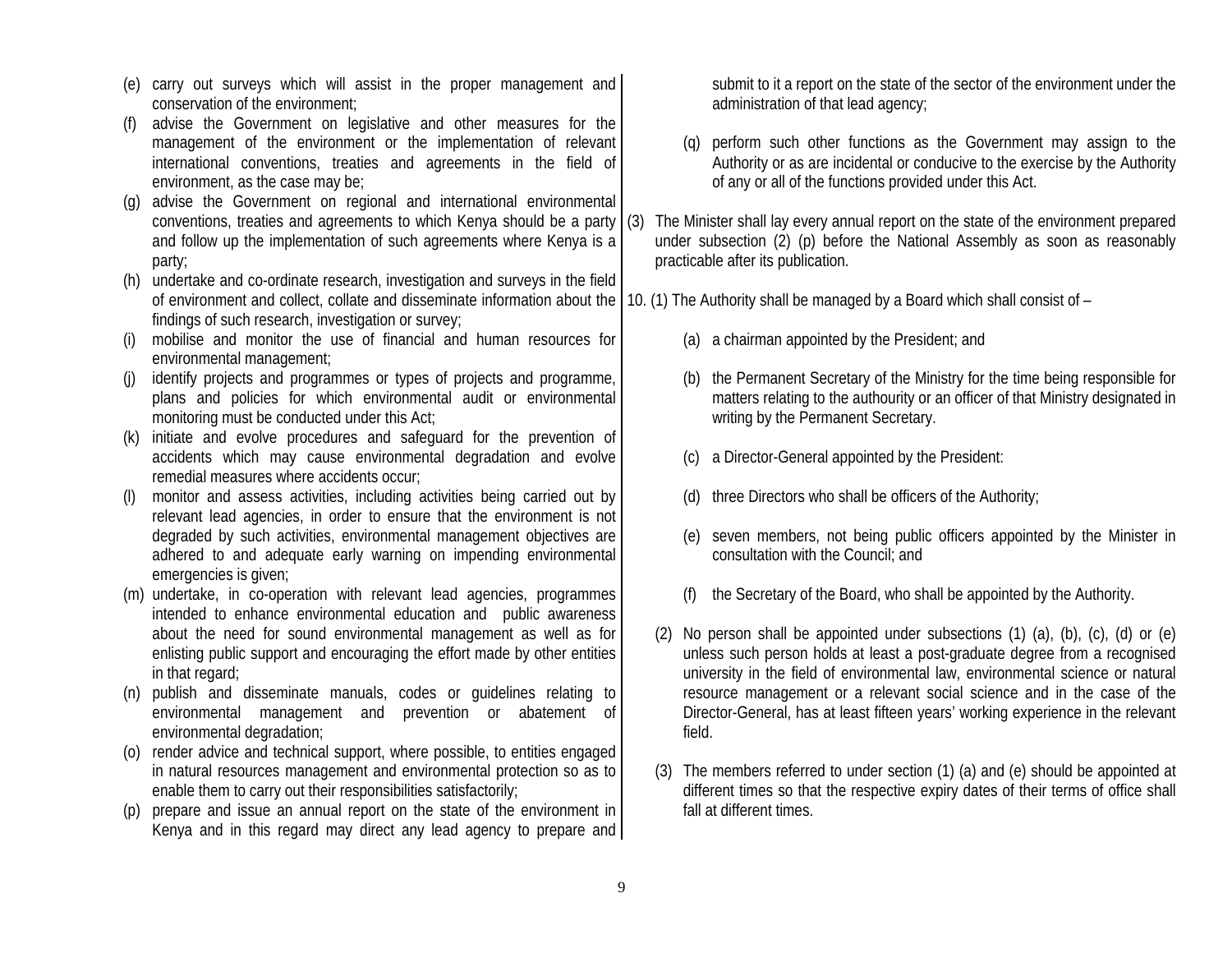- (4) The members appointed under paragraphs (a), (c) and (e) of subsection (1) shall hold office for a term of four years and shall be eligible for reappointment for one further term of four years.
- (5) The Board shall elect a vice-chairman from among the members appointed under paragraph (e) of subsection (1).
- (6) The Board shall meet at least four time in every financial year.
- (7) The Chairman shall preside at every meeting of the Board at which he is present, but in his absence the vice-chairman shall preside, and in his absence, the members present shall elect one of their member who shall, with respect to that meeting and the business transacted thereat have all the powers of the Chairman.
- (8) Unless a unanimous decision is reached, a decision on any matter before the Board shall be by a majority of votes of the members present and in the case vote.
- (9) The quorum for the transaction of the business of the Board shall be seven members including the person presiding; and all acts, matters or things authorized or required to be done by the Board, shall be effected by a resolution passed by a majority of the members present and voting.
- (10) The Secretary to the Board shall not be entitled to vote on any matter before the Board.
- (11) Appointment of a member of the Board may be terminated by the appointing authority where the member -
	- (a) is adjudged bankrupt or enters into a composition or scheme of arrangement with his creditors;
	- (b) is convicted of an offence and sentenced to imprisonment for a term of six months or more without the option of a fine;
	- (c) is incapacitated by prolonged physical or mental illness from performing his duties as a member of the Board; or
	- (d) becomes, for any reason, incapable or incompetent of properly performing the functions of his office.
- (12) Where a member of the Board dies or resigns or otherwise vacates office before the expiry of his term of office, the appointing authority shall appoint another person in the place of such member.
- (13) Where the Director-General is unable to perform the functions of his office due to any temporary incapacity which is likely to be prolonged, the President may appoint a substitute therefore to act with the full powers of the Director-General until such time as the President determines that the incapacity has ceased.
- (14) (a) The Director-General shall be the chief executive of the Authority and shall,

subject to this Act, be responsible for the day to day management of the affairs of the Authority.

- (b) A Director shall perform such functions as are conferred by this Act and such additional duties as may be assigned by the Director-General.
- (c ) The Director-General and the Directors of the Authority shall be paid such salaries and allowances as may, from time to time, be determined by the President.
- (15) Subject to subsections (6), (7), (8) and (9) the Board shall regulate its own Procedure.
- of an equality of votes, the Chairman or person presiding shall have a casting | 11. The Authority shall have all powers necessary for the proper performance of its functions under this Act and in particular, but without prejudice to the generality of the foregoing, the Authority shall have power to – control, supervise and administer the assets of the Authority in such manner as best promotes the purpose for which the Authority is established;
	- (a) determine the provisions to be made for capital and recurrent expenditure and for reserves of the Authority;
	- (b) receive any grants, gifts, donations or endowments and make legitimate disbursements there from;
	- (c) enter into association with other bodies or organisations within or outside Kenya as the Authority may consider desirable or appropriate and in furtherance of the purpose for which the Authority is established;
	- (d) open a banking account or banking accounts for the funds of the Authority; and
	- (e) invest any funds of the Authority not immediately required for its purposes in the manner provided in section 26.
	- 12. The Authority may, after giving reasonable notice of its intention so to do, direct any lead agency to perform, within such time and in such manner as it shall specify, any of the duties imposed upon the lead agency by or under this Act or any other written law, in the field of environment and if the lead agency fails to comply with such directions, the Authority may itself perform or cause to be performed the duties in question, and the expense incurred by it in so doing shall be a civil debt recoverable by the Authority from the lead agency.
	- 13.(1) Subject to this Act, the Authority shall regulate its own procedure.
	- 14. The Authority shall pay the Director-General and the Directors such salaries and allowances as may, from time, be determined by the President, but those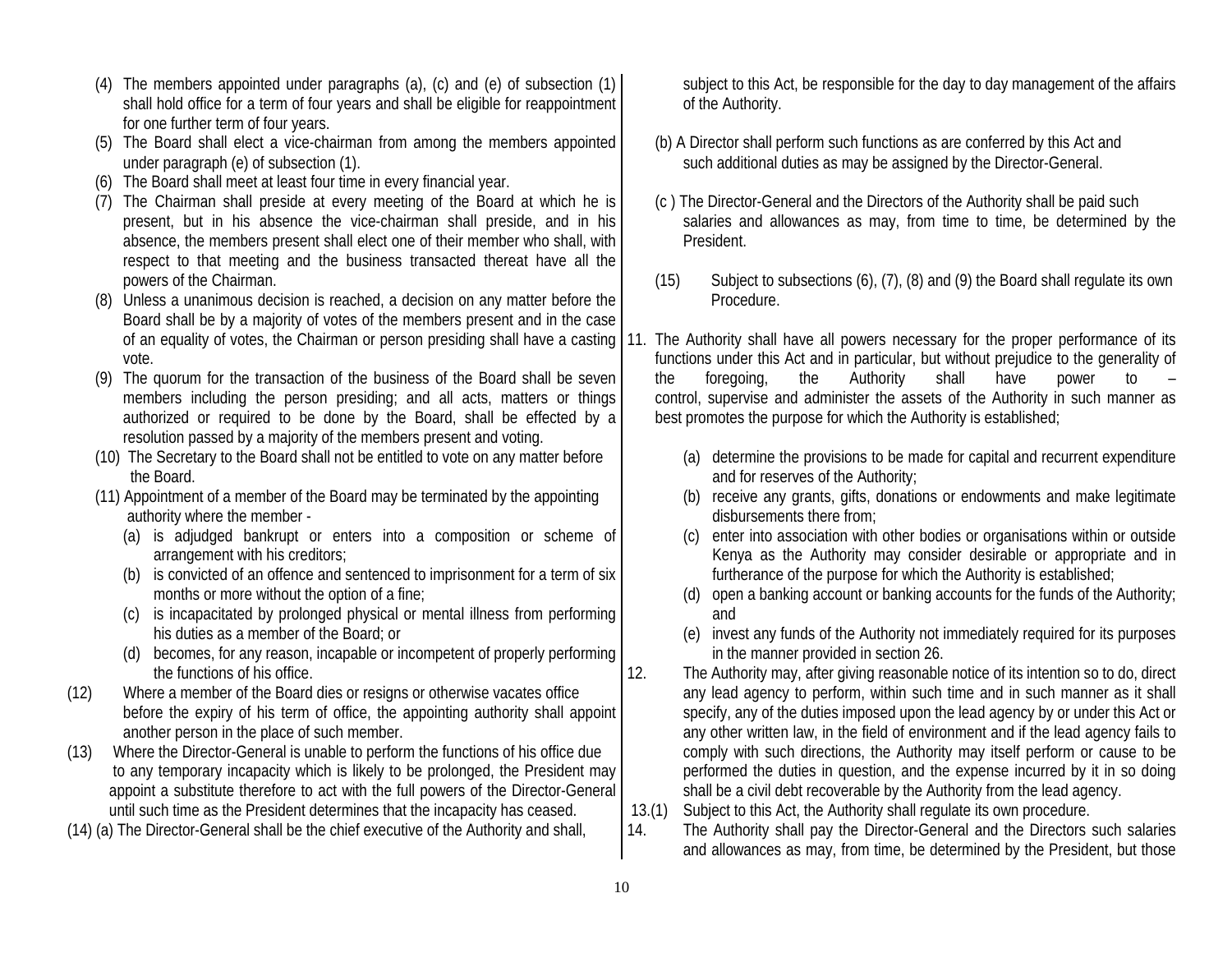of office.

- 15. Subject to this Act, the Authority may, by resolution either generally or in any particular case, delegate to any committee of the Authority or to any member, 22.(1) officer, employee or agent of the Authority, the exercise of any of the powers or the performance of any of the functions or duties of the Authority under this Act.
- 16. The Authority may appoint such officers or other staff of the Authority as are necessary for the proper discharge of its functions under this Act or any other written law, upon such terms and conditions of service as the Authority may determine.
- 17. The common seal of the Authority shall be kept in such custody as the Authority may direct and shall not be used except on the order of the Authority.
- 18. No matter or thing done by a member of the Authority or any officer, employee or agent of the Authority shall, if the matter or thing is done *bona fide* for executing the functions, powers or duties of the Authority, render the member, officer, employee or agent or any person acting on his directions personally liable to any action, claim or demand whatsoever.
- 19. The Provisions of section 18 shall not relieve the Authority of the liability to pay compensation or damages to any person for any injury to him, his property or any of his interests caused by the exercise of the powers conferred on the Authority by this Act or by any other written law or by the failure, whether wholly or partially, or any works.
- 20.(1) There shall be a general fund of the Authority which shall vest in the Authority.
	- (2) There shall be paid into the general fund
		- (a) such monies or assets as may accrue to or vest in the Authority in the course of the exercise of its powers or the performance of its functions under this Act;
		- (b) such sums as may be granted to the Authority by the Minister pursuant to subsection (3); and
		- (c) all monies from other source provided for or donated or lent to the Authority.
- (3) There shall be made to the Authority out of monies provided by Parliament for that purpose, grants towards the expenditure incurred by the Authority in the exercise of its powers or the performance of its functions under this Act.
- (4) There shall be paid out of the general fund all sums required to defray the expenditure incurred by the Authority in the exercise, discharge and performance of (5) its objectives, functions and duties.
- salaries and allowances shall not be altered to their detriment during their term | 21. The financial year of the Authority shall be the period of twelve months ending on the thirtieth June in each year.
	- At least three months before the commencement of each financial year, the Authority shall cause to be prepared estimates of the revenue and expenditure of the Authority for that year.
		- (2) The annual estimates shall make provisions for the estimated expenditure of the Authority for the financial year and in particular, the estimates shall provide  $for -$ 
			- (a) the payment of the salaries, allowances and other charges in respect of the staff of the Authority;
			- (b) the payment of pensions, gratuities and other charges in respect of the staff of the Authority;
			- (c) the proper maintenance of the buildings and grounds of the Authority;
			- (d) the maintenance, repair and replacement of the equipment and other property of the Authority; and
			- (e) the creation of such reserve funds to meet future contingent liabilities in respect of retirement benefits, insurance or replacement of buildings or equipment, or in respect of such other matter as the Authority may deem appropriate.
		- (3) The annual estimates shall be approved by the Authority before the commencement of the financial year to which they relate and shall be submitted to the Minister for approval and after the Minister's approval, the Authority shall not increase the annual estimates without the consent of the Minister.
		- 23.(1) The Authority shall cause to be kept all proper books and records of accounts of the income, expenditure and assets of the Authority.
			- (2) Within a period of four months from the end of each financial year, the Authority shall submit to the Auditor-General (Corporations) or to an auditor appointed under this section, the accounts of the Authority together with –
			- (a) a statement of the income and expenditure of the Authority during that year; and
			- (b) a statement of the assets and liabilities of the Authority on the last day of that year.
	- The accounts of the Authority shall be audited and reported upon in accordance with section 29 and 30A of the Exchequer and Audit Act, by the Auditor-General (Corporations), or by an auditor appointed by the Authority with the approval of the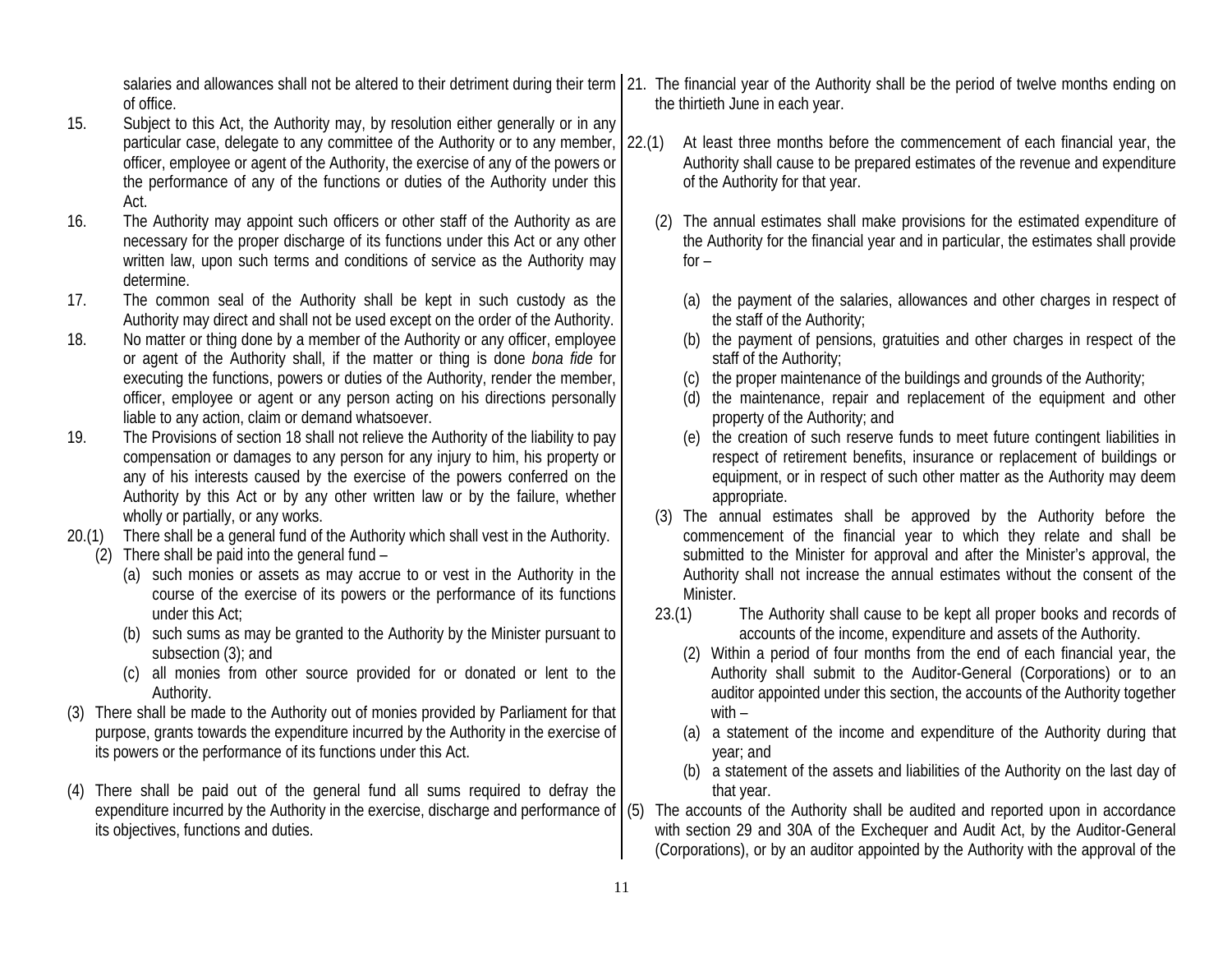Auditor-General (Corporations) given in accordance with section 29(2) (b) of the Exchequer and Audit Act.

- 24.(1) There is hereby established a fund to be known as the National Environment Trust Fund, (hereinafter referred to as the "Trust Fund").
	- (2) The Trust Fund shall consist of
		- (a) such sums of money as may be received by the Trust Fund in the form of donations, endowments, grants and gifts from whatever source and specifically designated for the Trust Fund;
		- (b) such sums of money or other assets as may be specifically designated to the Trust Fund by the Authority out of its General Fund.
	- (3) The Trust Fund shall be vested in the Authority and subject to this Act, shall be administered by a Board of five Trustees to be appointed by the Minister by a notice in the Gazette on such terms and conditions as he deems fit. The trustees shall be persons holding at least post-graduate degree from a recognised university in the field of environmental law, economics, environmental science or natural resource management at the time of their appointment.

The object of the Trust Fund shall be to facilitate research intended to further the requirements of the environmental management, capacity building, environmental awards, environmental publications, scholarships and grants.

- (4) The Board of Trustees may, on the recommendation of the Council, determine that certain donations to the Trust Fund shall be applied specifically and reserved only for prizes and awards for exemplary services to the environment. Such prizes and awards shall be applied by the recipient exclusively to the management of the environment.
- 25.(1) There is hereby established a fund to be known as the National Environment Restoration Fund, (hereinafter referred to as "The Restoration Fund").
	- (2) The Restoration Fund shall consist of:-
		- (a) such proportion of fees or deposit bonds as may be determined by the Authority from time to time;
		- (b) such sums as may be donated or levied from industries and other projects proponents as a contribution towards the Restoration Fund.
	- (3) The Restoration Fund shall be vested in the Authority and, subject to this Act, shall be administered by the Director-General. The object of the Restoration Fund shall be as supplementary insurance for the mitigation of environmental degradation where the perpetrator is not identifiable

or where exceptional circumstances require the Authority to intervene towards the control or mitigation of environmental degradation.

- (4) The Minster may, by notice in the Gazette, issue orders for the levying of funds from project proponents towards the Restoration Fund.
- 26.(1) Subject to this Act, the Authority may, invest any of its funds in securities in which trustees may, for the time being, invest trust funds or in any other securities which the Treasury may, from time to time, approve for that purpose.
	- (2) Subject to this Act, the Authority may place on deposit with such bank or banks as it may determine, any moneys not immediately required for its purposes.
	- (3) The assets of the Authority may be disposed of:-
		- (a) if they are current assets, in the normal course of business carried on by the Authority;
		- (b) where the disposal and utilization of the proceeds have been taken into account in an annual estimate prepared and approved in accordance with section 22;
		- (c) by way of sale or otherwise with the approval of the Minister and the Treasury where such disposal has not been taken into account in the estimates.
- 27.(1) As soon as practicable and not later than three months after the expiry of the financial year, the Director-General shall submit to the Council a financial report concerning the activities of the Authority during such financial year.
	- (2) The Report of the Director-General under subsection (1) shall include information on the financial affairs of the Authority and shall be appended to the Report:-
		- (a) an audited statement of income and expenditure of the previous financial year;
		- (b) estimates of income and expenditure of the Authority for the next ensuing financial year.
	- (3) The Minister shall not later than fourteen days after the sitting of the National Assembly next after receipt of the Report referred to in subsection (1) lay it before the National Assembly.
- 28.(1) The Authority shall create a register of those activities and industrial plants and undertakings which have or are most likely to have significant adverse effects on the environment when operated in a manner that is not in conformity with good environmental practices.
	- (2) The Minister responsible for finance may, on the recommendations of the Council, prescribe that persons engaged in activities or operating industrial plants and other undertakings identified under subsection (1) pay such deposit bonds as may constitute appropriate security for good environmental practice.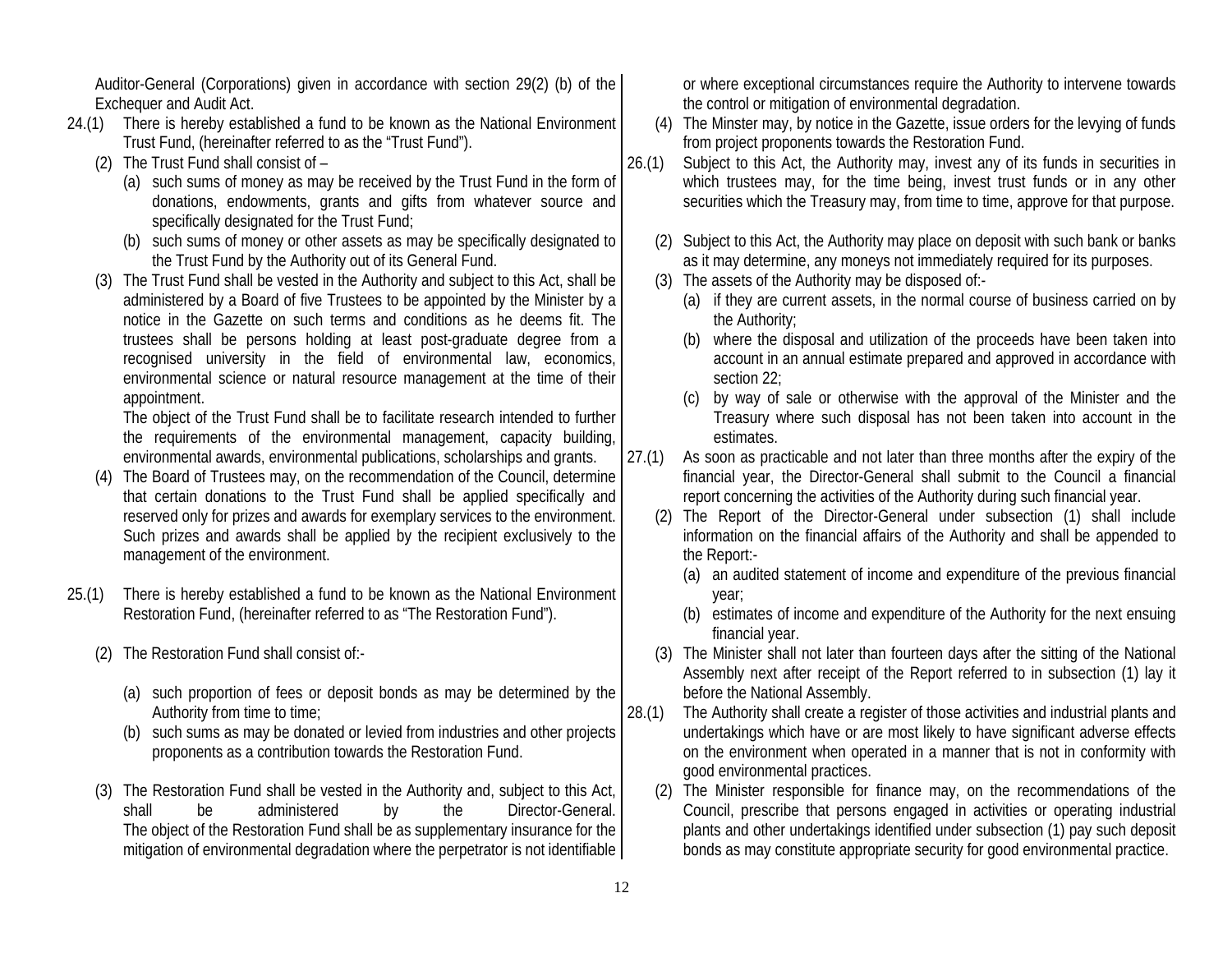- (3) The deposit bond determined in accordance with subsection (2) shall be refunded to the operator of the activity, industrial plant or any other undertaking by the Authority after such duration not exceeding twenty-four months without interest where the operator has observed good environmental practices to the satisfaction of the Authority.
- (4) The Authority may, after giving the operator an opportunity to be heard, confiscate a deposit bond where the operator is responsible for environmental practice that is in breach if the provisions of this Act, and the Authority may in addition cancel any licence issued to the operator under this Act if the Authority is satisfied that the operator has become an habitual offender.
- (5) Where an operator is dissatisfied with the confiscation of his deposit bond under this Act, he may refer the matter to a competent court of law.
- (6) The proceeds of every refundable deposit bond levied under this section shall be paid into the Restoration Fund and shall be treated as part of the Restoration Fund until refunded to the depositor subject to subsection (3) or confiscated by the Authority.
- (7) Any interest accruing from monies deposited into the Restoration Fund under this section shall be for the benefit of the Authority.

*Provincial and District Environment Committees* 

- 29.(1) The Minister shall by notice in the Gazette, appoint Provincial and District Environment Committees of the Authority in respect of every province and district respectively.
	- (2) Every Provincial Environment Committee shall consist of
		- (a) the Provincial Commissioner of the Province who shall be the chairman;
		- (b) the Provincial Director of Environment of the Province who shall be the Secretary;
		- (c) one representative each of the Ministries responsible for the matters  $\vert$  31. specified in the First Schedule at the provincial level;
		- (d) a representative of every local authority whose area of jurisdiction falls wholly or partly within the province;
		- (e) two representatives of farmers or pastoralists within the province to be appointed by the Minister;
- two representatives of the business community operating within the concerned province appointed by the Minister;
- (g) two representatives of the non-governmental organisations engaged in environmental management programmes within the province appointed by the Minister in consultation with the National Council of Non-Governmental Organisations; and
- (h) a representative of every regional development authority whose area of jurisdiction falls wholly or partially within the province.
- (1) Every District Environment Committee shall consist of
	- (a) the District Commissioner of the district who shall be the chairman;
	- (b) the District Environment Officer of the district who shall be the secretary;
	- (c) one representative each of the Ministries for the time being responsible for the matters specified in the First Schedule at the district level;
	- (d) a representative of every local authority whose area of jurisdiction falls wholly or partially within the district;
	- (e) two representatives of farmers or pastoralists within the district to be appointed by the Minister;
	- (f) two representatives of the business community in the district to be appointed by the Minister;
	- (g) two representatives of the non-governmental organisations engaged in environmental management programmes, operating in the district, to be appointed by the Minister in consultation with the National Council of Non-Governmental Organisation; and
	- (h) two representatives of the community-based organizations engaged in environmental programmes operating in the district, to be appointed by the Minister.
- 30. The Provincial and District Environment Committee shall
	- (a) be responsible for the proper management of the environment within the province or district in respect of which they are appointed.
	- (b) perform such additional functions as are prescribed by this Act or as may, from time to time, be assigned by the Minister by notice in the Gazette.
	- 31. (1) There is hereby established a committee of the Authority to be known as

the Public Complaints Committee (hereinafter referred to as "the Complaints Committee") which shall consist of –

- (a) a Chairman appointed by the Minister and who shall be a person qualified for appointment as a Judge of the High Court of Kenya;
- (b) a representative of the Attorney-General;
- (c) a representative of the Law Society of Kenya;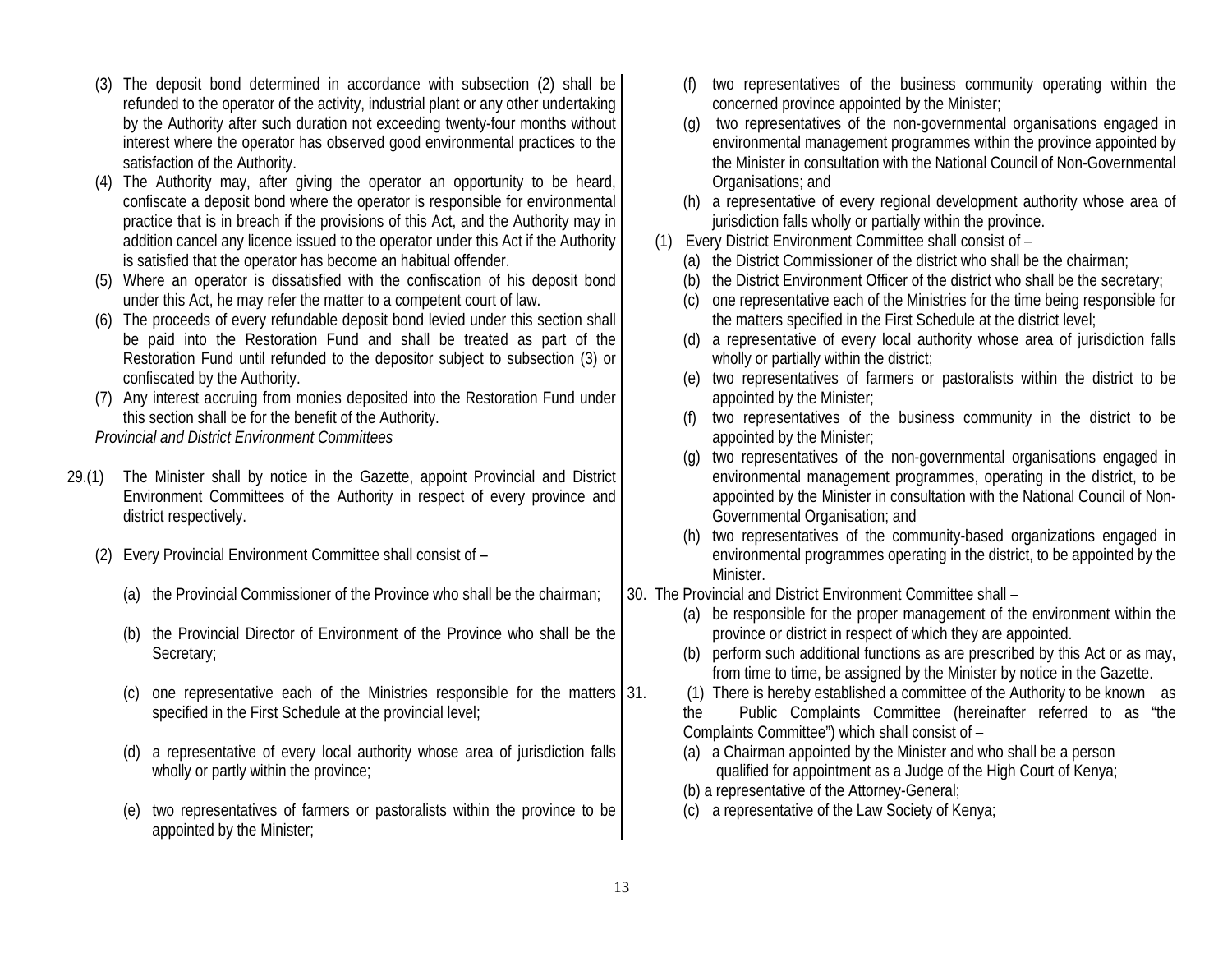- (d) a representative of non-governmental organisations appointed by the National Council of Non-Governmental Organisations and who shall be the secretary of the Complaints Committee;
- (e) a representative of the business community appointed by the Minister;
- (f) two members appointed by the Minister for their active role in environmental management.
- (2) The members of the Complaints Committee, other than the chairman, shall hold office for a period of three years but shall be eligible for reappointment: Provided that no member shall hold office for more than two terms.
- (3) A member of the Complaints Committee other than the member appointed under subsection (1) (b) may –
	- (a) at anytime resign from office by notice in writing to the Minister through the chairman;
	- (b) be removed from office by the Minister if the member –

(i) has been absent from three consecutive meetings of the Committee without permission from the chairman;

(ii) is convicted of a criminal offence and sentenced to imprisonment for a term exceeding six months or to a fine exceeding ten thousand shillings;

(iii) is incapacitated by prolonged physical or mental illness; or

(iv) is otherwise unable or unfit to discharge his functions.

- (4) If a member of the Complaints Committee vacates office before the expiry of his term, the appointing authority shall appoint a suitable replacement thereof. Where a member of the Complaints Committee is unable to perform the functions of his office due to any temporary incapacity which may be prolonged, the appointing authority may appoint a substitute for the member until such time as the Minister determines the incapacity has ceased.
- (6) Subject to this Act, the Complaints Committee shall regulate its own procedure.
- 32. The functions of the Complaints Committee shall be
	- (a) to investigate –

(i) any allegations or complaints against any person or against the Authority in relation to the condition of the environment in Kenya; (ii) on its own motion, any suspected case of environmental degradation, and to make a report of its findings together with its recommendation thereon to the Council;

(b) to prepare and submit to the Council, periodic reports of its activities which report shall form part of the annual report on the state of the environment under section 9 (3); and

- (c) to perform such other functions and exercise such powers as may be assigned to it by the Council.
- 33.(1) The Complaints Committee may, by notice in writing, require any person to
	- (a) give to the Complaints Committee all reasonable assistance in connection with the investigation of any complaint under section 32; or
	- (b) appear before the Complaints Committee for examination concerning matters relevant to the investigation of any complaint under section 32.
	- (2) A Person who
		- (a) refuses or fails to comply with the requirement of the Complaints Committee which is applicable to him, to the extent to which he is able to comply with it; or
		- (b) obstructs or hinders the Complaints Committee in the exercise of his powers under this Act; or
		- (c) furnishes information or makes a statement to the Complaints Committee which he knows to be false or misleading in any material particular; or
		- (d) when appearing before the Complaints Committee for examination, makes a statement which he knows to be false or misleading in any material particular

commits an an offence. A person convicted of an offence under subsection (2) shall be liable to a fine not exceeding fifty thousand shillings.

- (3) Where an offence under subsection (2) is a continuing offence, the person convicted shall, in addition to the penalty prescribed in subsection (3), be liable to a fine of one thousand shillings for each day during which the offence continues.
- 34. No proceedings shall lie against the chairman or any member of the Complaints Committee in respect of anything done *bona fide* in the performance of the duties of the Complaints Committee under this Act.
- 35. (1)If a member of the Complaints Committee is directly or indirectly interested in any matter before the Complaints Committee and is present at a meeting of the Complaints Committee at which the matter is the subject of investigation, he shall, at the meeting and as soon as reasonably practicable after the commencement thereof, disclose the fact and shall not take part in the consideration or discussion of, or vote on, any questions in respect of the matter, or be counted in the quorum of the meeting during the consideration of the matter.
	- (4) A disclosure of interest made under subsection (1) shall be recorded in the minutes of the meeting at which it is made.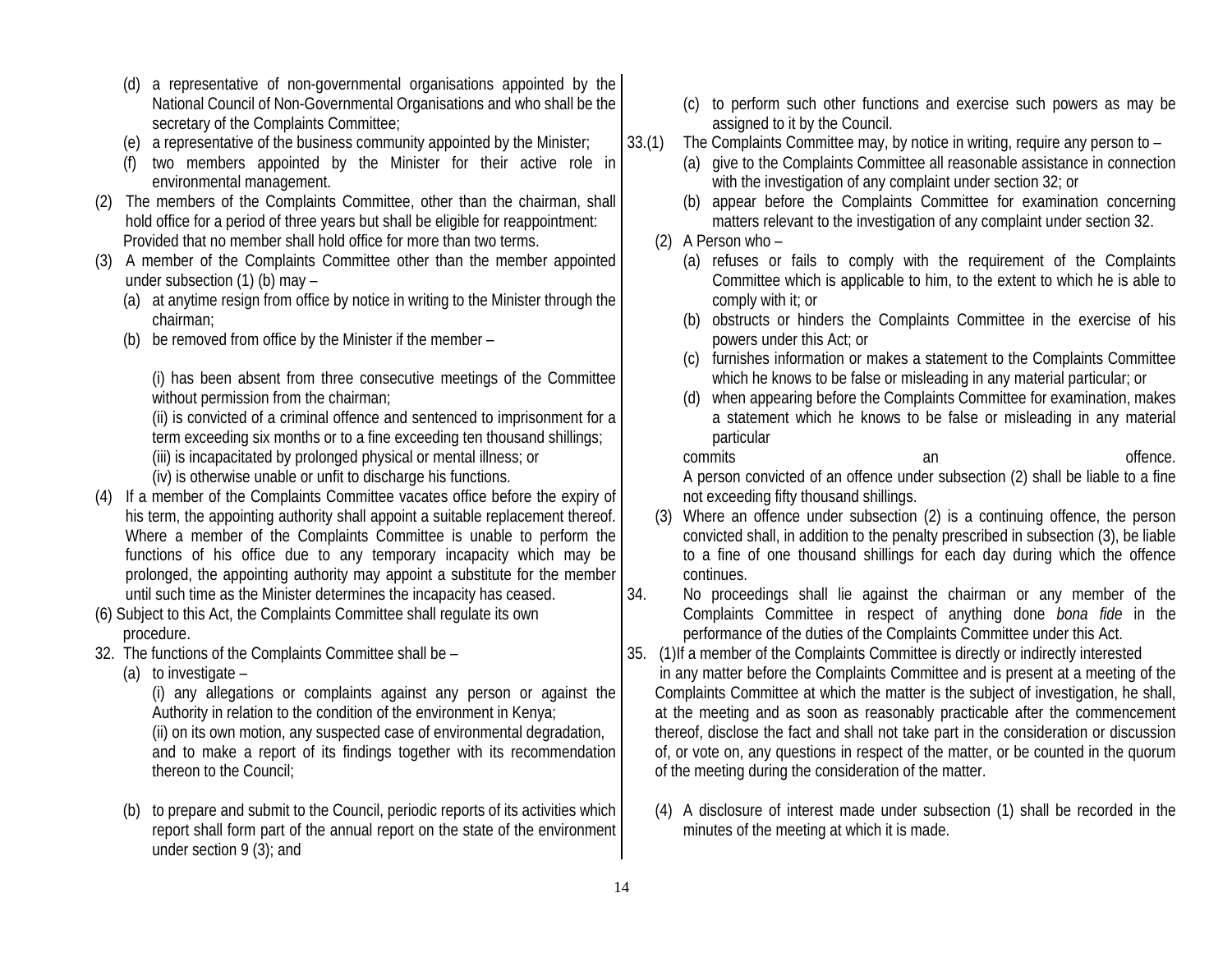- 36.(1) There shall be paid to the chairman and members of the Complaints Committee, such remuneration, fees or allowances for expenses as the Council may determine.
	- (2) The remuneration fees or allowances referred to in subsection (1) together with any other expenses incurred by the Complaints Committee in the execution of its functions under this Act shall be paid out of monies provided by Parliament for that purpose.

## **PART IV – ENVIRONMENTAL PLANNING**

- 37.(1) There is established a committee of the Authority to be known as the National Environment Action Plan Committee and which shall consist of –
	- (a) the Permanent Secretary in the Ministry for the time being responsible for national economic planning and development who shall be the chairman;
	- (b) the Permanent Secretaries in the Ministries responsible for the matters specified in the First Schedule or their duly nominated representatives;
	- (c) four representatives of the business community to be appointed by the Minister;
	- (d) representatives of each of the institutions specified in the Third Schedule;
	- (e) five representatives of non-governmental organisations nominated by the National Council of Non-Governmental Organizations;
	- (f) representatives of specialised research institutions that are engaged in 39. environmental matters as may be determined by the Minister; and
	- (g) a Director of the Authority who shall be the secretary.
	- (2) The National Environment Action Plan Committee shall, after every five years, prepare a national environment action plan for consideration and adoption by the National Assembly.
- 38. The national environment action plan shall
	- (a) contain an analysis of the natural resources of Kenya with an indication as to any pattern of change in their distribution and quantity over time;
	- (b) contain an analytical profile of the various uses and value of the natural resources incorporating considerations of intergenerational and intragenerational equity;
	- (c) recommend appropriate legal and fiscal incentives that may be used to encourage the business community to incorporate environmental requirements into their planning and operational processes;
- (d) recommend methods for building national awareness through environmental education on the importance of sustainable use of the environment and natural resources for national development;
- (e) set out operational guidelines for the planning and management of the environment and natural resources;
- identify actual or likely problems as may affect the natural resources and the broader environment context in which they exist;
- (g) identify and appraise trends in the development of urban and rural settlements, their impacts on the environment, and strategies for the amelioration of their negative impacts;
- (h) propose guidelines for the integration of standards of environmental protection into development planning and management;
- identify and recommend policy and legislative approaches for preventing, controlling or mitigating specific as well as general adverse impacts on the environment;
- (j) prioritise areas of environmental research and outline methods of using such research findings;
- (k) without prejudice to the foregoing, be reviewed and modified from time to time to incorporate emerging knowledge and realities; and
- be binding on all persons and all government departments, agencies, state corporations or other organs of Government upon adoption by the National Assembly.

Every Provincial Environment Committee shall every five years, prepare a provincial environment action plan in respect of the province for which it is appointed, incorporating the elements of the relevant district environment action plans prepared under section 40 and shall submit such plan to the chairman of the National Environment Action Plan Committee for incorporation into the national environment action plan.

40. Every District Environment Committee shall, every five years, prepare a district environment action plan in respect of the district environment for which it is appointed and shall submit such plan to the chairman of the Provincial Environment Action Plan Committee for incorporation into the provincial environment action plan proposed under section 39.

41. Every provincial environment action plan and every district environment action plan prepared under section 39 and 40 respectively shall contain provisions dealing with matters contained in section 38 (a), (b), (c), (d), (e), (f), (q), (h), (i), and (j) in relation to their respective province or district.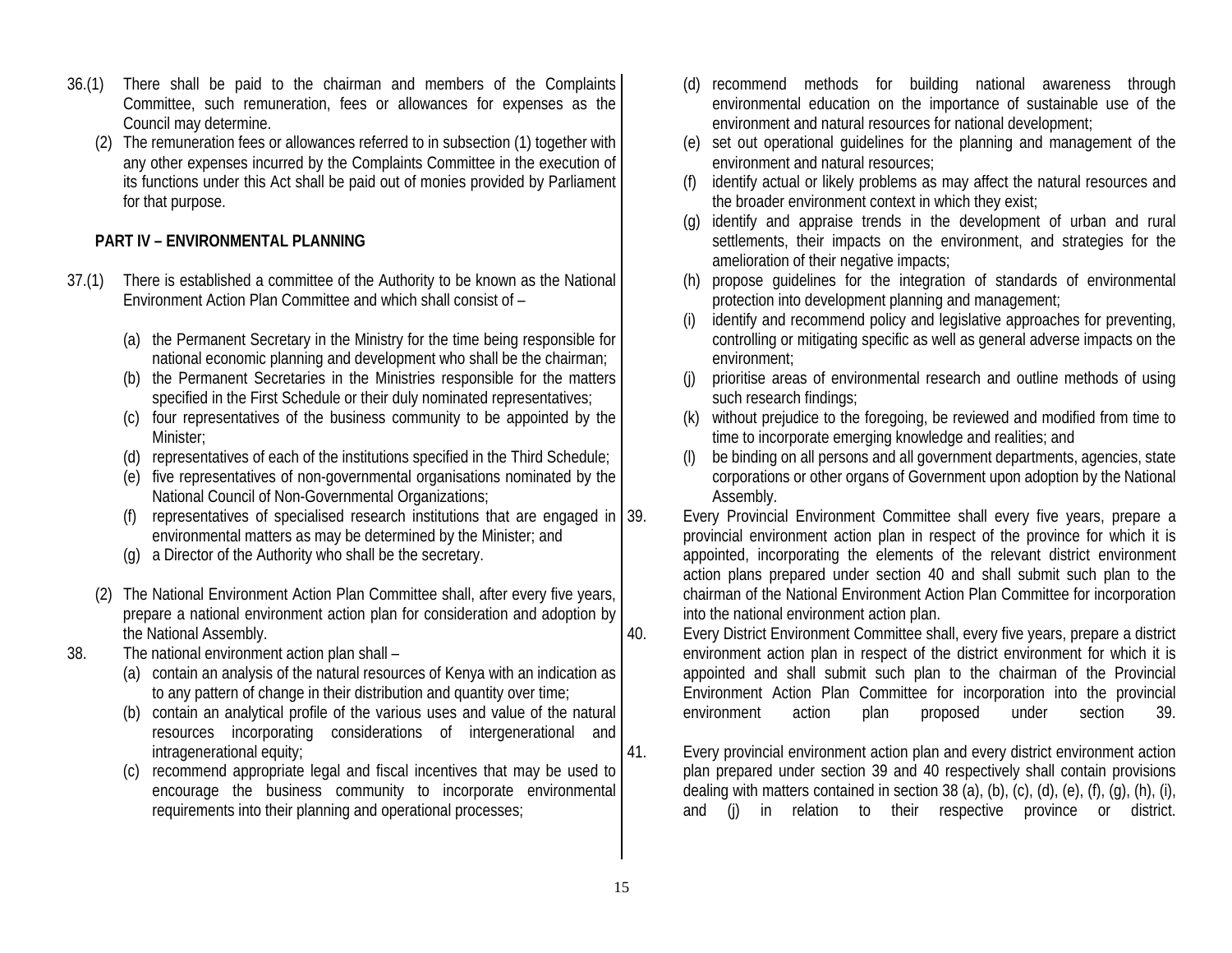#### **PART V – PROTECTION AND CONSERVATION OF THE ENVIRONMENT**

- 42.(1) No person shall, without prior written approval of the Director-General given after an environmental impact assessment, in relation to a river, lake or wetland in Kenya, carry out any of the following activities –
	- (a) erect, reconstruct, place, alter, extend, remove or demolish any structure or part of any structure in, or under the river, lake or wetland;
	- (b) excavate, drill, tunnel or disturb the river, lake or wetland;
	- (c) introduce any animal whether alien or indigenous in a lake, river or wetland;
	- (d) introduce or plant any part of a plant specimen, whether alien or indigenous, dead or alive, in any river, lake or wetland;
	- (e) deposit any substance in a lake, river or wetland or in, on, or under its bed, if that substance would or is likely to have adverse environmental effects on the river, lake or wetland;
	- (f) direct or block any river, lake or wetland from its natural and normal course; or
	- (g) drain any lake, river or wetland.
	- (2) The Minister may, by notice in the Gazette, declare a lake shore, wetland, coastal zone or river bank to be protected area and impose such restrictions as he considers necessary, to protect the lake shore, wetlands, coastal zone and river bank from environmental degradation. In declaring a lake shore, wetland, coastal zone or river bank a protected area, the Minister shall take into consideration the following factors –
		- (a) the geographical size of the lake shore, wetland, coastal zone or river bank; and
		- (b) the interests of the communities resident around the lake shore, wetland, coastal zone or river bank concerned.
	- (3) The Minister may, by notice in the Gazette, issue general and specific orders, regulations or standards for the management of river banks, lake shores, wetlands or coastal zones and such orders, regulations or standards may include management, protection, or conservation measures in respect of any area at risk of environmental degradation and shall provide for –
		- (a) the development of an overall environmental management plan for a lake, river, wetland or coastal area, taking into account the relevant sectoral interests;
		- (b) measures for the prevention or control of coastal erosion;
		- (c) the conservation of mangrove and coral reef ecosystems;
		- (d) plans for the harvesting of minerals within the coastal zone, including strategies for the restoration of mineral sites;
- (e) contingency plans for the prevention and control of all deliberate and accidental discharge of pollutants into the sea, lakes or rivers;
- (f) plans for the protection of wetlands;
- (g) the regulations of harvesting of aquatic living and non-living resources to ensure optimism sustainable yield;
- (h) special guidelines for access to and exploitation of living and non-living resources in the continental shelf, territorial sea and the Exclusive Economic Zone;
- (i) promotion of environmentally friendly tourism; and
- (j) the management of biological resources;
- (4) The Authority shall, in consultation with the relevant lead agencies, issue guidelines for the management of the environment of lakes and rivers.
- (5) Any person who contravenes or fails to comply with any orders, regulations or standards issued under this section shall be guilty of an offence.
- 43. The Minister may, by notice in the Gazette, declare the traditional interests of indigenous communities customarily resident within or around a lake shore, wetland, coastal zone or river bank to be protected interests.
- 44. The Authority shall, in consultation with the relevant lead agencies, develop issue and implement regulations, procedures, guidelines and measures for the sustainable use of hill sides, hill tops, mountain areas and forests and such regulations, guidelines, procedures and measures shall control the harvesting of forests and any natural resources located in or on a hill side, hill top or mountain areas so as to protect water catchment areas, prevent soil erosion and regulate human settlement.
- 45.(1) Every District Environment Committee shall identify the hilly and mountainous areas under their jurisdiction which are at risk from environmental degradation.
	- (2) A hilly or mountainous area is at risk from environmental degradation if
		- (a) it is prone to soil erosion;
		- (b) landslides have occurred in such an area;
		- (c) vegetation cover has been removed or is likely to be removed from the area at a rate faster than it is being replaced; or
		- (d) any other land use activity in such an area is likely to lead to environmental degradation. Each District Environment Committee shall notify the Director-General of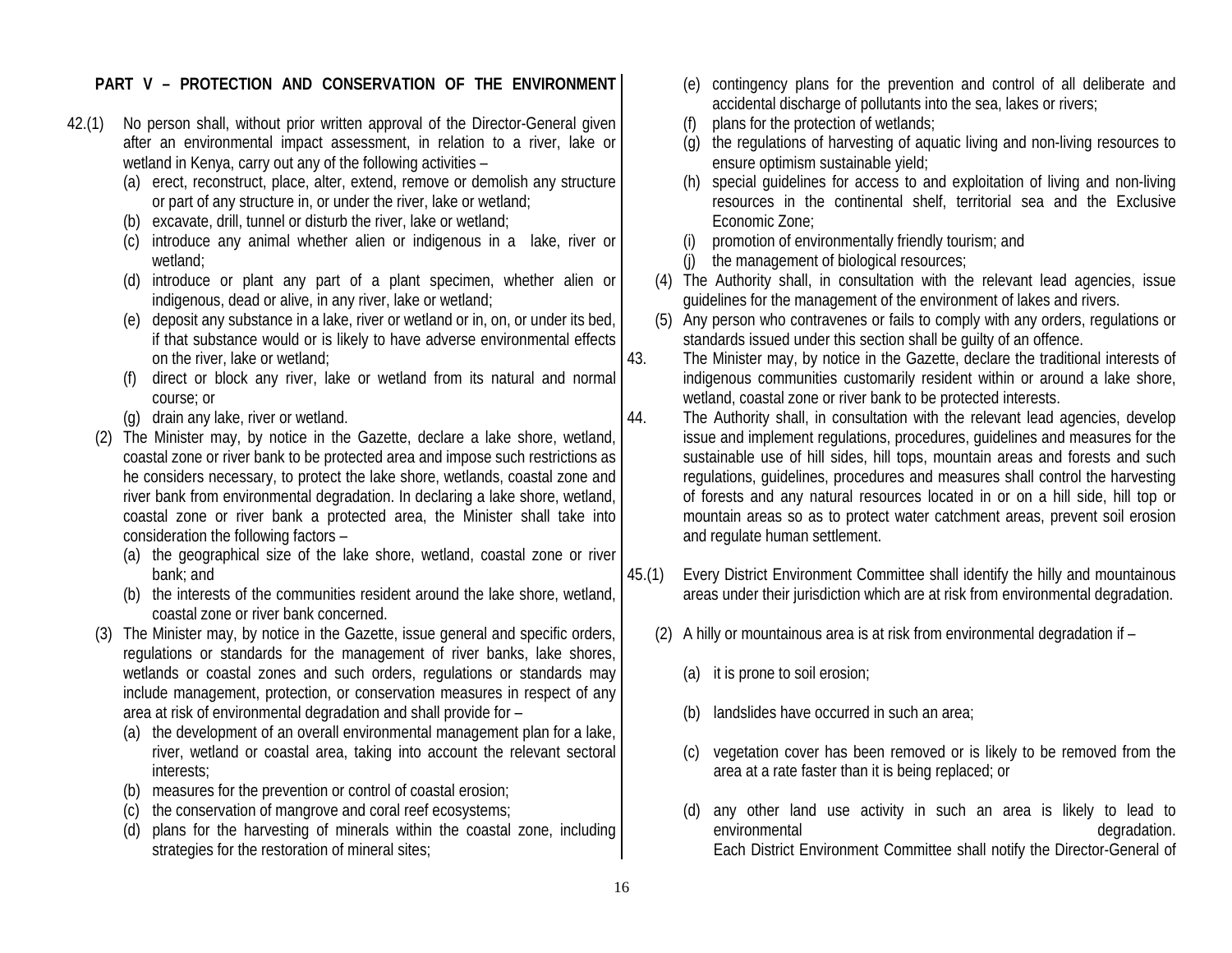the hilly and mountainous areas it has identified as being at risk from environmental degradation under subsection (1).

- (3) The Director-General shall maintain a register of hilly and mountainous areas identified under subsection (1) to be at risk from environmental degradation.
- 46.(1) Every District Environment Committee shall specify which of the areas identified in accordance with section 45 (1) are to be targeted for afforestation or reforestation.
	- (2) Every District Environment Committee shall take measures, through encouraging voluntary self-help activities in their respective local community, to plant trees or other vegetation in any areas specified under subsection (1) which are within the limits of its jurisdiction.
	- (3) Where the areas specified under subsection (1) are subject to leasehold or any other interest in land including customary tenure, the holder of that interest shall implement measures required to be implemented by the District  $\vert$  50. Environment Committee including measures to plant trees and other vegetation in those areas.
- 47.(1) The Authority shall, in consultant with the relevant lead agencies, issue guidelines and prescribe measures for the sustainable use of hill tops, hill slides and mountainous areas.
	- (2) The guidelines issued and measures prescribed by the Authority under subsection (1) shall be by way of Gazette Notice and shall include those relating to –
		- (a) appropriate farming methods;
		- (b) carrying capacity of the areas described in subsection (1) in relation to animal husbandry;
		- (c) measures to curb soil erosion;
		- (d) disaster preparedness in areas prone to landslides;
		- (e) the protection of areas referred to in subsection (1) from human settlements;
		- (f) the protection of water catchment areas; and
		- (g) any other measures the Authority considers necessary.
	- (3) The District Environment Committees shall be responsible for ensuring that the guidelines issued and measures prescribed under subsection (2) in respect of their districts are implemented.
	- (4) Any person who contravenes any measure prescribed by the Authority under this section or who fails to comply with a lawful direction issued by a District Environment Committee under this section shall be guilty of an offence.
- 48.(1) Subject to subsection (2) the Director-General may, with the approval of the Director of Forestry, enter into any contractual arrangement with a private

owner of any land on such terms and conditions as may be mutually agreed for the purposes of registering such land as forest land.

- (2) The Director-General shall not take any action, in respect of any forest or mountain area, which is prejudicial to the traditional interests of the indigenous communities customarily resident within or around such forest or mountain area.
- 49. The Authority shall, in consultation with the relevant lead agencies, promote the use of renewable sources of energy by –
	- (a) promoting research in appropriate renewable sources of energy;
	- (b) creating incentives for the promotion of renewable sources of energy;
	- (c) promoting measures for the conservation of non-renewable sources of energy; and
	- (d) taking measures to encourage the planning of trees and woodlots by individual land users, institutions and by community groups.

The Authority shall, in consultation with the relevant lead agencies, prescribe measures necessary to ensure the conservation of biological diversity in Kenya and in this respect the Authority shall –

- (a) identify, prepare and maintain an inventory of biological diversity of Kenya;
- (b) determine which components of biological diversity are endangered, rare or threatened with extinction;
- (c) identify potential threats to biological diversity and devise measures to remove or arrest their effects;
- (d) undertake measures intended to integrate the conservation and sustainable utilisation ethic in relation to biological diversity in existing government activities and activities by private persons;
- (e) specify national strategies, plans and government programmes for conservation and sustainable use of biological diversity;
- (f) protect indigenous property rights of local communities in respect of biological diversity; and
- (g) measure the value of unexploited natural resources in terms of watershed protection, influence on climate, cultural and aesthetic value, as well as actual and potential genetic value thereof.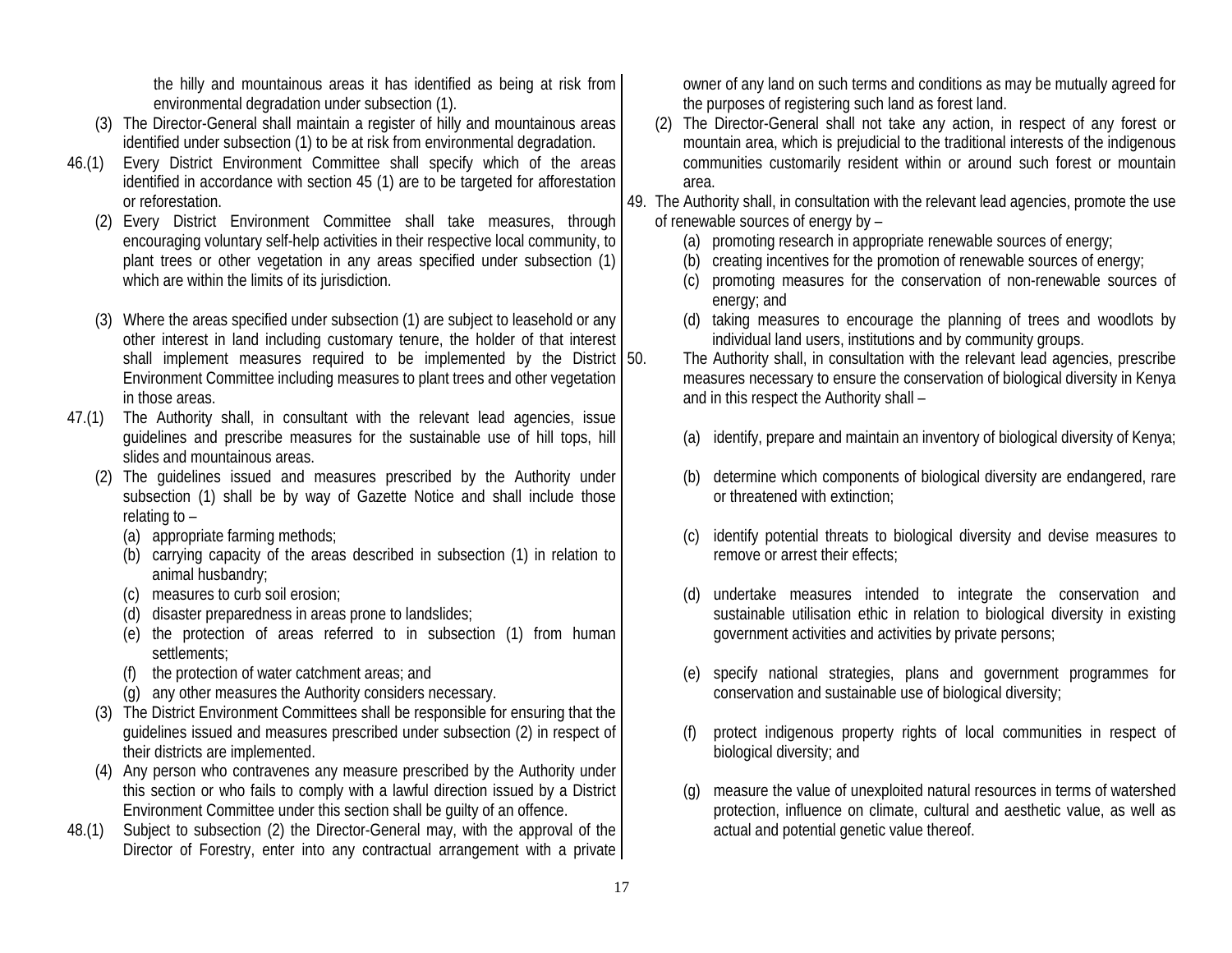- 51. The Authority shall, in consultation with the relevant lead agencies, prescribe measures adequate to ensure the conservation of biological resources *in-situ* and in this regard shall issue guidelines for –
	- (a) land use methods that are compatible with conservation of biological diversity;
	- (b) the selection and management of protected areas so as to promote the  $\vert$  54.(1) conservation of the various terrestrial and aquatic ecosystems under the jurisdiction of Kenya;
	- (c) selection and management of buffer zones near protected areas;
	- (d) special arrangement for the protection of species, ecosystems and habitats threatened with extinction;
	- (e) prohibiting and controlling the introduction of alien species into natural habitats; and
	- (f) integrating traditional knowledge for the conservation of biological diversity with mainstream scientific knowledge.
- 52. The Authority shall, in consultation with the relevant lead agencies
	- (a) prescribe measures for the conservation of biological resources *ex-situ* especially for those species threatened with extinction;
	- (b) issue guidelines for the management of:-
		- (i) germplasm banks;
		- (ii) botanical gardens;
		- (iii) zoos or aquaria;
		- (iv) animal orphanages; and
		- (v) any other facilities recommended to the Authority by any of its Committees or considered necessary by the Authority.
	- (c) ensure that species threatened with extinction which are conserved *ex-situ* are re-introduced into their native habitats and ecosystems where:- (i) the threat to the species has been terminated; or
		- (ii) a viable population of the threatened species has been achieved.
- 53.(1) The Authority shall, in consultation with the relevant lead agencies, issue guidelines and prescribe measures for the sustainable management and utilisation of genetic resources of Kenya for the benefit of the people of Kenya.
	- (2) Without prejudice to the general effect of subsection (1), the guidelines issued or measures prescribed under that subsection shall specify –
		- (a) appropriate arrangement for access to genetic resources of Kenya by noncitizens of Kenya including the issue of licences and fees to be paid for that access;
		- (b) measures for regulating the import or export of germplasm;
		- (c) the sharing of benefits derived from genetic resources of Kenya;
		- (d) biosafety measures necessary to regulate biotechnology;
- (e) measures necessary to regulate the development, access to and transfer of biotechnology; and
- (f) any other matter that the Authority considers necessary for the better management of the genetic resources of Kenya.
- The Minister may, in consultation with the relevant lead agencies, by notice in the Gazette, declare any area of land, sea, lake or river to be a protected natural environment for the purpose of promoting and preserving specific ecological processes, natural environment systems, natural beauty or species of indigenous wildlife or the preservation of biological diversity in general.
- (2) Without prejudice to subsection (1), the Authority may, in consultation with the relevant lead agencies, issue guidelines and prescribe measures for the management and protection of any area of environmental significance declared to be a protected natural environment area under this section.
- 55. (1) The Minster may, by notice in the Gazette, declare an area to be a protected coastal zone.
	- (2) As soon as practicable upon the commencement of this Act, the Authority shall, in consultation with the relevant lead agencies, prepare a survey of the coastal zone and prepare an integrated national coastal zone management plan based on the report of such survey.
	- (3) The Authority shall, from time to time, not exceeding every two years, review the national coastal zone management plan prepared under subsection (2).
	- (4) The report of the survey of the coastal zone shall contain:-
		- (a) an inventory of all structures, roads, excavations, harbours, outfalls, dumping sites and other works located in the coastal zone;
		- (b) an inventory of the state of the coral reefs, mangroves and marshes found within the coastal zone;
		- (c) an inventory of all areas within the coastal zone of scenic value or of value for recreational and cultural purposes;
		- (d) an inventory of areas within the coastal zone of special value for research in respect of fisheries, erosion, littorals movement and such other similar subjects;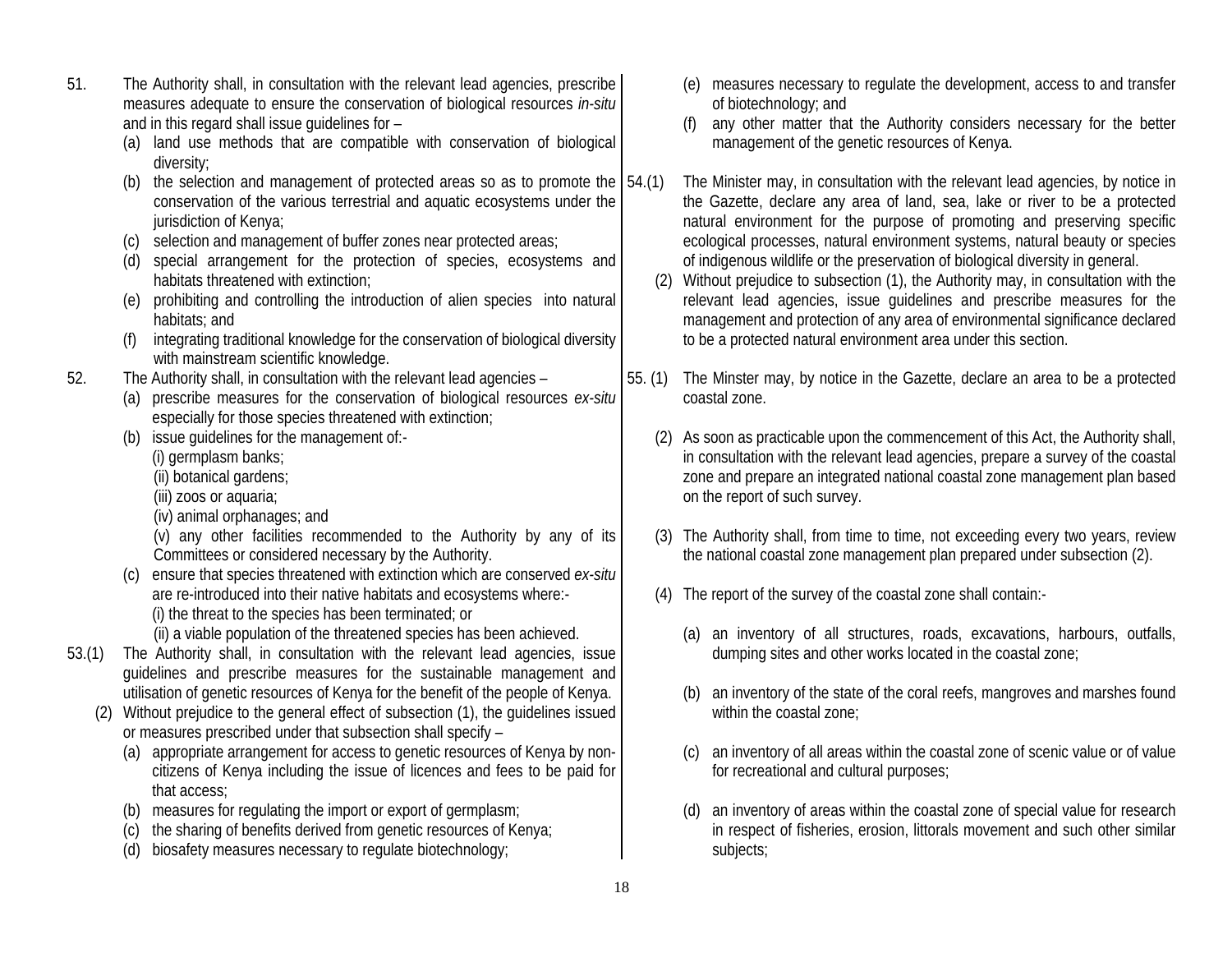- (e) an estimate of the quantities of sand, coral sea shells and other substances being removed from the coastal zone;
- an estimate of the impacts of erosion on the coastal zone; and
- (g) an estimate of the extent, nature, cause and sources of coastal pollution and degradation;
- (h) an estimate of freshwater resources available in the coastal zone; and
- (i) any other relevant data or information that may be deemed appropriate.
- (5) Any person who releases or causes to be released into the coastal zone any polluting or hazardous substances contrary to the provisions of this Act shall be guilty of an offence and liable upon conviction to a fine of not less than one million shillings or to imprisonment for a period not exceeding two years or to both such fine and imprisonment.
- (6) The Minister shall, in consultation with the relevant lead agencies, issue appropriate regulations to prevent, reduce and control pollution or other form of environmental damage in the coastal zone.
- (7) Notwithstanding the generality of subsection (6) of this section, the regulations made thereunder shall provide for the control and prevention of pollution –
	- (a) of the marine environment from land based sources including rivers, estuaries, pipelines and outfall structures;
	- (b) from vessels, aircrafts and other engines used in the coastal zone;
	- (c) from installations and devices used in the exploration or exploitation of the natural resources of the seabed and subsoil of the exclusive economic zone; and
	- (d) of the marine environment arising from or in connection with seabed activities and from artificial islands installations and other structures in the exclusive economic zone.
- 56.(1) The Authority shall, in consultation with the relevant lead agencies, undertake or commission other persons to undertake national studies and give due recognition to developments in scientific knowledge relating to substances, activities and practices that deplete the ozone layer to the detriment of public health and the environment.
	- (2) The Authority shall, in consultation with the relevant lead agencies, issue guidelines and institute programmes concerning the:-
		- (a) elimination of substances that deplete the stratospheric ozone layer;
		- (b) controlling of activities and practices likely to lead to the degradation of the ozone layer and the stratosphere;
		- (c) reduction and minimisation of risks to human health created by the degradation of the ozone layer and the stratosphere; and
- (d) formulate strategies, prepare and evaluate programmes for phasing out ozone depleting substances.
- 57.(1) Notwithstanding the provision of any relevant revenue Act, the Minister responsible for finance may, on the recommendation of the Council, propose to Government tax and other fiscal incentives, disincentives or fees to induce or promote the proper management of the environment and natural resources or the prevention or abatement of environmental degradation.
	- (2) Without prejudice to the generality of subsection (1) the tax and fiscal incentives, disincentives or fees may include –
		- (a) customs and excise waiver in respect of imported capital goods which prevent or substantially reduce environmental degradation caused by an undertaking;
		- (b) tax rebates to industries or other establishments that invest in plants, equipment and machinery for pollution control, re-cycling of wastes, water harvesting and conservation, prevention of floods and for using other energy resources as substitutes for hydrocarbons;
		- (c) tax disincentives to deter bad environmental behavior that leads to depletion of environmental resources or that cause pollution; or
		- (d) user fees to ensure that those who use environmental resources pay proper value for the utilisation of such resources.

# **PART VI – ENVIRONMENTAL IMPACT ASSESSMENT**

- Notwithstanding any approval, permit or licence granted under this Act or any other law in force in Kenya, any person, being a proponent of a project, shall, before financing, commencing, proceeding with, carried out, executing or conducting or causing to be financed, commenced, proceeded with, carried out, executed or conducted by another person any undertaking specified in the Second Schedule to this Act, submit a project report to the Authority, in the prescribed form, giving the prescribed information and which shall be accompanied by the prescribed fee.
	- (2) The proponent of a project shall undertake or cause to be undertaken at his own expense and environmental impact assessment study and prepare a report thereof where the Authority, being satisfied, after studying the project report submitted under subsection (1), that the intended project may or is likely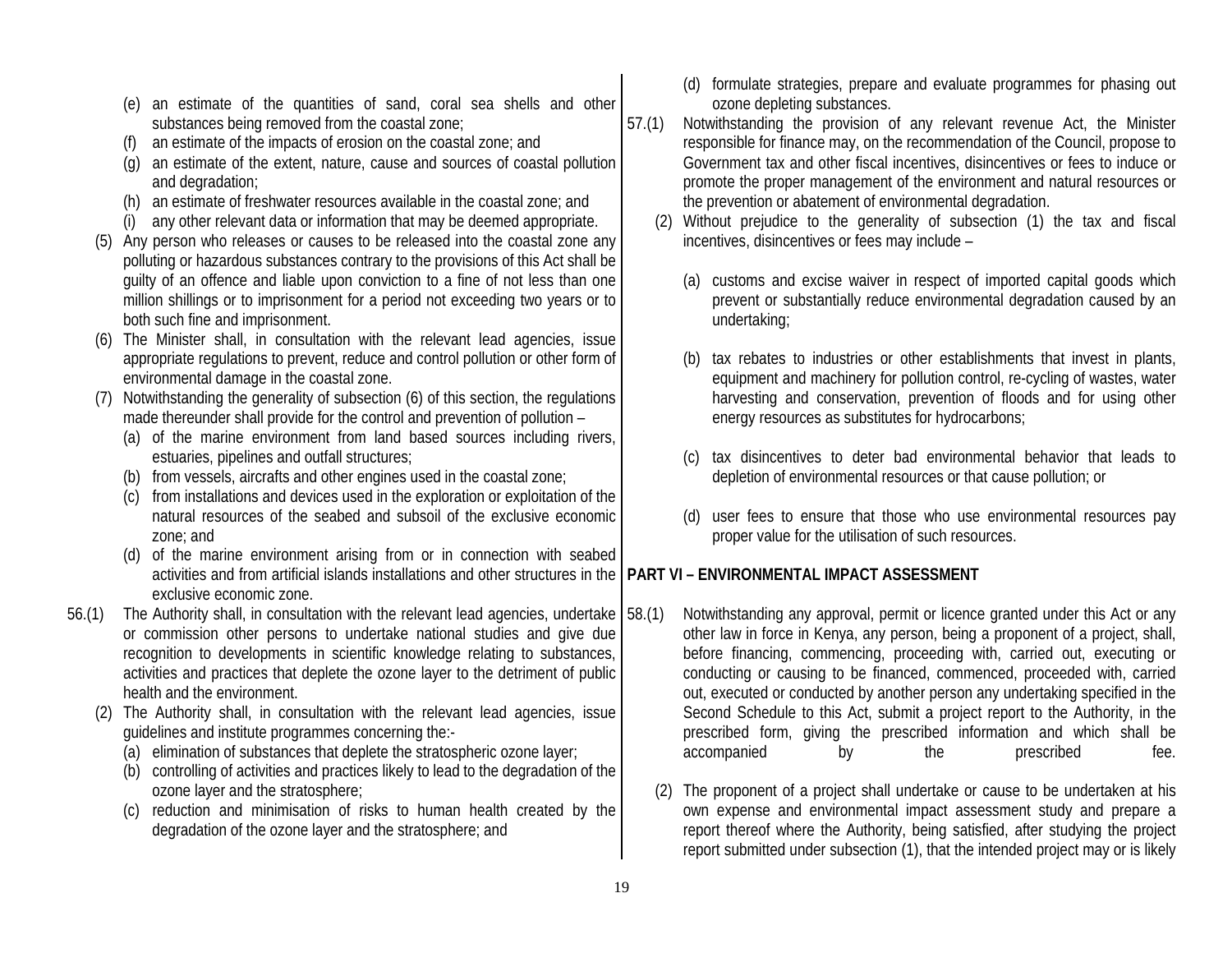to have or will have a significant impact on the environment, so directs.

- (3) The environmental impact assessment study report prepared under this subsection shall be submitted to the Authority in the prescribed form, giving the prescribed information and shall be accompanied by the prescribed fee..
- (4) The Minister may, on the advice of the Authority given after consultation with the relevant lead agencies, amend the Second Schedule to this Act by notice in the Gazette.
- (5) Environmental Impact Assessment studies and reports required under this Act  $\vert$  61. shall be conducted or prepared respectively by individual experts or a firm of experts authorised in that behalf by the Authority. The Authority shall maintain a register of all individual experts or firms of all experts duly authorized by it to conduct or prepare environmental impact assessment studies and reports respectively. The register shall be a public document and may be inspected at reasonable hours by any person on the payment of a prescribed fee.
- (6) The Director-General may, in consultation with the Standards Enforcement and Review Committee, approve any application by an expert wishing to be authorised to undertake Environmental Impact Assessment. Such application shall be made in the prescribed manner and accompanied by any fees that may be required.
- (7) Environmental impact assessment shall be conducted in accordance with the environmental impact assessment regulations, guidelines and procedures issued under this Act.
- (8) The Director-General shall respond to the applications for environmental impact assessment licence within six months.
- (9) Any person who upon submitting his application does not receive any  $(64.(1))$ communication from the Director-General within the stipulated time may within nine months of such submission start his undertaking.
- 59.(1) Upon receipt of an environmental impact assessment study report from any proponent under section 58(2), the Authority shall cause to be published in each of two successive weeks in the Gazette and newspaper circulating in the area or proposed area of the project once at least in each of two successive weeks in some one and the same a notice which shall state:-
	- (a) a summary description of the project;
	- (b) the place where the project is to be carried out;
	- (c) the place where the environmental impact assessment study, evaluation or review report may be inspected; and
	- (d) a time limit of not exceeding ninety days for the submission of oral or written comments by any member of the public on the environmental impact assessment study, evaluation or review report.
- (2) The Authority may, on application by any person extend the period stipulated in sub-paragraph (d) so as to afford reasonable opportunity for such person to submit oral or written comments on the environmental impact assessment report.
- 60. A lead agency shall, upon the written request of the Director-General, submit written comments on an environmental impact assessment study, evaluation and review report within thirty days from the date of the written request.
	- The Authority may set up a technical advisory committee to advise it on environmental impact assessment related reports and the Director-General shall prescribe the terms of reference and rules of procedure for the technical advisory committee appointed hereunder.
	- The Authority may require any proponent of a project to carry out at his own expense further evaluation or environmental impact assessment study, review or submit additional information for the purpose of ensuring that the environmental impact assessment study, review or evaluation report is as accurate and exhaustive as possible.
- 63. The Authority may, after being satisfied as to the adequacy of an environmental impact assessment study, evaluation or review report, issue an environmental impact assessment licence on such terms and conditions as may be appropriate and necessary to facilitate sustainable development and sound environmental management.
	- The Authority may, at any time after the issue of an environmental impact assessment licence direct the holder of such licence to submit at his own expense a fresh environmental impact assessment study, evaluation or review report within such time as the Authority may specify where –
		- (a) there is a substantial change or modification in the project or in the manner in which the project is being operated;
		- (b) the project poses environmental threat which could not be reasonably foreseen at the time of the study, evaluation or review; or
		- (c) it is established that the information or data given by the proponent in support of his application for an environmental impact assessment licence under section 58 was false, inaccurate or intended to mislead.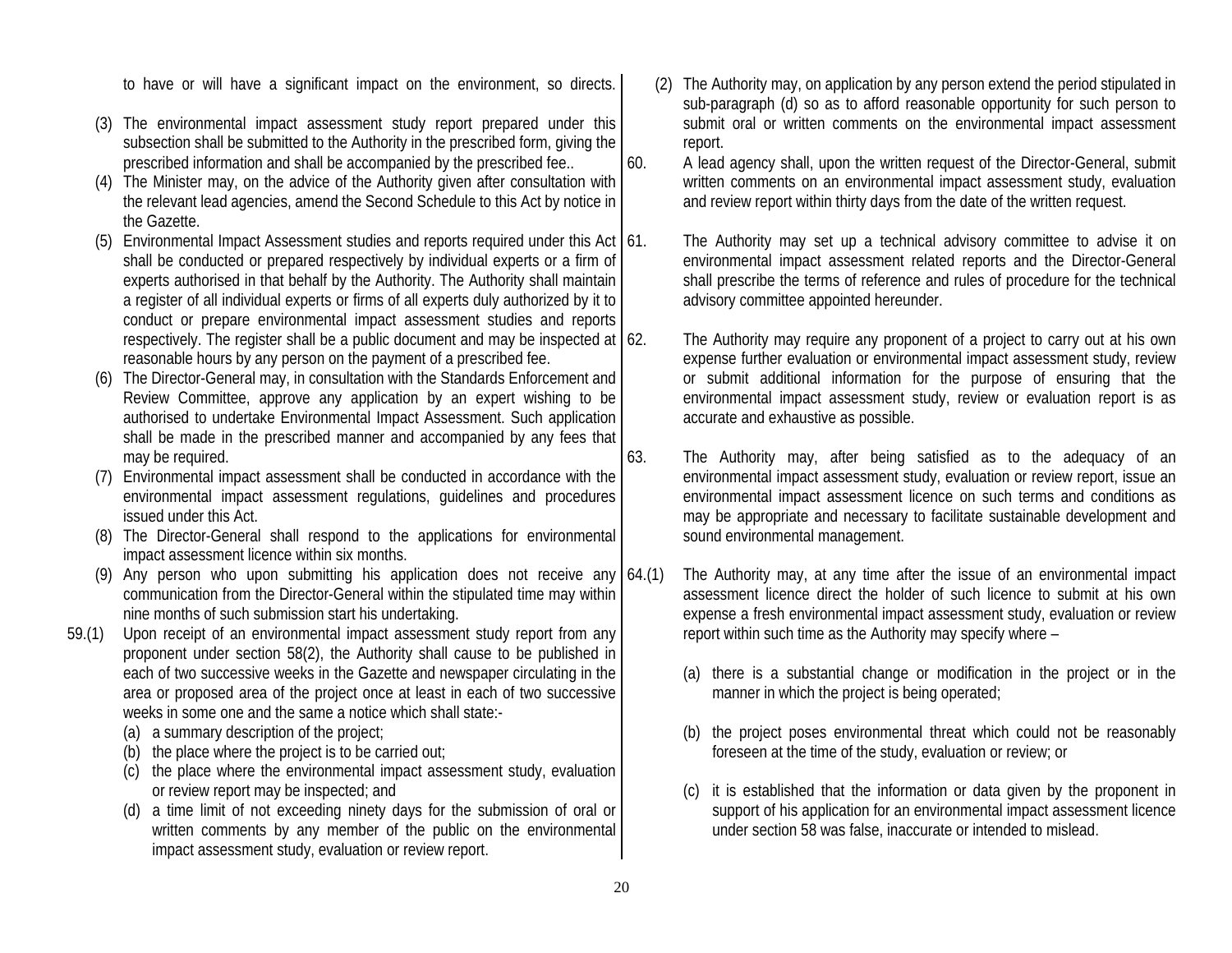- (2) Any person who fails, neglects or refuses to comply with the directions of the  $(68. (1)$ Authority issued under subsection (1) shall be guilty of an offence.
- 65.(1) An environmental impact assessment licence may be transferred by the holder to another person only in respect of the project in relation to which such licence was issued.
	- (2) Where an environmental impact assessment licence is transferred under this section, the person to whom it is transferred and the person transferring it shall jointly notify the Director-General in writing of the transfer, not later than thirty days after the transfer.
	- (3) Where no joint notification of a transfer is given in accordance with subsection (2), the registered holder of the licence shall be deemed for the purposes of this Act to be the owner or the person having charge or management or control of the project as the case may be.
	- (4) Any transfer of an environmental impact assessment licence, under this section shall take effect on the date the Director-General is notified of the transfer.
	- (5) Any person who contravenes any provisions of this section, shall be guilty of an offence.
- 66.(1) No civil or criminal liability in respect of a project or consequences resulting from a project shall be incurred by the Government, the Authority or any public  $\vert$  69.(1) officer by reason of the approval of an environmental impact assessment study, evaluation or review report or grant of an environmental impact assessment licence or by reason of any condition attached to such licence.
	- (2) The issuance of an environmental impact assessment licence in respect of a project shall afford no defense to any civil action or to a prosecution that may be brought or preferred against a proponent in respect of the manner in which the project is executed, managed or operated.
- 67.(1) The Authority shall, on the advice of the Standards and Enforcement Review Committee, cancel, revoke or suspend any environmental impact assessment licence for such time not exceeding twenty four months where the licensee contravenes the provisions of the licence.
	- (2) Whenever an environmental impact assessment licence is revoked, suspended or cancelled, the holder thereof shall not proceed with the project which is the subject of the licence until a new licence is issued by the Authority.
	- (3) The Authority shall maintain a register of all environmental impact assessment licences issued under this Act. The register shall be a public document and may be inspected at reasonable hours by any person on the payment of a prescribed fee.
- **PART VII ENVIRONMENTAL AUDIT AND MONITORING**
- The Authority shall be responsible for carrying out environmental audit of all activities that are likely to have significant effect on the environment. An environmental inspector appointed under this Act may enter any land or premises for the purposes of determining how far the activities carried out on that land or premises conform with the statements made in the environmental impact assessment study report issued in respect of that land or those premises under section 58(2).
- (2) The owner of the premises or the operator of a project for which an environmental impact assessment study report has been made shall keep accurate records and make annual reports to the Authority describing how far the project conforms in operation with the statements made in the environmental impact assessment study report submitted under section 58(2).
- (3) The owner of premises or the operator of a project shall take all reasonable measures to mitigate any undesirable effects not contemplated in the environmental impact assessment study report submitted under section 58(2) and shall prepare and submit an environmental audit report on those measures to the Authority annually or as the Authority may, in writing, require.
- The Authority shall, in consultation with the relevant lead agencies, monitor:-
	- (a) all environmental phenomena with a view to making an assessment of any possible changes in the environment and their possible impacts; or
	- (b) the operation of any industry, project or activity with a view of determining its immediate and long-term effects on the environment.
- (2) An environmental inspector appointed under this Act may enter upon any land or premises for the purposes of monitoring the effects upon the environment of any activities carried on that land or premises.

#### **PART VIII – ENVIRONMENTAL QUALITY STANDARDS**

- 70.(1) There is hereby established a Standards and Enforcement Review Committee to be a committee of the Authority.
	- (2) The Standards and Enforcement Review Committee shall consist of the members set out in the Third Schedule to this Act.
	- (3) The permanent secretary under the Minister shall be the Chairman of the Standards and Enforcement Review Committee.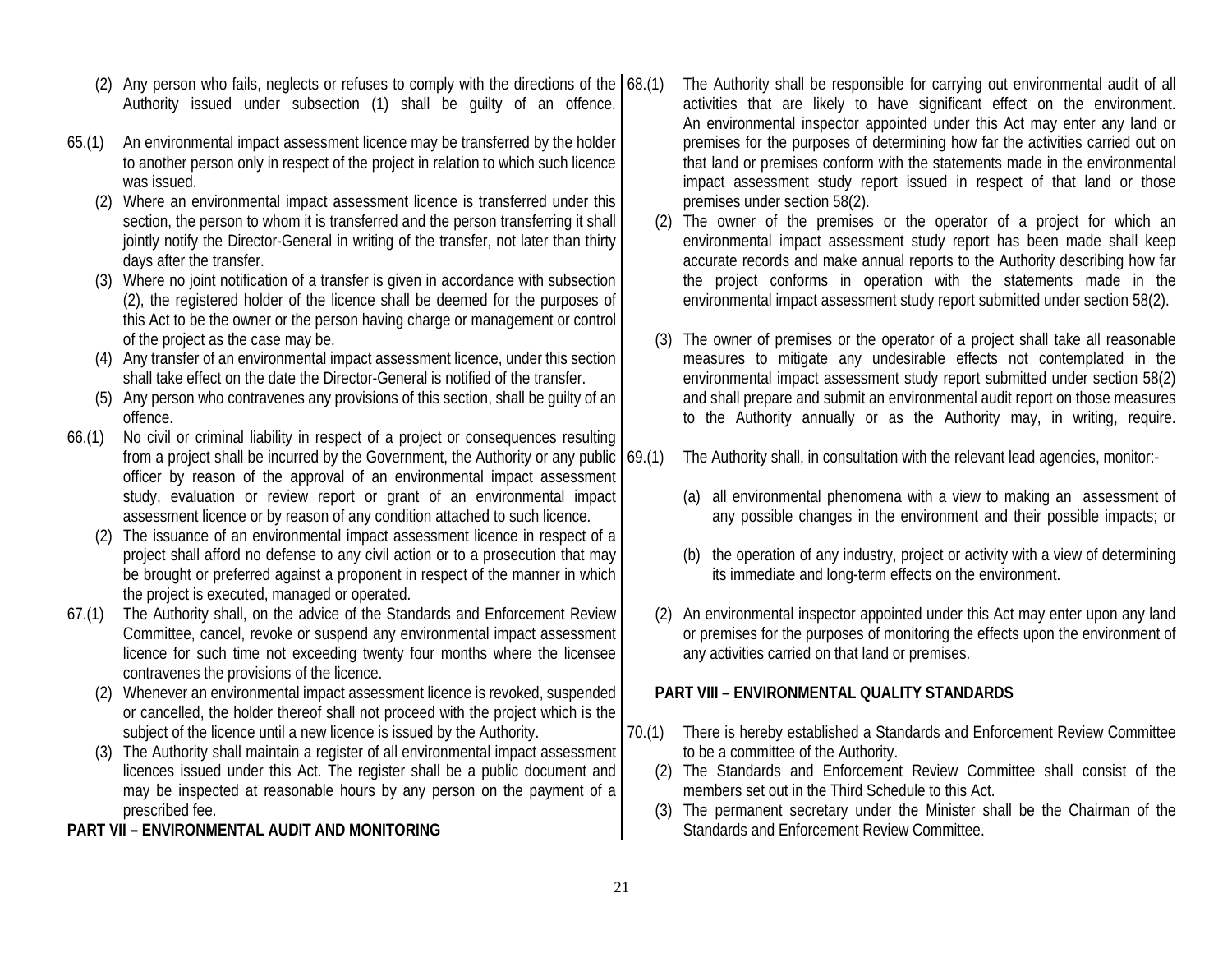- (4) The Director-General shall appoint a Director of the Authority to be a member of the Standards and Enforcement Review Committee who shall be the secretary to the Committee and shall provide the secretarial services to the Committee.
- (5) The Standards and Enforcement Review Committee shall regulate its own proceedings.
- (6) The Standards and Enforcement Review Committee may co-opt any person to attend its meetings and a person so co-opted shall participate at the deliberations of the Committee but shall have no vote.
- (7) The Standards and Enforcement Review Committee shall meet at least once every three months for the transaction of its business.
- 71. The Standards and Enforcement Review Committee shall, in consultation with the relevant lead agencies:-
	- (a) advise the Authority on how to establish criteria and procedures for the measurement of water quality;
	- (b) recommend to the Authority minimum water quality standards for all the waters of Kenya and for different uses, including –

(i) drinking water;

- (ii) water for industrial purposes;
- (iii) water for agricultural purposes;
- (iv) water for recreational purposes;
- (v) water for fisheries and wildlife;
- (vi) and any other prescribed water use.
- (c) analyse and submit to the Director-General conditions for discharge of effluents into the environment.
- (d) prepare and recommend to the Director-General guidelines or regulations for the preservation of fishing areas, aquatic areas, water sources and reservoirs and other areas where water may need special protection.
- (e) identify and recommend to the Authority areas of research on the effects of water pollution on the environment, human beings flora and fauna;
- (f) advise the Authority to carry out investigations of actual or suspected water pollution including the collection of data;
- (g) advise the Authority to take steps or authorise any works to be carried out which appear to be necessary to prevent or abate water pollution from  $74.(1)$ natural causes or from abandoned works or undertakings;
- (h) document the analytical methods by which water quality and pollution control standards can be determined and appoint laboratories for the analytical services required or request the Director-General to establish such laboratories;
- (i) collect, maintain and interpret data from industries and local authorities on the pretreatment nature and levels of effluents;
- (j) recommend to the Director-General measures necessary for the treatment of effluents before being discharged into the sewerage system;
- (k) recommend to the Director-General works necessary for the treatment of effluents before being discharged into the water;
- submit to the Director-General all such recommendations as may appear necessary for the monitoring and control of water pollution.
- Any person who upon the coming into force of this Act, discharge or applies any poison, toxic, noxious or obstructing matter, radioactive waste or other pollutants or permits any person to dump or discharge such matter into the aquatic environment in contravention of water pollution control standards established under this Part shall be guilty of an offence and liable to imprisonment for a term not exceeding two years or to a fine not exceeding one million shillings or to both such imprisonment and fine.
- (2) A person found guilty under subsection (1) shall, in addition to any sentence or fine imposed on him:-
	- (a) pay the cost of the removal of any poison, toxic, noxious or obstructing matter, radioactive waste or other pollutants, including the costs of restoration of the damaged environment, which may be incurred by a Government agency or organ in that respect;
	- (b) pay third parties reparation, cost of restoration, restitution or compensation as may be determined by a court of law on application by such third parties.
	- All owners or operators of irrigation project schemes, sewage systems, industrial production workshops or any other undertaking which may discharge effluents or other pollutants or have been discharging effluents or other pollutants shall within ninety days upon the coming into force of this Act or as may be demanded from time to time by the Authority, submit on demand, to the Authority accurate information about the quantity and quality of such effluent or other pollutant.
- Every owner or operator of a trade or industrial undertaking shall discharge any effluents or other pollutants originating from the trade or industrial undertaking only into existing sewerage systems and the relevant Local Authority operating or supervising such sewerage system shall issue, at a prescribed fee, the necessary licence for discharge.
- (2) The proponent or owner of a trade or an industrial undertaking shall, prior to being granted a licence to discharge effluents into the environment, install an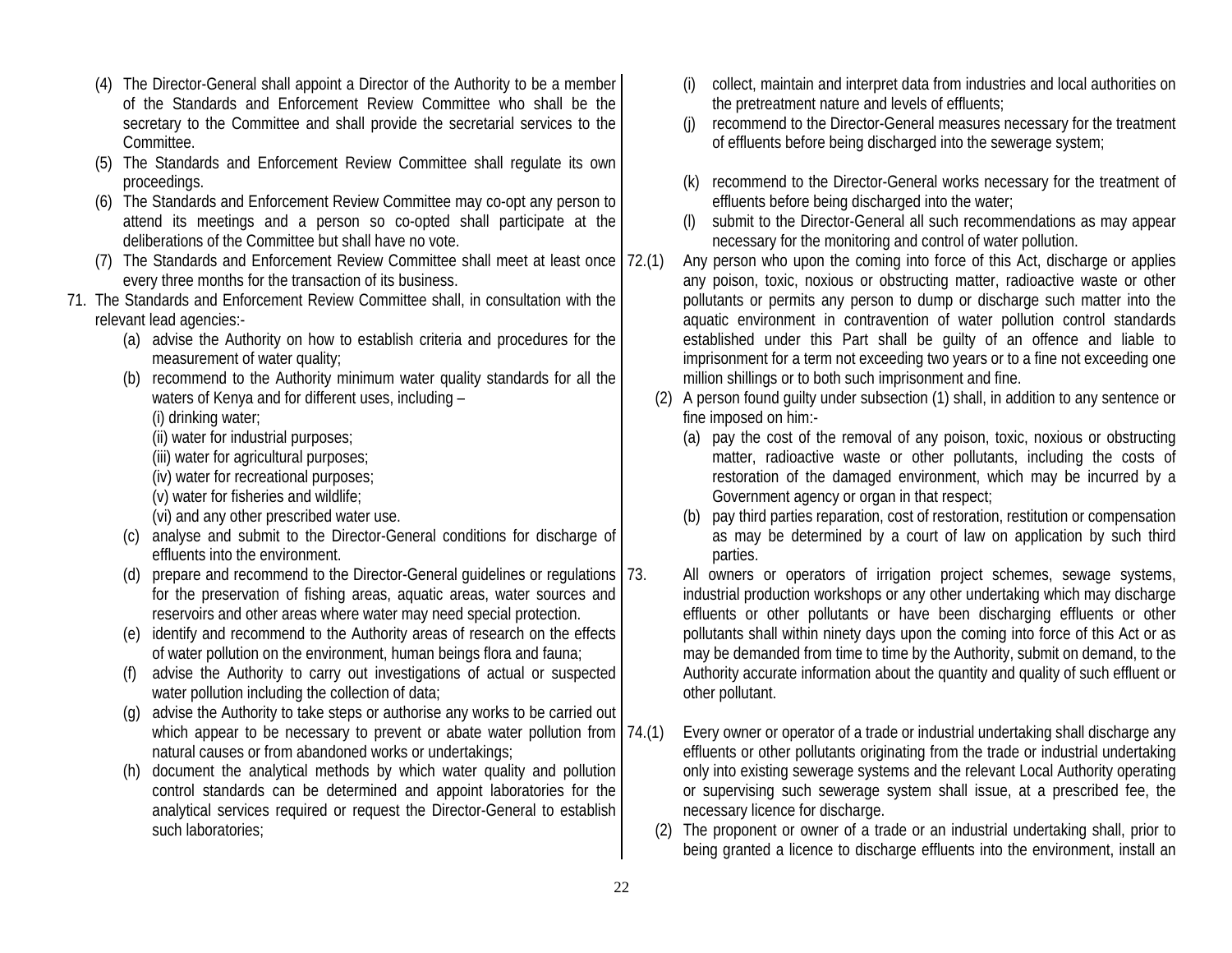appropriate plant for the treatment of such effluents before they are discharged into the environment.

- 75.(1) No Local Authority operating a sewerage system or owner or operator of any trade or industrial undertaking shall discharge any effluents or other pollutants into the environment without an effluent discharge licence issued by the Authority.
	- (2) Every owner or operator of a trade or an industrial undertaking discharging any effluents or other pollutants into the environment before the commencement of this Act shall, within twelve months of such commencement apply to the Authority for an effluent discharge licence.
	- (3) Every application for an effluent discharge licence shall be in the prescribed form and accompanied by the prescribed fee.
	- (4) Before the issuance of a licence under subsection (1) and (2), the Authority shall –
		- (a) solicit the comments of local authorities concerned and organisations and persons as he may deem fit;
		- (b) take into consideration the possible effects of effluents or pollutants to be discharged on the quality of an affected water course or other source of water;
		- (c) take into consideration the existing licences affecting the concerned water course or other source; and
		- (d) take into consideration the water requirements of riparian residents and ecosystems, human settlements, and agricultural schemes which depend on the affected water course.
	- (5) Where the Authority rejects an application for the grant of an effluent discharge licence it shall within twenty one days notify the applicant of its decision and state in writing its reasons for so rejecting the application.
	- (6) An effluent discharge licence issued under this Act shall be in a prescribed form, be subject to such conditions as may be prescribed or as may be specified in the licence and shall remain valid for such period and may be renewed for such further periods as may be prescribed or specified in the licence.
- 76.(1) The Authority may in writing, cancel any effluent discharge licence:-
	- (a) if the holder of the licence contravenes any provision of this Act or any regulations made thereunder;
	- (b) if the holder fails to comply with any condition specified in the licence; or
	- (c) if the Authority considers it in the interest of the environment or in the public interest so to do. 77. The Authority shall maintain a register of all effluent discharge licences issued under this Act. The register shall be a public document

and may be inspected at any reasonable hour by any person on the payment of the prescribed fee.

- The Standards and Enforcement Review Committee shall, in consultation with the relevant lead agencies:-
	- (a) advise the Authority on how to establish criteria and procedures for the measurement of air quality;
	- (b) recommend to the Authority –

(i) ambient air quality standards;

(ii) occupational air quality standards;

(iii) emission standards for various sources;

(iv) criteria and guidelines for air pollution control for both mobile and stationary sources;

- (v) any other air quality standards;
- (c) advise the Authority on measures necessary to reduce existing sources of air pollution by requiring the redesign of plants or the installation of new technology or both, to meet the requirements of standards established under this section;
- (d) recommend to the Authority guidelines to minimize emissions of green house gases and identify suitable technologies to minimize air pollution;
- (e) advise the Authority on emissions concentration and nature of pollutants emitted;
- (f) recommend to the Authority the best practicable technology available in controlling pollutants during the emission process;
- (g) determine for consideration by the Authority the analytical methods for monitoring air contaminants and recommend to the Director-General the establishment of such number of laboratories for analytical services as may be needed;
- (h) request the Authority to carry out investigations of actual or suspected air pollution including pollution produced by aircrafts and other self propelled vehicles and by factories and power generating stations;
- (i) request the Authority to order any industry or other source of air pollution to file such returns and provide such information as it may require; and
- (j) do all such things as appear necessary for the monitoring and controlling of air pollution.
- (2) Any person who emits any substances which cause air pollution in contravention of emission standards established under this Part shall be guilty of an offence and liable to imprisonment for a term of not more than two years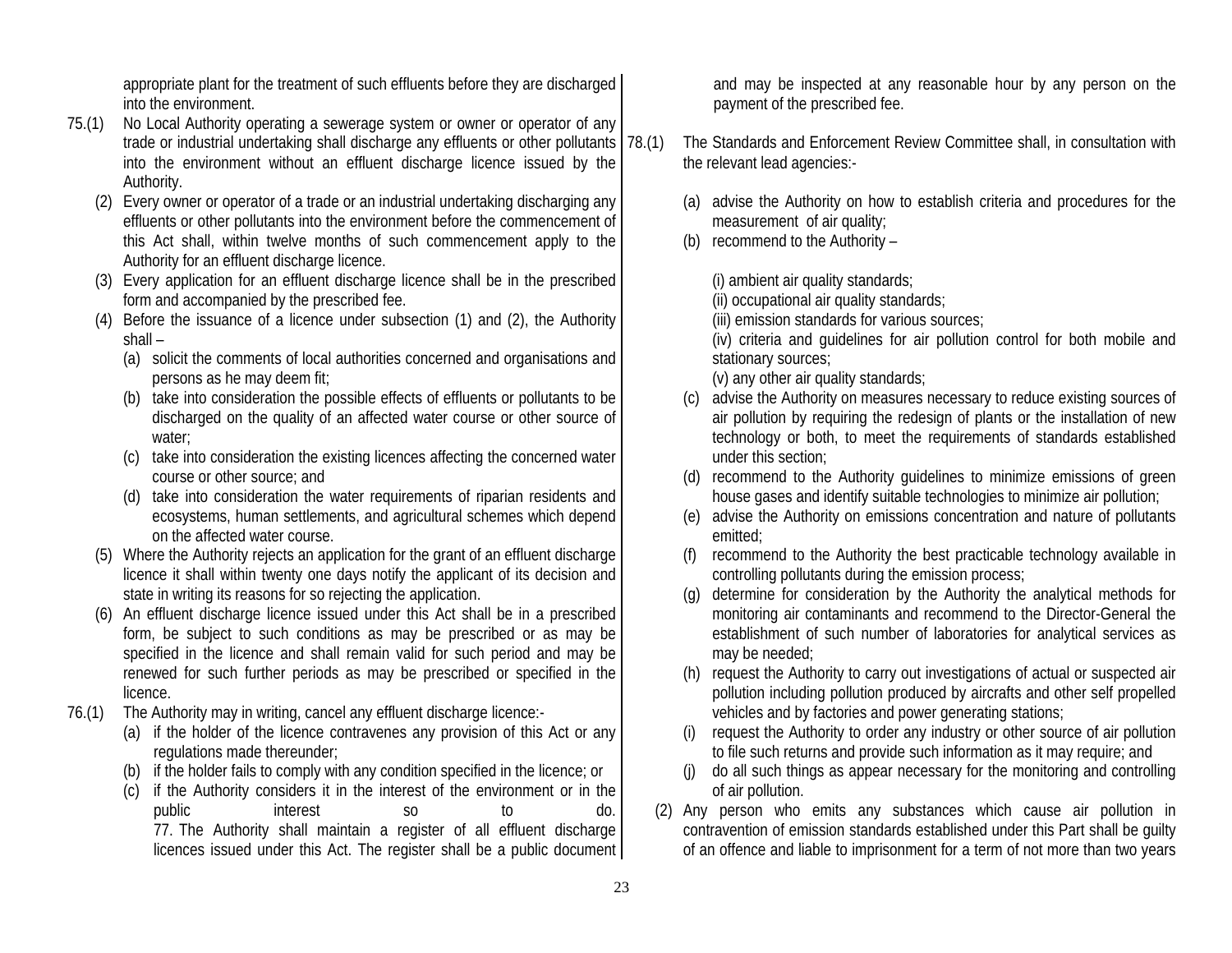or to a fine of not more than five hundred thousand shillings or to both such fine and imprisonment.

- (3) A person found guilty under subsection (2) shall, in addition to any sentence or fine imposed on him;
	- (a) pay the cost of the removal of the pollution, including any costs which may environment damaged or destroyed as a result of the emission; and
	- (b) the cost of third parties in the forms of reparation, restoration, restitution or compensation as may be determined by a competent court upon application by such third parties.
- 79.(1) The Minister, may on the advice of the Authority, by the Gazette Notice, declare any area to be a controlled area for the purposes of this Part.
	- (2) The Minister may, on the advice of the Authority, in regulations, prescribe the air emission standards in respect of any controlled areas. 80.(1) An owner or operator of a trade, industrial undertaking or an  $|83$ . establishment which after the commencement of this Act, is emitting a substance or energy which is causing or is likely to cause air pollution shall apply to the Authority for an emission licence.
	- (2) In the case of any trade, industrial undertaking or establishment existing before the commencement of this Act, such application shall be made within twelve months after this Act has come into operation.
	- (3) Every application for an emission licence shall be in the prescribed form and be accompanied by the prescribed fee.
- 81.(1) Before issuing a licence in respect of emissions, the Authority shall:-
	- (a) consider the possible effects of the emissions on the quality of ambient air;
	- (b) consider existing licences affecting the same air resource;
	- (c) give due regard to the requirements for the residents, human settlements  $\vert$  86. and other industrial and commercial activities;
	- (d) solicit the comments of relevant Local Authorities and concerned organisations;
	- (e) where the information accompanying the application appears inadequate, require the applicant to furnish further information relating to the undertaking in question, its location, materials, technology design or other appropriate matters;
	- (f) where it appears necessary to conduct an environmental impact study, require the applicant to conduct an environmental impact assessment study in respect of the undertaking in question in accordance with the provisions of Part VI.
	- (2) An emission licence issued under this Act shall be in a prescribed form, be subject to such conditions as may be prescribed or as may be specified in the

licence and shall remain valid for such period and may be renewed for such further periods as may be prescribed or specified in the licence.

- (3) Where the Authority rejects an application for the grant of an emission licence, it shall within twenty one days of its decision, notify the applicant in writing of its reasons for such refusal.
- be incurred by any Government agency or organ in the restoration of the 82. No owner or operator of a motor-vehicle, train, ship, aircraft or other similar conveyance shall –
	- (a) operate it in such a manner as to cause air pollution in contravention of the established emission standards; or
	- (b) import any machinery, equipment, device or similar thing that will cause emissions into the ambient air in contravention of prescribed emission standards.
	- The Authority may establish additional procedures for the application and grant of any licence under this Act and impose such conditions as it may deem appropriate.
	- 84. The Authority may, in writing, cancel any emission licence:-
		- (a) if the holder of the licence contravenes any provisions of this Act or of any regulations made under it;
		- (b) if the holder fails to comply with any conditions specified in the licence; or
		- (c) if the Authority considers it in the interest of the environment or in the public interest so to do;
	- 85. The Authority shall maintain a register of all emission licences issued under this Act. The register shall be a public document and may be inspected at reasonable hours by any person on the payment of a prescribed fee.
		- The Standards and Enforcement Review Committee shall, in consultation with the relevant lead agencies, recommend to the Authority measures necessary to:-
		- (1) identify materials and processes that are dangerous to human health and the environment;

issue guidelines and prescribe measures for the management of the materials and processes identified under subsection (1);

- (2) prescribe standards for waste, their classification and analysis, and formulate and advise on standards of disposal methods and means for such wastes; or
- (3) issue regulations for the handling, storage, transportation, segregation and destruction of any waste.
- 87.(1) No person shall discharge or dispose of any wastes, whether generated within or outside Kenya, in such manner as to cause pollution to the environment or ill health to any person.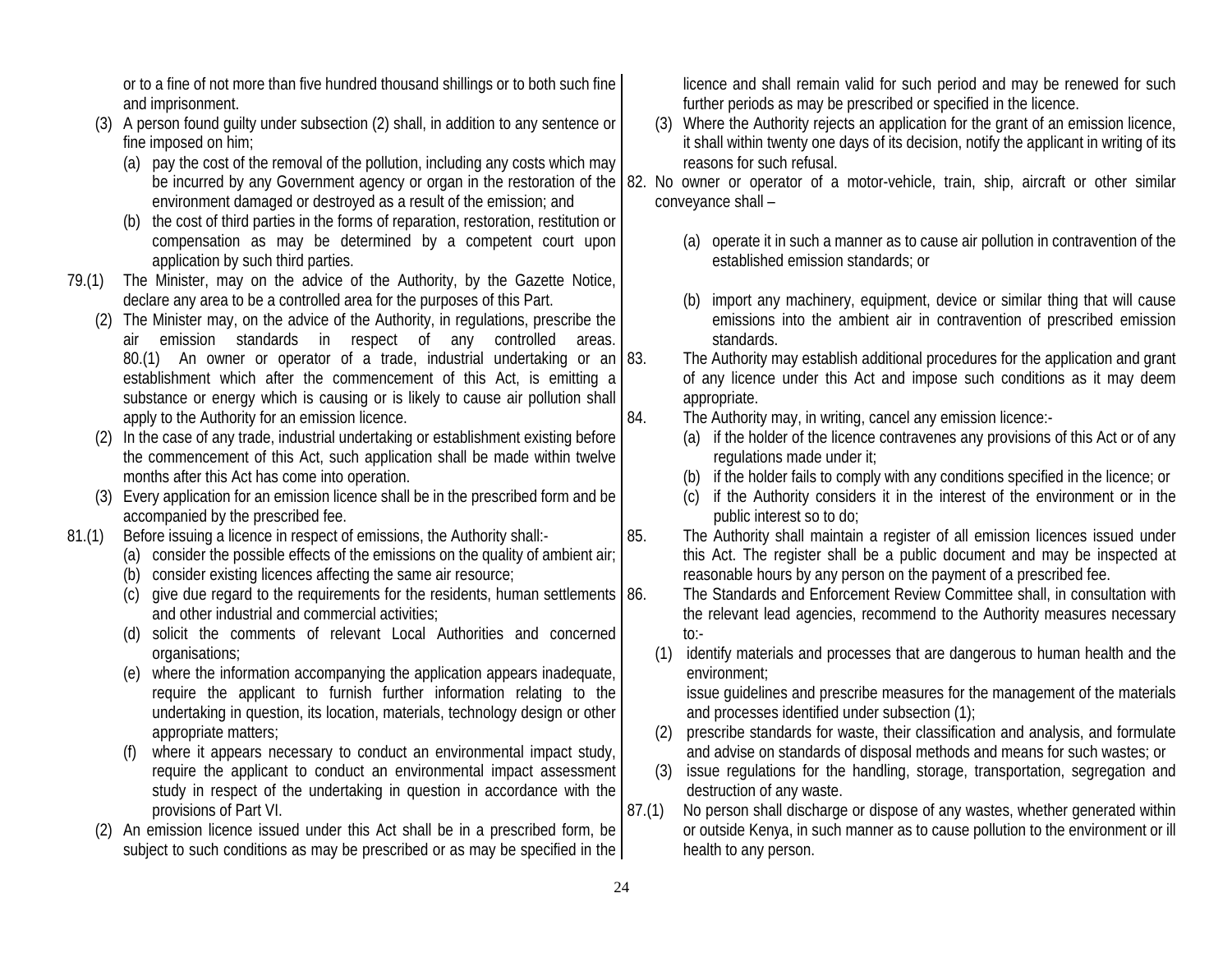- (2) No person shall transport any waste other than
	- (a) in accordance with a valid licence to transport wastes issued by the Authority; and
	- (b) to a wastes disposal site established in accordance with a licence issue by the Authority.
	- (4) No person shall operate a wastes disposal site or plant without a licence issued by the Authority.
	- (5) Every person whose activities generate wastes shall employ measures essential to minimize wastes through treatment, reclamation and recycling.
	- (6) Any person who contravenes any provisions of this section shall be guilty of an offence and liable to imprisonment for a term of not more than two years or to a fine of not more than one million shillings or to both such imprisonment and fine.
- 88.(1) Any person intending to transport wastes within Kenya, operate a wastes disposal site or plant or to generate hazardous waste, shall prior to transporting the wastes, commencing with the operation of a wastes disposal site or plant or generating hazardous wastes, as the case may be, apply to the Authority in writing for the grant of an appropriate licence.
- (2) A licence to operate a waste disposal site or plant may only be granted subject to the payment of the appropriate fee and any other licence that may be required by the relevant Local Authority.
- (3) Where the Authority rejects an application made under this section, it shall within twenty one days of its decision, notify the applicant of the decision specifying the reasons thereof.
- 89. Any person who, at the commencement of this Act, owns or operates a waste | 92. The Minister may, on the advice of the Authority make regulations prescribing the disposal site or plant or generated hazardous waste, shall apply to the Authority for a licence under this Part, within six months after the commencement of this Act.
- 90. The Authority may apply to a competent court for orders compelling any person to immediately stop the generation, handling, transportation, storage or disposal of any wastes where such generation, handling, transportation, storage or disposal presents an imminent and substantial danger to public health, the environment or natural resources.
- 91.(1) The Standards and Enforcement Review Committee shall, in consultation with the relevant lead agencies, recommend to the Authority standard criteria for the classification of hazardous wastes with regard to determining –
	- (a) hazardous waste;
	- (b) corrosive waste;
	- (c) carcinogenic waste;
	- (d) flammable waste;
- (e) persistent waste;
- (f) toxic waste;
- (g) explosive waste;
- (h) radioactive waste;
- (i) wastes, reactive otherwise than as described in the forgoing paragraphs of this subsection;
- (j) any other category of waste the Authority may consider necessary.
- (2) The Authority shall, on the recommendation of the Standards and Enforcement Review Committee issue guidelines and regulations for the management of each category of hazardous wastes determined under subsection (1).
- (3) No person shall import into Kenya any hazardous waste falling under any category determined under subsection (1).
- (4) No hazardous waste shall be exported to any country from Kenya without a valid permit granted by the Authority and written consent given by a competent authority of the receiving country.
- (5) No hazardous waste shall be transported within or through Kenya without a valid permit granted by the Authority.
- (6) Any person who contravenes any provision of this section or who withholds, falsifies or otherwise tampers with information relating to trafficking in hazardous or other waste shall be guilty of an offence and liable to imprisonment for a term of not less than two years or to a fine of not less than one million shillings or to both such imprisonment and fine.
- (7) A person found guilty under subsection (6) shall be responsible for the removal of the waste from Kenya and for its safe disposal.
- procedure and criteria for
	- (a) classification of toxic and hazardous chemicals and materials in accordance with their toxicity and the hazard they present to the human health and to the environment;
	- (b) registration of chemicals and materials;
	- (c) labelling of chemicals and materials;
	- (d) packaging for chemicals and materials;
	- (e) advertising of chemicals and materials;
	- (f) control of imports and exports of toxic and hazardous chemicals and materials permitted to be so imported or exported;
	- (g) distribution, storage, transportation and handling of chemicals and materials;
	- (h) monitoring of the effect of chemicals and their residue on human health and the environment;
	- (i) disposal of expired and surplus chemicals and materials; and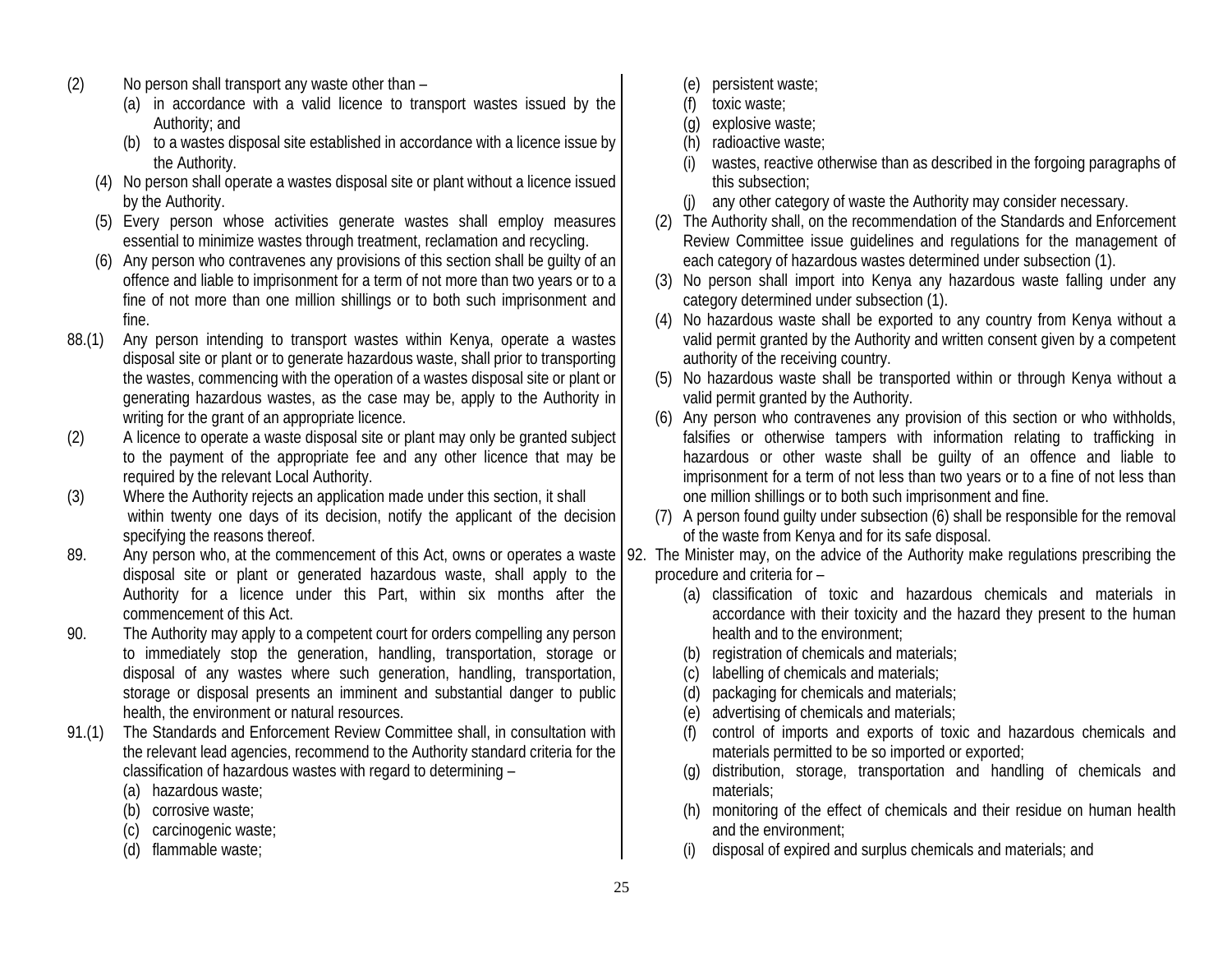- (j) restriction and banning of toxic and hazardous substances and energy.
- 93.(1) No person shall discharge any hazardous substance, chemical, oil or mixture containing oil into any waters or any other segments of the environment contrary to the provisions of this Act or any regulations thereunder.
	- (2) A person who discharges a hazardous substance, chemical, oil or a mixture containing oil into any waters or other segments of the environment contrary to subsection (1) commits an offence.
	- (3) A person convicted of an offence under subsection (2) shall, in addition to any other sentence imposed by the court:-
		- (a) pay the cost of the removal of the hazardous substance, chemical, oil or a mixture containing oil including any costs which may be incurred by any Government agency or organ in the restoration of the environment damaged or destroyed as a result of the discharge; and
		- (b) the costs of third parties in the form of reparation, restoration, restitution or compensation as may be determined by a competent court on application by such third parties.
	- (4) The owner or operator of a production or storage facility, motor vehicle or vessel from which a discharge occurs contrary to this section shall mitigate the impact of the discharge by –
		- (a) giving immediate notice of the discharge to the Authority and other relevant Government officers;
		- (b) immediately beginning clean-up operations using the best available cleanup methods;
		- (c) complying with such directions as the Authority may, from time to time, prescribe.
	- (5) Where the owner or operator of a production or storage facility, motor vehicle or vessel has refused, neglected and/or failed to take the mitigation measures prescribed in subsection (4), the Authority may seize the production or storage facility, motor vehicle or vessel.
	- (6) Where the owner or operator fails to take the necessary measures under subsection (4) after the passage of a reasonable time not exceeding six months in all the circumstances, the Authority may, upon an order of court, dispose of the production or storage facility, motor vehicle or vessel to meet the costs of taking necessary measures under subsection  $(4)$  and other remedial  $(95. (1)$ and restoration measures.
	- (7) The Court in convicting a person of an offence under this section shall take into account the measures taken by that person to comply with subsection (4).
- 94. The Standards and Enforcement Review Committee, in consultation with the relevant lead agencies shall –

(a) prepare and submit to the Authority draft standards for the concentration of pesticides residues in raw agricultural commodities, processed foods and animal feed and for the purposes of this paragraph raw agricultural commodities:-

(i) include fresh or frozen fruit and vegetables in their raw state, grains, nuts, eggs, raw milk, meat and other agricultural produce;

(ii) do not include any agricultural produce or good which is processed, fabricated or manufactured by cooking, dehydrating, milling, or by any other similar means;

- (b) establish, revisit, modify and submit to the Authority draft standards to regulate the importation, exportation, manufacture, storage, distribution, sale, use, packaging, transportation, disposal and advertisement of pesticides and toxic substances with the relevant organisations;
- (c) establish and submit to the Authority draft procedures for the registration of pesticides and toxic substances;
- (d) establish and submit to the Authority draft measures to ensure proper labelling and packaging of pesticides and toxic substances;
- (e) constantly review the use and efficacy of pesticides and toxic substances and submit the findings of such review to the Authority.
- (f) recommend to the Authority measures for monitoring the effects of pesticides and toxic substances on the environment;
- (g) recommend to the Authority measures for the establishment and maintenance of laboratories to operate as standards laboratories for pesticides and toxic substances;
- (h) recommend to the Authority measures for the establishment of enforcement procedures and regulations for the storage, packaging and transportation of pesticides and toxic substances;
- (i) constantly collect data from industries on the production, use and health effects of pesticides and toxic substances and avail such data to the Authority;
- (j) keep up-to-date records and reports necessary for the proper regulations of the administration of pesticides and toxic substances;
- (k) do all other things as appear necessary for the monitoring and control of pesticides and toxic substances;
- Subject to the provisions of this Act or any other written law applicable in Kenya, any person who intends to manufacture, import or process a new pesticide or toxic substance or who intends to reprocess an existing pesticide or toxic substance for a significantly new use, must apply to the Authority for the registration of the pesticide or toxic substance, before importing, manufacturing, processing or reprocessing such pesticides or toxic substance.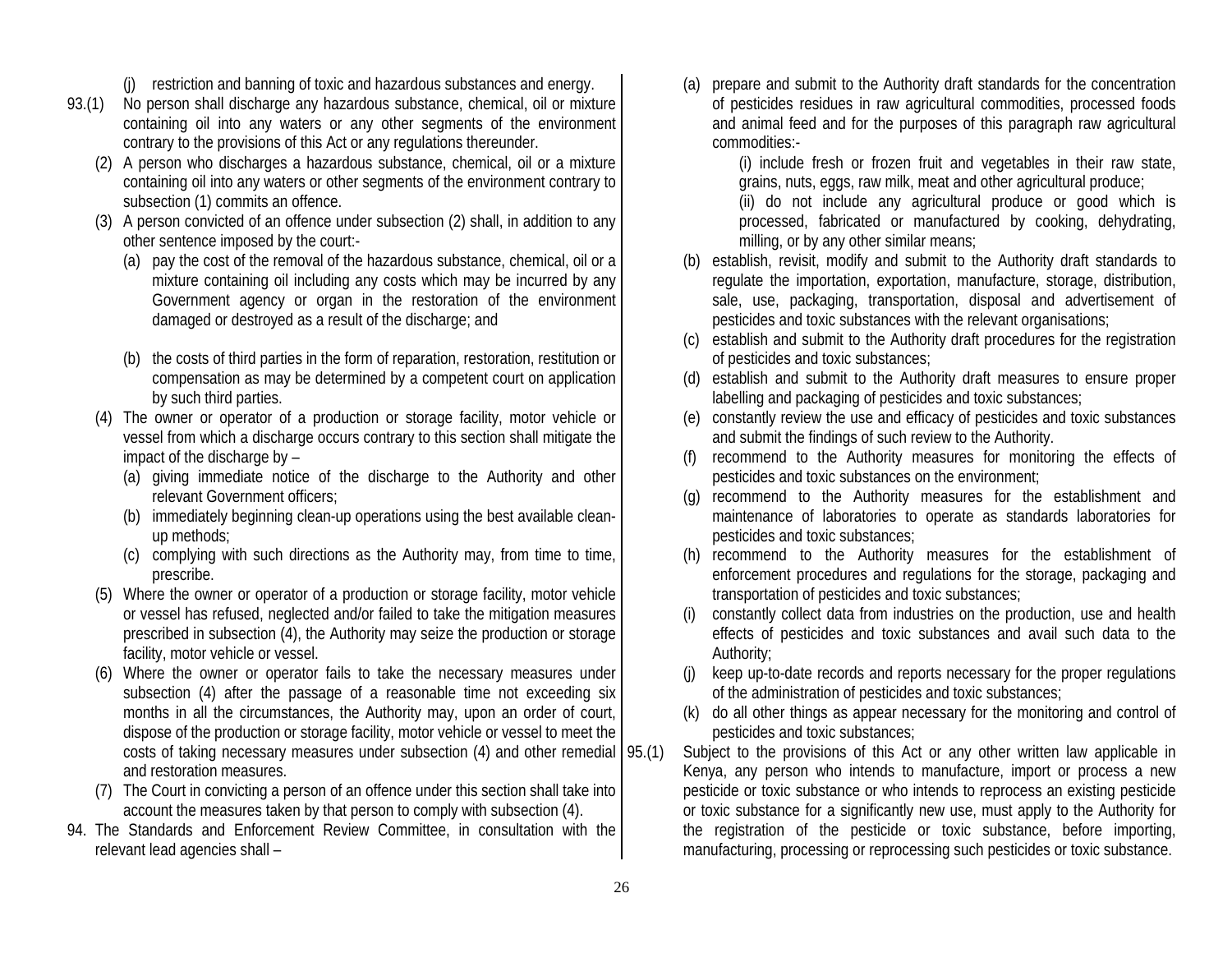- (2) The application referred to in subsection (1) shall include the name, trade mark, and the molecular structure, proposed categories of use, an estimate of the quantity of the pesticides or toxic substances and any data related to health and other environmental effects thereof that the Authority may require.
- 96. Any person who, being in Kenya, has been manufacturing, importing or processing a pesticide or toxic substance before the coming into force of this Act, shall apply to the Authority for registration of such pesticides or toxic substance within one year after the commencement of this Act.
- 97.(1) The Authority may, upon application, register a pesticide or toxic substance subject to such existing conditions and any other conditions that the Authority may determine.
- (2) Every pesticide or toxic substance shall be registered for ten years unless some other period is specified by the Authority, and may be renewed for a like period.
- (3) Where the Authority refuses to register any pesticide or toxic substance, the notice of refusal shall state the reasons for such refusal.
- 98.(1) No person shall
	- (a) detach, alter or destroy any labelling on a pesticide or toxic substance contrary to the provisions of this Act;
	- (b) change the composition of a pesticide or toxic substance, contrary to the provisions of this Act; or
	- (c) use or dispose into the environment a pesticide or toxic substance in contravention of the provisions of this Act.
	- (2) No person shall distribute, sell, offer for sale, hold for sale, import, deliver for importation to, or receive from, deliver or offer to deliver to any other person any unregistered pesticide or toxic substance.
	- (3) Any person who contravenes any of the provisions of this section shall be guilty of an offence and shall be liable upon conviction to a fine of not more than one million shillings or to imprisonment for a term of not more than two years or to both such fine and imprisonment.
- 99.(1) Any pesticide or toxic substance which the Authority reasonably suspects to be
- the subject matter of an offence under this Act shall be liable to seizure by the Authority. (2)Whenever any pesticide or toxic substance is seized under subsection (1), the Authority shall serve a notice of seizure on the owner of the pesticide or toxic substance as soon as practicable.
	- (8) Where any pesticide or toxic substance is seized under this section, the pesticide or toxic substance shall be placed under the custody of the Authority.
- (9) Any pesticide or toxic substance placed under the custody of the Authority under subsection (3) shall be released, if after six months –
	- (a) no prosecution under this Act has been instituted with regard to the pesticide or toxic substance;
	- (b) no person is convicted of an offence under this Act.
- 100. The Minister shall, in consultation with the relevant lead agencies, make regulations prescribing the contents of any application and the conditions for the registration of pesticides and toxic substances under this Act.

101. The Standards and Enforcement Review Committee shall, in consultation with the relevant lead agencies –

- (a) recommend to the Authority minimum standards for emissions of noise and vibration pollution into the environment as are necessary to preserve and maintain public health and the environment;
- (b) establish and submit to the Authority criteria and procedures for the measurement of noise and vibration pollution into the environment;
- (c) establish and submit to the Authority criteria and procedures for the measurement of sub-sonic vibrations;
- (d) establish and submit to the Authority standards of the emission of subsonic vibrations which are likely to have a significant impact on the environment;
- (e) recommend to the Authority guidelines for the minimisation of sub-sonic vibrations, referred to in paragraph (d) from existing and future sources;
- (f) establish and submit to the Authority noise level and noise emission standards applicable to construction sites, plants, machinery, motor vehicles, aircraft including sonic bonus, industrial and commercial activities;
- (g) recommend to the Authority measures necessary to ensure the abatement and control of noise from sources referred to in paragraph (f);
- (h) measure the levels of noise emanating from the sources referred to in paragraph (f) details of which measurements shall be given to the owner or occupier of the premises from which the measurement was taken; and
- (i) recommend to the Authority guidelines for the abatement of unreasonable noise and vibration pollution emitted into the environment from any source.

102. Subject to the provisions of the Civil Aviation Act, any person who emits noise in excess of the noise emission standards established under this Part commits an offence.

103.(1) Notwithstanding the provisions of section 102, the Authority may on request grant a temporary permit not exceeding three months, allowing emission of noise in excess of established standards for such activities as fireworks,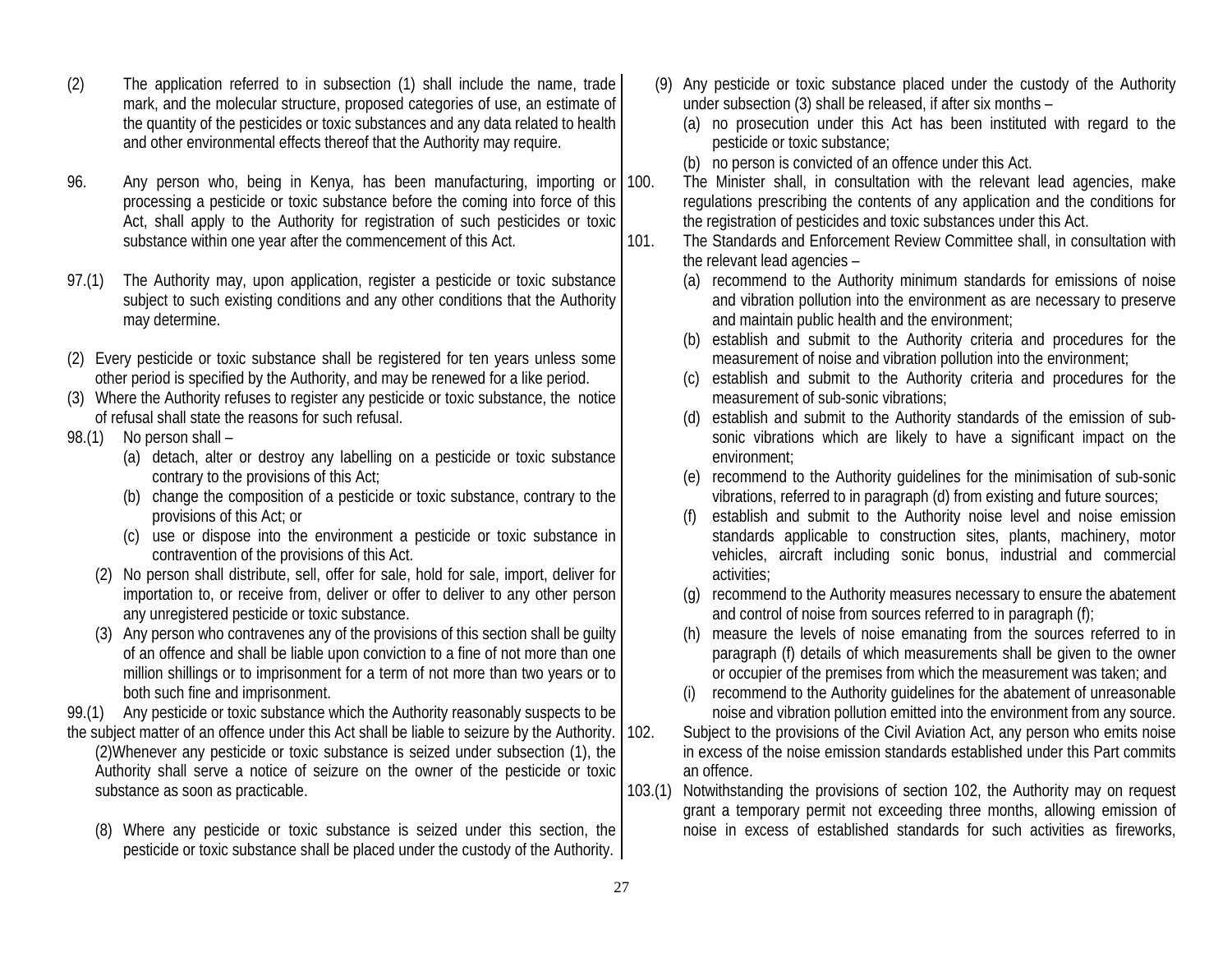demolitions, firing ranges, and specific heavy industry on such terms and conditions as the Authority may determine.

- (2) Where an exemption has been granted under subsection (1), workers exposed to excessive levels of noise shall be adequately protected in accordance with the directives issued by the Authority.
- 104. Subject to the provisions of the Radiation Protection Act, the Authority, on the consultation with the relevant lead agencies, shall –
	- (a) establish the standards for the setting of acceptable levels of ionising and other radiation in the environment;
	- (b) establish criteria and procedures for the measurement of ionising and other radiation;
	- (c) inspect and examine any area, place or premises or any vehicle, vessel, boat or any carrier of any description in or upon which the Authority has reasonable cause to believe that radioactive material or any source of ionising radiation is stored, used, transported or disposed of;
	- (d) examine any person with respect to matters under this Act, where there is reasonable cause to believe that that person is contaminated with radioactive material or is unlawfully in possession of an ionising radiation source;
	- (e) provide information, warn and protect the public in case of actual or potential public exposure to radioactive material or ionising radiation;
	- (f) in collaboration with the Radiation Protection Board, conduct an ionising radiation monitoring programme and advise on ionising radiation control and protection measures;
	- (g) maintain records of release of radioactive contaminants into the environment;
	- (h) keep records of baseline data of radiation in the environment;
	- (i) maintain a register of all radioactive substances imported into Kenya; and
	- do all such things as may be necessary for the monitoring and control of pollution from radiation.
- 105. An inspector of the Authority at any reasonable time may
	- (a) enter, inspect and examine any place, area, premises or any vehicle, vessel, boat, aircraft or any carriage of any description on which he has reasonable grounds to believe that radioactive materials or any source of ionising radiation is stored, used, transported or disposed of provided that no entry shall be made into any private dwelling house except with a court warrant;
	- (b) order presentation of –

(i) a licence authorising the possession or use of radioactive material or sources of dangerous ionising radiation;

(ii) a licence authorising the mining and processing of radioactive materials; and

(iii) a register, certificate, notice or document kept under the control of the Radiation Protection Board.

- advice of the Standards and Enforcement Review Committee and in 106.(1) A person who imports, processes, mines, exports, possess, transports, uses, or disposes radioactive materials or other source of dangerous ionising radiation without a licence issued under this Act or regulation made thereunder, shall be guilty of an offence and liable upon conviction to a fine of not less than five hundred and fifty thousand shillings or to imprisonment for a term of not less than two years or to both such fine and imprisonment.
	- (2) In addition to the penalties provided in subsection (1) of this section, the radioactive material or other source of dangerous ionising radiation may be seized, impounded, destroyed or disposed of in such a manner as the Court may consider necessary to protect the public and the environment or may only be returned to the owner on order of the Court and under any other conditions set out in the licence issued by the Authority.
	- 107. The Authority shall, in consultation with the relevant lead agencies, establish
		- (a) procedures for the measurement and determination of noxious smells;
		- (b) minimum standards for the control of pollution of the environment by noxious smell; or
		- (c) guidelines for measures leading to the abatement of noxious smells, whether from human activities or from naturally occurring phenomena.

#### **PART IX – ENVIRONMENTAL RESTORATION ORDERS, ENVIRONMENTAL CONSERVATION ORDERS AND ENVIRONMENTAL EASEMENTS**

- 108.(1) Subject to any other provisions of this Act, the Authority may issue and serve on any person in respect of any matter relating to the management of the environment an order in this Part referred to as an environmental restoration order.
	- (2) An environmental restoration order issued under subsection (1) or section 111 shall be issued to –
		- (a) require the person on whom it is served to restore the environment as near as it may be to the state in which it was before the taking of the action which is the subject of the order;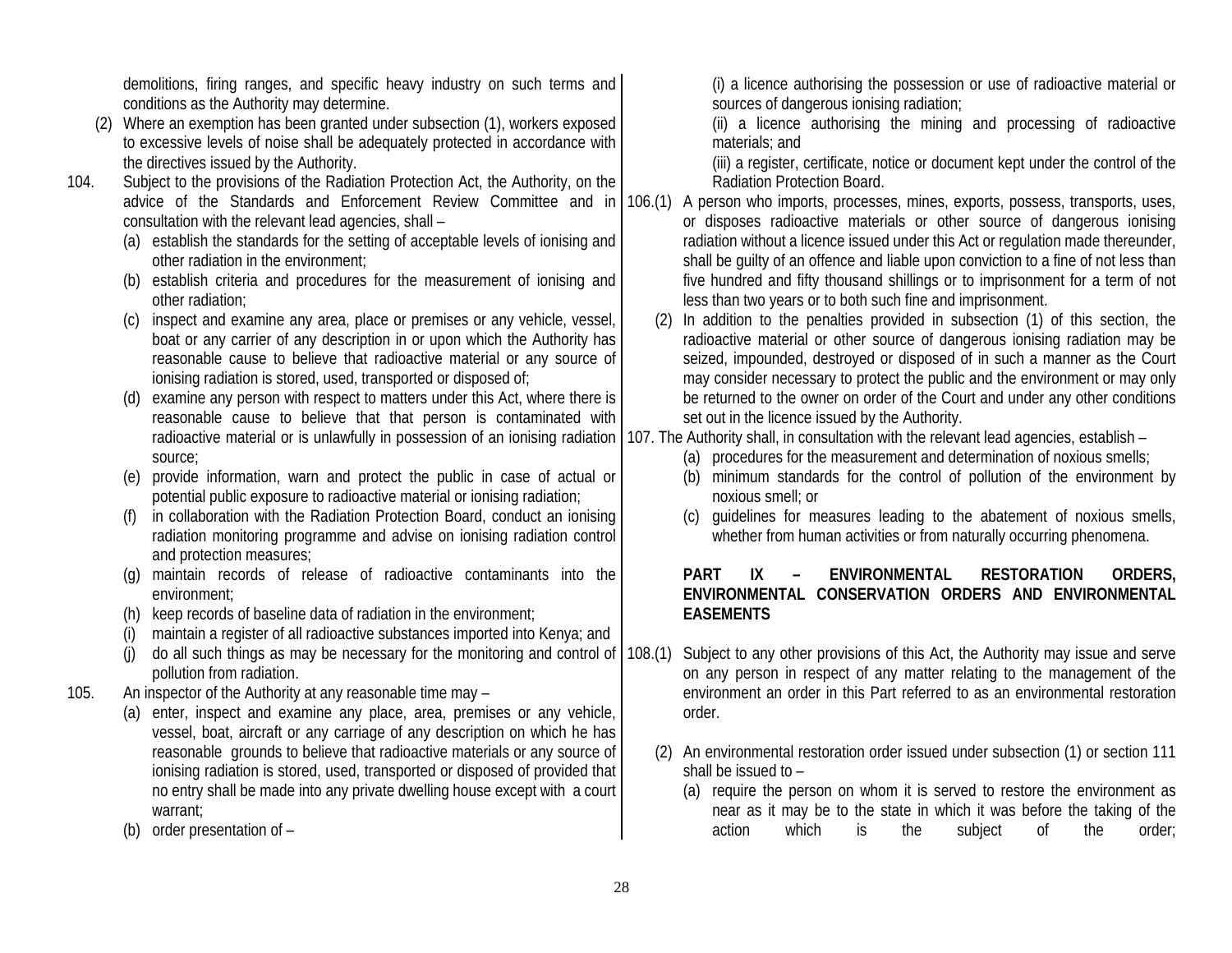prevent the person on whom it is served from taking any action which would or is reasonably likely to cause harm to the environment;

- (b) award compensation to be paid by the person on whom it is served to other persons whose environment or livelihood has been harmed by the action which is the subject of the order;
- (c) levy a charge on the person on whom it is served which in the opinion of the Authority represents a reasonable estimate of the costs of any action taken by an authorised person or organisation to restore the environment to the state in which it was before the taking of the action which is the subject of the order.
- (3) An environmental restoration order may contain such terms and conditions and impose such obligations on the persons on whom it is served as will, in the opinion of the Authority, enable the order to achieve all or any of the purposes set out in subsection (2).
- (4) Without prejudice to the general effect of the purpose set out in subsection (2) an environmental restoration order may require a person on whom it is served  $to -$ 
	- (a) take such action as will prevent the commencement or continuation or cause of pollution;
	- (b) restore land, including the replacement of soil, the replanting of trees and other flora and the restoration as far as may be, of outstanding geological, archaeological or historical features of the land or the area contiguous to the land or sea as may be specified in the particular order;
	- (c) take such action to prevent the commencement or continuation or cause of environmental hazard;
	- (d) cease to take any action which is causing or may contribute to causing pollution or an environmental hazard;
	- (e) remove or alleviate any injury to land or the environment or to the amenities of the area;
	- (f) prevent damage to the land or the environment, aquifers beneath the land and flora and fauna in, on or under or about the land or sea specified in the order or land or the environment contiguous to the land or sea specified in the order;
	- (g) remove any waste or refuse deposited on the land or sea specified in the order and dispose of the same in accordance with the provisions of the order;
	- (h) pay any compensation specified in the order;
- (5) In exercising the powers under this section, the Authority shall
	- (a) be guided by the principles of good environmental management in accordance with the provisions of this Act; and
	- (b) explain the right of appeal of the persons against whom the order is issued to the Tribunal or if dissatisfied with the decision of the Tribunal, to superior courts.
- 109.(1) An environmental restoration order shall specify clearly and in a manner which may be easily understood:-
	- (a) the activity to which it relates;
	- (b) the person or persons to whom it is addressed;
	- (c) the time at which it comes into effect;
	- (d) the action which must be taken to remedy the harm to the environment and the time, being not more than thirty days or such further period as may be prescribed in the order within which the action must be taken;
	- (e) the powers of the Authority to enter any land and undertake the action specified in paragraph (d);
	- (f) the penalties which may be imposed if the action specified in paragraph (d) is not undertaken;
	- (g) the right of the person served with an environmental restoration order to appeal to the Tribunal against that order, except where the order is issued by a court of competent jurisdiction, in which case the right of appeal shall lie with superior courts.
	- (2) An Environmental Inspector of the Authority may inspect or cause to be inspected any activity to determine whether that activity is harmful to the environment and may take into account the evidence obtained from that inspection in any decision on whether or not to serve an environmental restoration order.
	- (3) The Authority may seek and take into account any technical, professional and scientific advice which it considers to be desirable for a satisfactory decision to be made on an environmental restoration order.
	- (4) An environmental restoration order shall continue to apply to the activity in respect of which it was served notwithstanding that it has been complied with.
	- (5) A person served with an environmental restoration order shall, subject to the provisions of this Act, comply with all the terms and conditions of the order that has been served on him.
	- (6) It shall not be necessary for the Authority or its Inspectors in exercising the powers under subsection (2), to give any person conducting or involved in the activity which is the subject of the inspection or residing or working on or developing land on which the activity which is the subject of the inspection is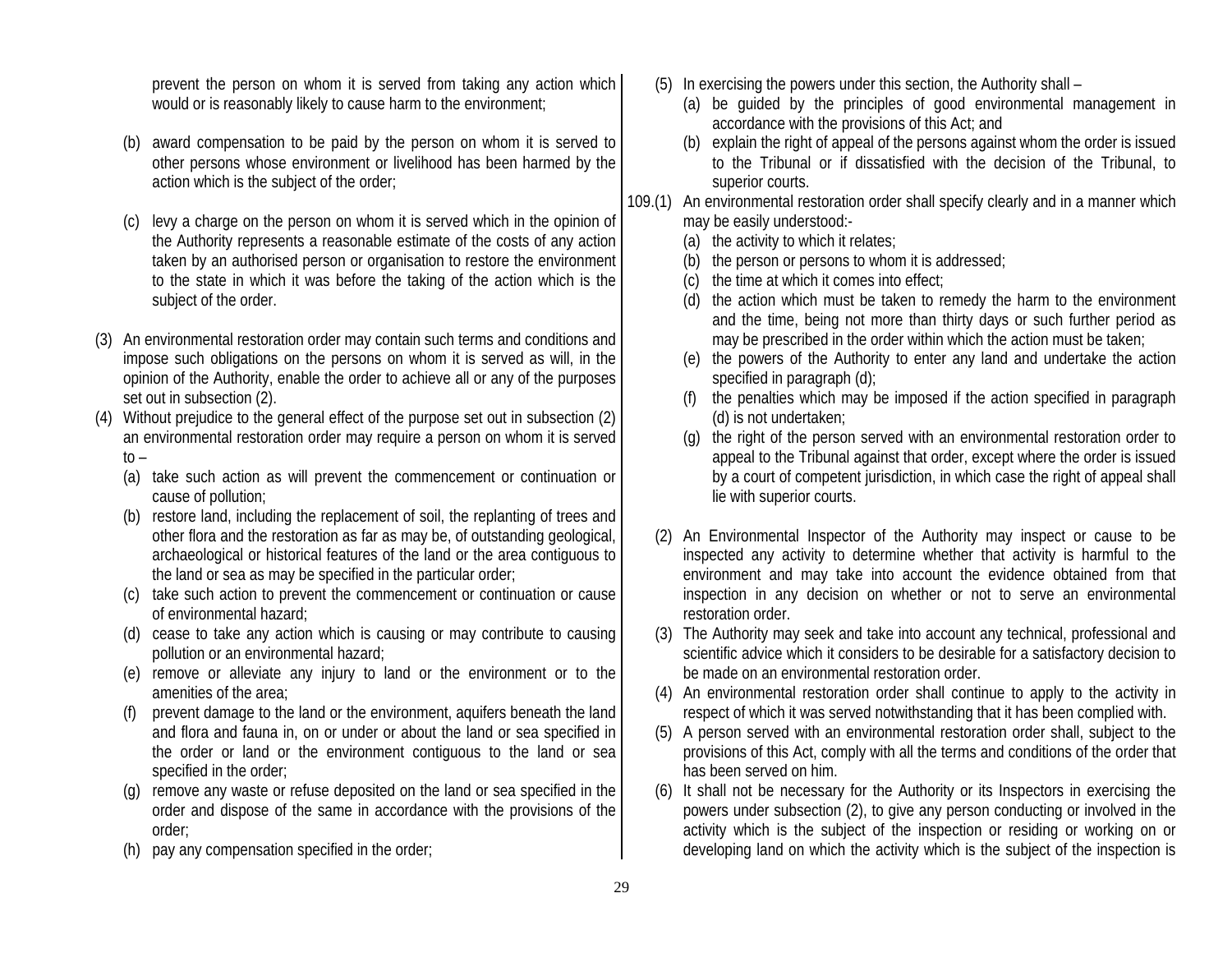taking place, an opportunity of being heard by or making representations to the person conducting the inspection.

- 110.(1) At any time within twenty-one days after the service of an environmental restoration order, a person upon whom the order has been served may, by giving reasons in writing, request the Authority to re-consider that order.
	- (2) Where the Authority exercises the power under subsection (1), the expenses necessarily incurred by it in the exercise of that power shall be a civil debt recoverable summarily by it from the person referred to in subsection (1).
- 111.(1) Without prejudice to the powers of the Authority under this Act, a court of competent jurisdiction may, in proceedings brought by any person, issue an environmental restoration order against a person who has harmed, is harming or is reasonably likely to harm the environment.
	- (2) For the avoidance of doubt, it shall not be necessary for a plaintiff under this section to show that he has a right or interest in the property, environment or land alleged to have been or likely to be harmed.
- 112.(1) A court may, on an application made under this Part, grant an environmental this Act.
	- (2) The object of an environmental easement is to further the principles of environmental management set out in this Act by facilitating the conservation and enhancement if the environment, in this Act referred to as the benefited environment, through the imposition of one or more obligations in respect of the vicinity of the benefited environment.
	- (3) An environmental easement may be imposed on and shall thereafter attach to the burdened land in perpetuity or for a term of years or for an equivalent interest under customary law as the court may determine.
	- (4) Without prejudice to the general effect of subsection (2), an environmental conservation order may be imposed on burdened land so as to –
		- (a) preserve flora and fauna;
		- (b) preserve the quality and flow of water in a dam, lake, river or acquifer;
		- (c) preserve any outstanding geological, physiological, archeological, or historical features of the burdened land;
		- (d) preserve scenic view;
		- (e) preserve open space;
		- (f) permit persons to walk in a defined path across the burdened land;
		- (g) preserve the natural contours and features of the burdened land;
		- (h) prevent or restrict the scope of any activity on the burdened land which has as its object the mining and working of minerals or aggregates;
- (i) prevents or restrict the scope of any agricultural activity on the burdened land;
- (j) create and maintain works on burdened land so as to limit or prevent harm to the environment; or
- (k) create or maintain migration corridors for wildlife.
- (5) Where an environmental easement is imposed on burdened land on which any person has at the time of the imposition of the easement, any existing right or interest to the land and that environmental easement will restrict that right or interest, there shall be paid to that person, by the applicant for the environmental easement such compensation as may be determined in accordance with section 116.
- (6) As environmental easement may exist in gross; that is to say, the validity and enforceability of the easement shall not be dependent on the existence of a plot of land in the vicinity of the burdened land which can be benefited or, of a person with an interest in that plot of land who can be benefited by the environmental easement.
- easement or an environmental conservation order subject to the provisions of  $(113.1)$  A person or a group of persons may make an application to the court for the grant of one or more environmental easements.
	- (2) The court may impose such conditions on the grant of an environmental easement as it considers to be best calculated to advance the object of an environmental easement.
- the use of land, in this Act referred to as the burdened land, being the land in | 114.(1) Proceedings to enforce an environmental easement may be commenced only by the person in whose name the environmental easement has been issued. Proceedings to enforce an environmental easement may request the court to:-
	- (a) grant an environmental restoration order;
	- (b) grant any remedy available under the law relating to easements in respect of land.
	- (2) The court shall have a discretion to adapt and adjust, so far as seems necessary to it, the law and procedures relating to the enforcement of the requirements of an environmental easement.
	- 115.(1) Where an environmental easement is imposed on land, the title of which is registered under a particular system of land registration, the environmental easement shall be registered in accordance with the provisions of the Act applicable to that particular system of registration for easements.
		- (2) Where an environmental easement is imposed on any land other than land referred to in subsection (1), the District Environment Committee of the area in which that land is situated shall register the environmental easement on a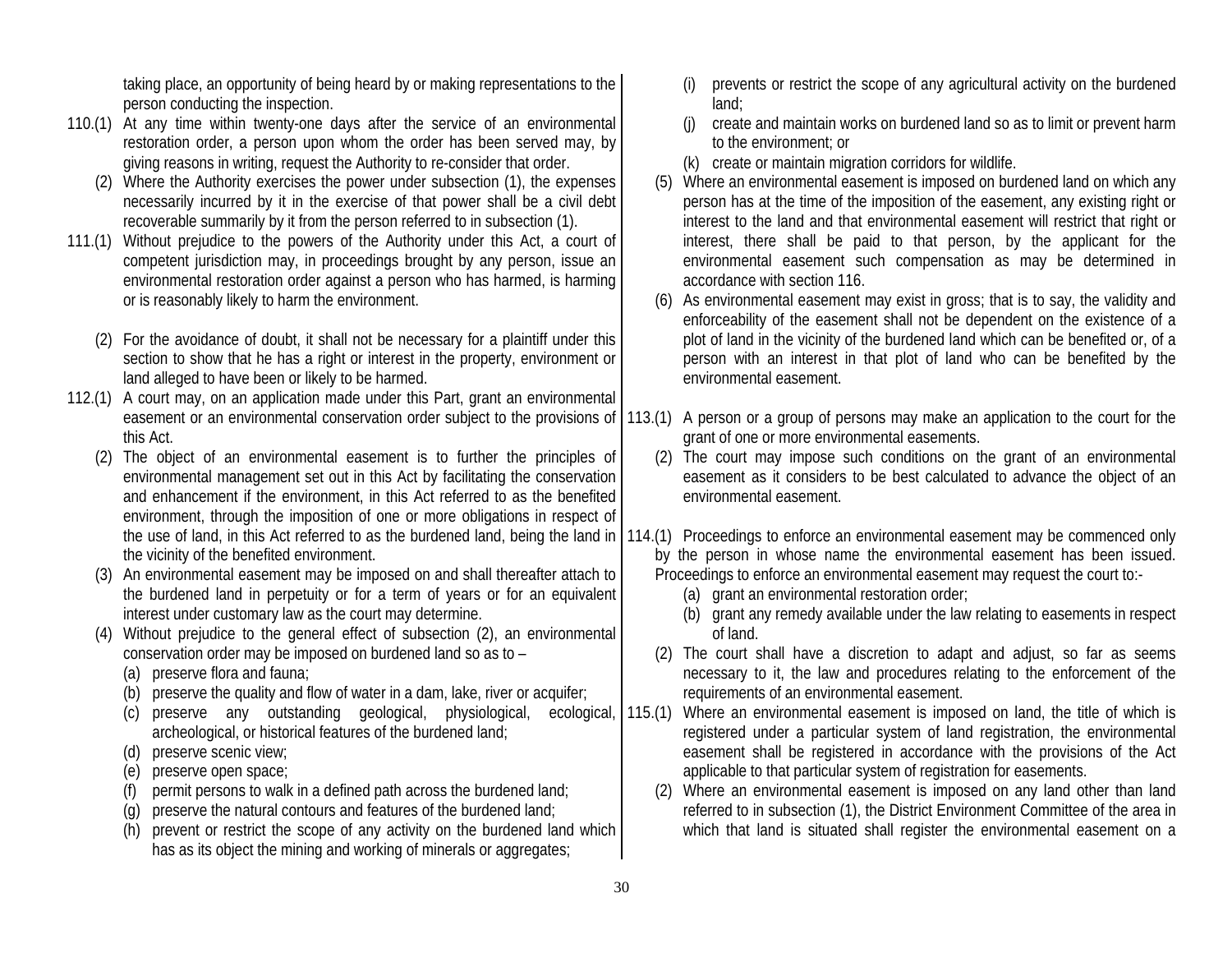register maintained for that purpose in accordance with the provisions of this Act.

- (3) In addition to any matter which may be required by any law relating to the registration of easements in respect of land, the registration of an environmental easement shall include the name of the applicant for the environmental easement as the person in whose name the environmental easement is registered.
- 116.(1) Any person who has a legal interest in the land which is the subject of an environmental easement, shall, in accordance with the provisions of this Act, be entitled to compensation commensurate with the lost value of the use of the land.
	- (2) A person described in subsection (1) may apply to the court that granted the environmental easement for compensation stating the nature of his legal interest in the burdened land and the compensation sought.
	- (3) The court may require the applicant for the environmental easement to bear the cost of compensating the person described in subsection (1).
	- (4) The court may, if satisfied that the environmental easement sought is of national importance, order that the Government compensates the person described in subsection (1).
	- (5) The court in determining the compensation due under this section shall take into account the relevant provisions of the Constitution and any other laws relating to compulsory acquisition of land.

#### PART X – INSPECTION, ANALYSIS AND RECORDS

- 117.(1) The Director-General shall, by Gazette Notice, appoint duly qualified persons whether public officers or otherwise whether by name or by title of office, to be environmental inspectors of the Authority for such jurisdiction units as shall be specified in the Gazette Notice appointing them.
	- (2) An environmental inspector shall:-
		- (a) monitor compliance with the environmental standards established under this Act;
		- (b) monitor the activities of other sector-specific environmental inspectorates;
		- (c) monitor the pattern of use of environmental resources;
		- (d) conduct environmental audits; and
		- (e) perform such other functions as may be required under this Act or under the Gazette Notice appointing him.
	- (3) An environmental inspector may, in the performance of his duties under this Act or any regulations made thereunder, at all reasonable times and without a warrant –
- (a) enter any land, premises, vessel, motor vehicle or ox-drawn trailer and make examinations and enquiries to determine whether the provisions of this Act are being complied with;
- (b) require the production of, inspect, examine and copy licences, registers, records and other documents relating to this Act or any other law relating to the environment and the management of natural resources;
- (c) take samples of any article and substances to which this Act relates and, as may be prescribed, submit such samples for test and analysis;
- (d) carry out periodic inspections of all establishments and undertakings within their respective jurisdictional limits which manufacture, produce as by-products, import, export, store, sell, distribute or use any substances that are likely to have significant impact on the environment, to ensure that the provisions of this Act are complied with;
- (e) seize any article, vessel, motor vehicle, plant, equipment, substance or any other thing which he reasonably believes has been used in the commission of an offence under this Act or the regulations made thereunder;
- with the written approval of the Director-General order the immediate closure of any manufacturing plant or other establishment or undertaking which pollutes or is likely to pollute the environment contrary to the provisions of this Act and to require the owner or operator of such establishment or undertaking to implement any remedial measures that the environmental inspector may direct in the notice closing down the establishment or undertaking closed down under this paragraph may resume its operations only with the written approval of the Director-General;
- with the approval of the Director-General issue an improvement notice requiring the owner or operator of any manufacturing plant, vessel, motor vehicle or other establishment or undertaking to cease any activities deleterious to the environment and to take appropriate remedial measures, including the installation of new plant and machinery if necessary, within such reasonable time as the Director-General may determine;
- (h) with an arrest warrant and the assistance of a police officer, arrest any person whom he reasonably believes has committed an offence under this Act; and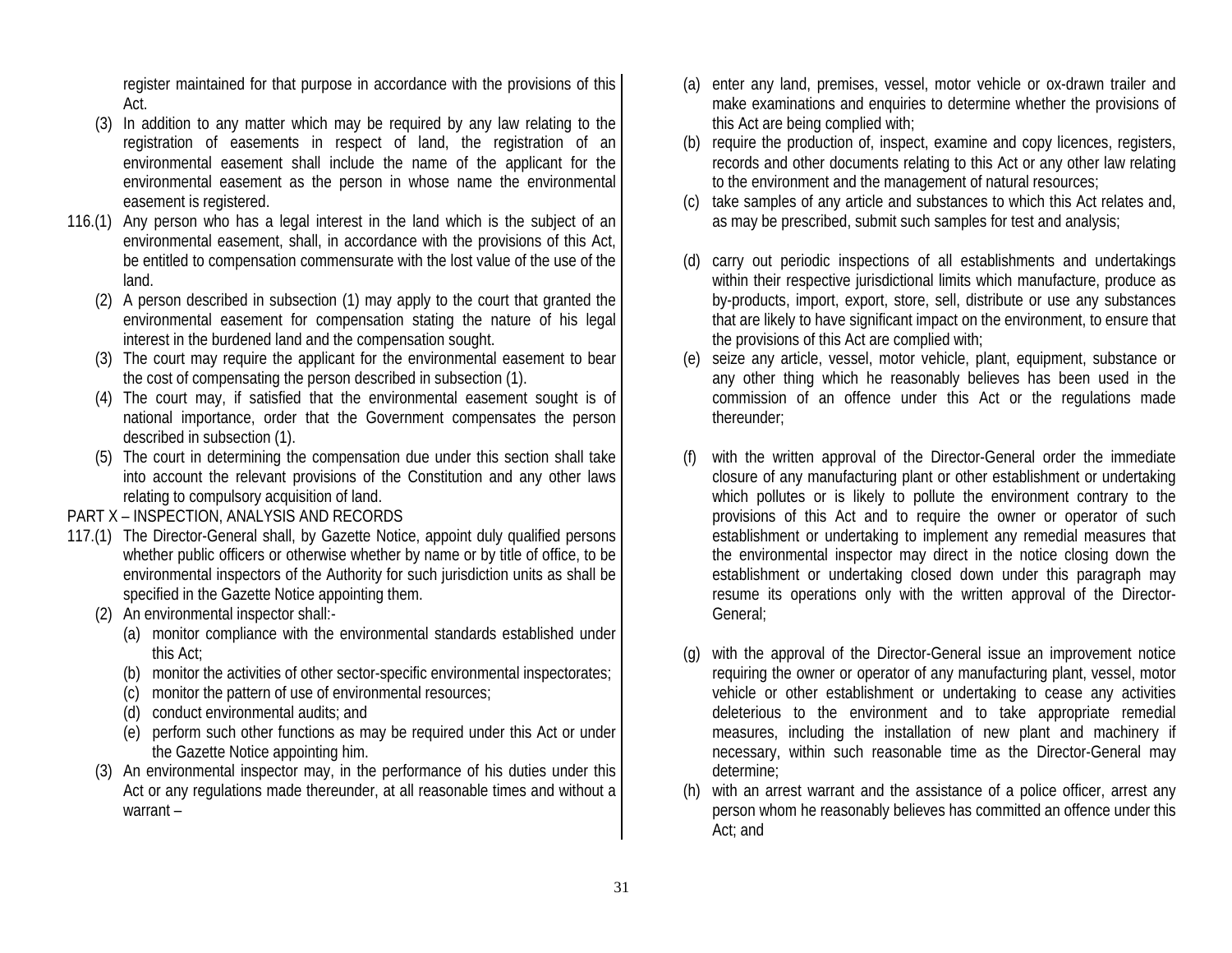| install any equipment on any land, premise, vessel or motor-vehicle for   |  |
|---------------------------------------------------------------------------|--|
| purposes of monitoring compliance with the provisions of this Act, or the |  |
| regulations made thereunder upon giving the owner or occupier of the land |  |
| three months written notice.                                              |  |

- (4) In exercising his powers under this Act, the environmental inspector shall suitably identify himself.
- 118. Subject to the Constitution and the directions and control of the Attorney-General, an environmental inspector may, in any case in which he considers it desirable so to do:-
	- (a) institute and undertake criminal proceedings against any person before a 122. court of competent jurisdiction (other than a court-martial) in respect of any offence alleged to have been committed by that person under this Act; and
	- (b) discontinue at any stage with the approval of the Attorney-General, before judgement is delivered any such proceedings instituted or undertaken by himself.
- 119.(1) The Director-General may, by Notice in the Gazette, designate such number of laboratories as he may consider necessary, analytical or reference laboratories for the purposes of this Act.
	- (2) A notice under subsection (1) shall state the specific functions of the laboratory, local limits or subject matter which the laboratory shall serve and the persons appointed as analysts in respect of that laboratory.
	- (3) The Authority shall, on the advice of the Standards Enforcement Review Committee, prescribe the form and manner in which samples will be taken for analysis.
- 120.(1) A laboratory designated as an analytical or reference laboratory under section 119 shall issue a certificate of analysis of any substance submitted to it under this Act.
	- (2) The certificate of analysis shall state the methods of analysis followed and shall be signed by the analyst or the reference analyst, as the case may be.
	- (3) A certificate issued under subsection (1) and complying with subsection (2) shall be sufficient evidence of the facts stated in the certificate for all purposes under this Act.
	- (4) The results of any analysis made by the laboratory shall be open to inspection by all interested parties.
- 121.(1) The Director-General shall, by notice in the Gazette, prescribe the activities for which records shall be kept for the purposes of this Act, the contents of such records and the manner in which they shall be kept. The records kept in accordance with subsection (1) of this section and any

made available at such reasonable time to any environmental inspector for the purpose of –

- (a) an environmental audit;
- (b) environmental monitoring and evaluation;
- (c) pollution control;
- (d) inspection;
- (e) any other purpose that may be prescribed by the Director-General from time to time.
- The records kept under section 121 shall be transmitted annually to the Authority or its designated representative to be received not later than one month after the end of each calendar year. The Authority shall keep all records transmitted hereunder and may maintain their confidentiality if the applicable circumstances so require.
- 123.(1) Subject to the provisions of section 122, any person may have access to any records transmitted to the Authority under this Act.
	- (2) A person desiring access to such records referred to in subsection (1) may on application to the Authority, be granted access to the said records on the payment of a fee prescribed by the Authority.

# **PART XI – INTERNATIONAL TREATIES, CONVENTIONS AND AGREEMENTS**

- 124.(1) Where Kenya is a party to an international treaty, convention or agreement, whether bilateral or multilateral, concerning the management of the environment, the Authority shall, subject to the direction and control of the Council, in consultation with relevant lead agencies:-
	- (a) initiate legislative proposals for consideration by the Attorney-General, for purposes of giving effect to such treaty, convention or agreement in Kenya or for enabling Kenya to perform her obligations or exercise her rights under such treaty, convention or agreement; and
	- (b) identify other appropriate measures necessary for the national implementation of such treaty, convention or agreement.
	- (2) The Authority shall, in relation to the formation of international treaties, conventions or agreements on the environment, assist the relevant lead agencies negotiating such treaties, conventions or agreements.
	- (3) The Authority shall keep a register of all international treaties, agreements or conventions in the field of the environment to which Kenya is a party.

other records available at the site of an establishment or undertaking shall be **PART XII – NATIONAL ENVIRONMENT TRIBUNAL**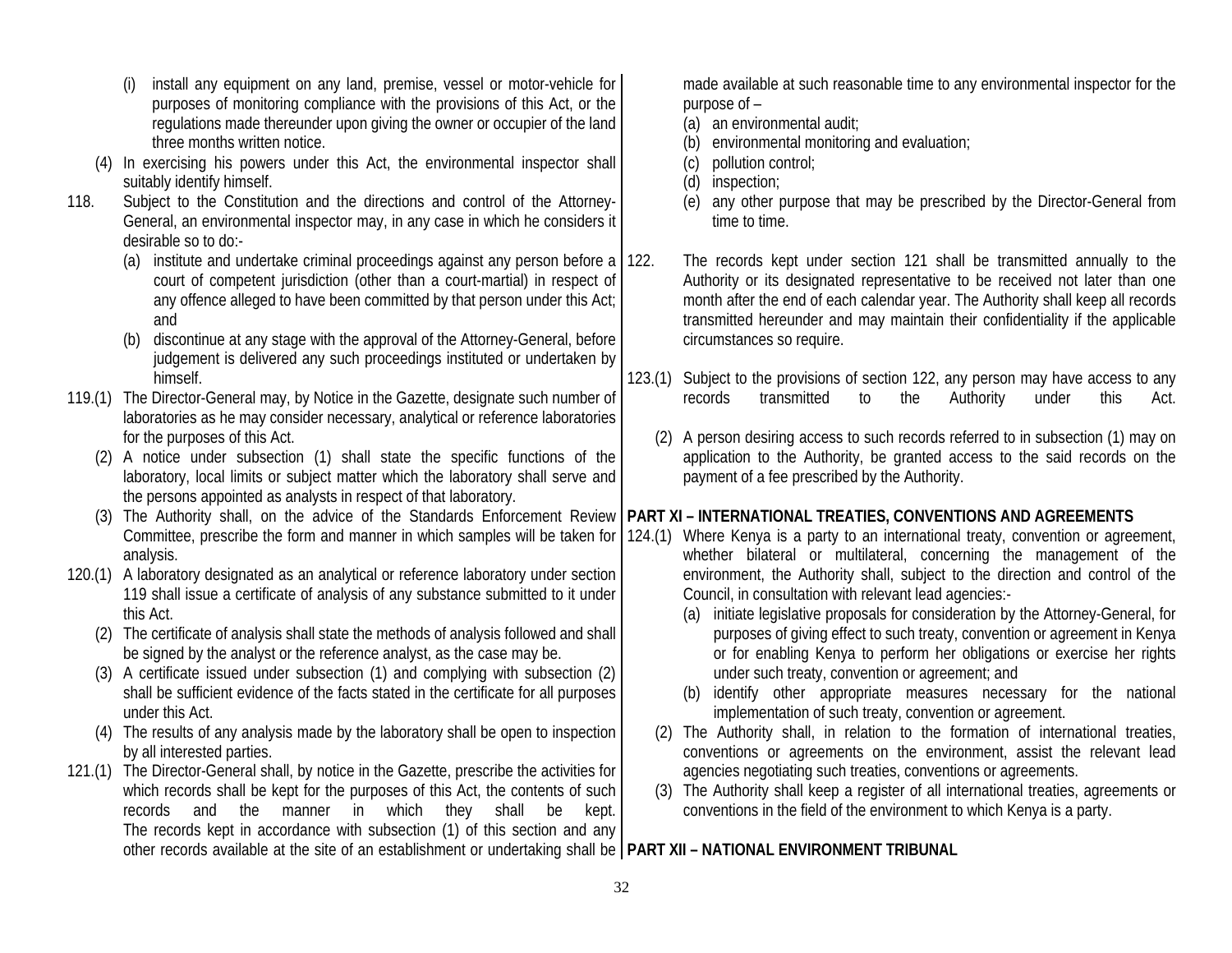- 125.(1) There is established a Tribunal to be known as the National Environment Tribunal which shall consist of the following members –
	- (a) a chairman nominated by the Judicial Service Commission, who shall be a person qualified for appointment as a judge of the High Court of Kenya;
	- (b) an advocate of the High Court of Kenya nominated by the Law Society of Kenya;
	- (c) a lawyer with professional qualifications in environmental law appointed by the Minister; and
	- (d) two persons who have demonstrated exemplary academic competence in the field of environmental management appointed by the Minister.
	- (2) All appointments to the Tribunal shall be by name and by the Gazette Notice issued by the Minister.
	- (3) The members of the Tribunal shall be appointed at different times so that the respective expiry dates of their, terms of office shall fall at different times.
	- (4) The office of a member of the Tribunal shall become vacant:-
		- (a) at the expiration of three years from the date of his appointment;
		- (b) if he accepts any office the holding of which, if he were not a member of the Tribunal, would make him ineligible for appointment to the office of a member of the Tribunal;
		- (c) if he is removed from the membership of the Tribunal by the Minister for failure to discharge the functions of his office (whether arising from infirmity of body or mind or from any other cause) or for misbehaviour; and
		- (d) if he resigns the office of member of the Tribunal.
- 126.(1) The Tribunal shall not be bound by the rules of Evidence Act.
	- (2) The Tribunal shall, upon an appeal made to it in writing by any party or a referral made to it by the Authority on any matter relating to this Act, inquire into the matter and make an award, give directions, make orders or make decisions thereon, and every award, direction, order or decision made shall be notified by the Tribunal to the parties concerned, the Authority or any relevant committee thereof, as the case may be.
	- (3) The Tribunal shall sit at such times and in such places as it may appoint.
	- (4) The proceedings of the Tribunal shall be open to the public save where the Tribunal, for good cause, otherwise directs.
	- (5) Except as expressly provided in this Act or any regulations made thereunder, the Tribunal shall regulate its proceedings as it deems fit.
- 127.(1) The Tribunal may:-
	- (a) make such orders for the purposes of securing the attendance of any person at any place where the Tribunal is sitting, discovery or production of any document concerning a matter before the Tribunal or the

investigation of any contravention of this Act as it deems necessary or expedient;

- (b) take evidence on oath and may for that purpose administer oaths; or
- (c) on its own motion summon and hear any person as witness;
- (2) Any person who
	- (a) fails to attend the Tribunal after having been required to do so under subsection (1) (a);
	- (b) refuses to take oath or affirmation before the Tribunal or being a public officer refuses to produce any article or document when lawfully required to do so by the Tribunal;
	- (c) knowingly gives false evidence or information which he knows to be misleading before the Tribunal; or
	- (d) at any sitting of the Tribunal
		- (i) willfully insults any member or officer of the Tribunal;

(ii) willfully interrupts the proceedings or commits any contempt of the Tribunal;

- (e) fails or neglects to comply with a decision order, direction or notice confirmed by the Tribunal commits an offence under this Act.
- 128.(1) For the purposes of hearing and determining any cause or matter under this Act, the Chairman and two members of the Tribunal shall form a quorum.
	- (2) A member of the Tribunal who has a direct interest in any matter which is the subject of the proceedings before the Tribunal shall not take part in those proceedings.
- 129.(1) Any person who is aggrieved by:-
	- (a) a refusal to grant a licence or to the transfer of his licence under this Act or regulations made thereunder;
	- (b) the imposition of any condition, limitation or restriction on his licence under this act or regulations made thereunder;
	- (c) the revocation, suspension or variation of his licence under this Act or regulations made thereunder;
	- (d) the amount of money which he is required to pay as a fee under this Act or regulations made thereunder;
	- (e) the imposition against him of an environmental restoration order or environmental improvement order by the Authority under this Act or regulations made thereunder;

may within sixty days after the occurrence of the event against which he is dissatisfied, appeal to the Tribunal in such manner as may be prescribed by the Tribunal.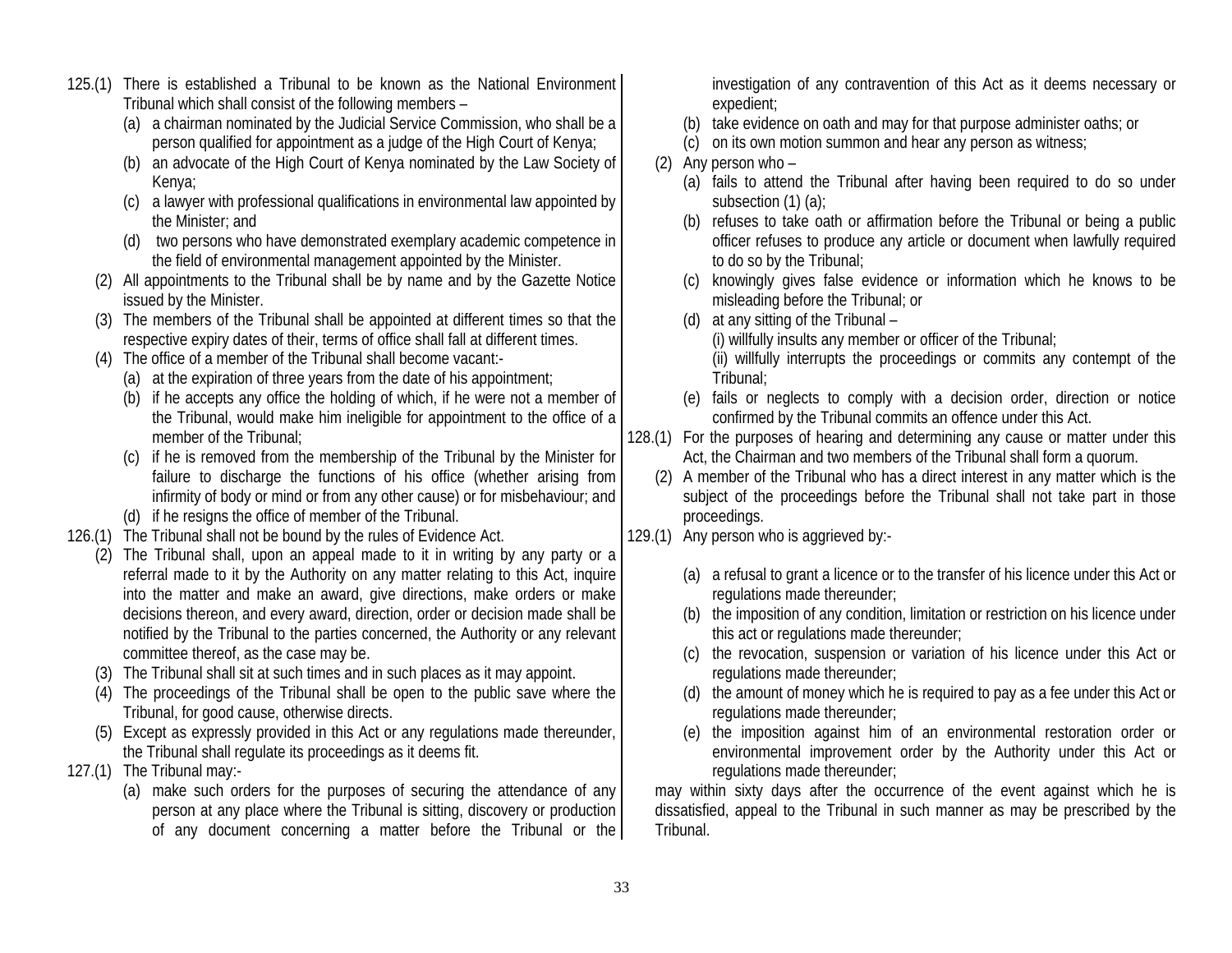- (2) Unless otherwise expressly provided in this Act, where this Act empowers the Director-General, the Authority or Committees of the Authority to make decisions, such decisions may be subject to an appeal to the Tribunal in accordance with such procedures as may be established by the Tribunal for that purpose.
- (3) Upon any appeal, the Tribunal may:-
	- (a) confirm, set aside or vary the order or decision in question;
	- (b) exercise any of the powers which could have been exercised by the Authority in the proceedings in connection with which the appeal is Advocate. brought; or
	- (c) make such other order, including an order for costs, as it may deem just.
- matter or activity, which is the subject of the appeal, shall be maintained until the appeal is determined.
- 130.(1) Any person aggrieved by a decision or order of the Tribunal may, within thirty days of such decision or order, appeal against such decision or order to the High Court.
	- (2) No decision or order of the Tribunal shall be enforced until the time for lodging an appeal has expired or, where the appeal has been commenced until the appeal has been determined.
	- (3) Notwithstanding the provisions of subsection (2), where the Director-General is satisfied that immediate action must be taken to avert serious injuries to the environment, the Director-General shall have the power to take such reasonable action to stop, alleviate or reduce such injury, including the powers to close down any undertaking, until the appeal is finalised or the time for 134. appeal has expired.
	- (4) Upon the hearing of an appeal under this section, the High Court may:-
		- (a) confirm, set aside or vary the decision or order in question;
		- (b) remit the proceedings to the Tribunal with such instructions for further consideration, report, proceedings or evidence as the court may deem fit to give:
		- (c) exercise any of the powers which could have been exercised by the Tribunal in the proceedings in connection with which the appeal is brought; **PART** or
		- (d) make such other order as it may deem just, including an order as to costs  $\vert$  137. of the appeal or of earlier proceedings in the matter before the Tribunal.
	- (5) The decision of the High Court on any appeal under this section shall be final.
- 131. The Chairman of the Tribunal may appoint any persons with special skills or knowledge on environmental issues which are the subject matter of any proceedings or inquiry before the Tribunal to act as assessors in an advisory

capacity in any case where it appears to the Tribunal that such special skills or knowledge are required for proper determination of the matter.

132.(1)When any matter to be determined by the Authority under this Act appears to it to involve a point of law or to be of unusual importance or complexity, it may, after giving notice to the concerned parties, refer the matter to the Tribunal for direction. Where any matter has been referred to the Tribunal under subsection (1), the Authority and the parties thereto shall be entitled to be heard by the Tribunal before any decision is made in respect of such matter and may appear personally or be represented by an

- (2) Any person who is a party to proceedings before the Tribunal may appear in person or be represented by an Advocate before the Tribunal.
- (4) Upon any appeal to the Tribunal under this section, the status quo of any 133.(1) The Chairman or other members of the Tribunal shall not be liable to be sued in a civil court for an act done or omitted to be done or ordered to be done by them in the discharge of their duty as members of the Tribunal, whether or not within the limits of their jurisdiction, provided they, at the time, in good faith, believed themselves to have jurisdiction to do or order the act complained of and no officer of the Tribunal or other person bound to execute the lawful warrants, orders or other process of the Tribunal shall be liable to be sued in any court for the execution of a warrant, order or process which he would have been bound to execute if within the jurisdiction of the Tribunal.
	- (1) It shall be an offence for any person to engage in acts or make omissions amounting to contempt of the Tribunal and the Tribunal may punish such person for contempt in accordance with the provisions of this Act.
	- There shall be paid to the Chairman and the members of the Tribunal such remuneration and allowances as the Minister shall determine.
	- 135. The Minister shall appoint a public officer to be the Secretary to the Tribunal who shall be paid such allowances as the Minister shall determine.
	- 136.(1) The Minister may establish such other Tribunals in any part of Kenya as he deems appropriate.
		- (2) The provisions of section 126-135 shall apply *mutatis mutandis* to any Tribunal established under subsection (1).

**PART 21 III – ENVIRONMENTAL OFFENCES** 

- Any person who  $-$ 
	- (a) hinders or obstructs an environmental inspector in the exercise of his duties under this Act or regulations made thereunder;
	- (b) fails to comply with a lawful order or requirement made by an environmental inspector in accordance with this Act or regulations made thereunder;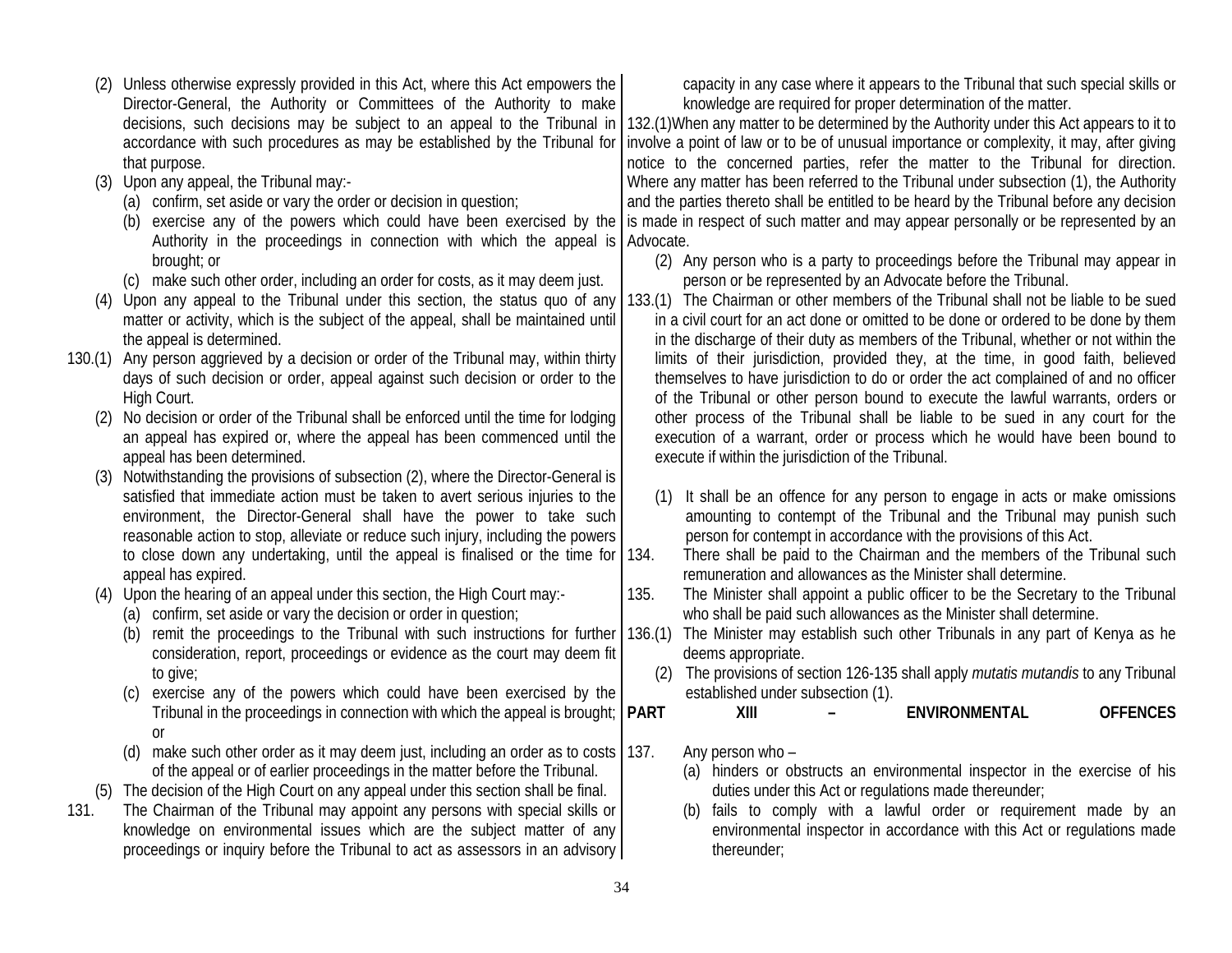- (c) refuses an environmental inspector entry upon any land or into any premises, vessel or motor vehicle which he is empowered to enter under this Act or regulations made thereunder;
- (d) impersonates an environmental inspector;
- (e) refuses an environmental inspector access to records or documents kept pursuant to the provisions of this Act or regulations made thereunder;
- (f) fails to state or wrongly states his name or address to an environmental inspector in the cause of his duties under this Act or regulations made thereunder;
- (g) misleads or gives wrongful information to an environmental inspector under this Act or regulations made thereunder;
- (h) fails, neglects or refuses to carry out an improvement order issued under this Act by an environmental inspector;

commits an offence and shall, on conviction be liable to imprisonment for a term not exceeding twenty four months, or to a fine of not more than five hundred thousand shillings, or both.

- 138. Any person who
	- (a) fails to submit a project report contrary to the requirements of section 58 of this Act;
	- (b) fails to prepare an environmental impact assessment report in accordance with the requirements of this Act or regulations made thereunder;
	- (c) fraudulently makes false statements in an environmental impact assessment report submitted under this Act or regulations made thereunder;

commits an offence and is liable on conviction to imprisonment for a term not exceeding twenty four months or to a fine of not more than two million shillings or to both such imprisonment and fine.

- 139. Any person who
	- (a) fails to keep records required to be kept under this Act;
	- (b) fraudulently alters any records required to be kept under this Act;
	- (c) fraudulently makes false statements in any records required to be kept under this Act;

commits an offence and is liable upon conviction to a fine of not more than five hundred thousand shillings or to imprisonment for a term of not more than eighteen months or to both such fine and imprisonment.

- 140. Any person who
	- (a) contravenes any environmental standard prescribed under this Act;
	- (b) contravenes any measure prescribed under this Act;

(c) uses the environment or natural resources in a wasteful and destructive manner contrary to measures prescribed under this Act;

commits an offence and shall be liable upon conviction, to a fine of not more than five hundred thousand shillings or to imprisonment for a term of not more than twenty four months or to both such fine and imprisonment.

- 141. Any person who
	- (a) fails to manage any hazardous waste and materials in accordance with this Act;
	- (b) imports any hazardous waste contrary to this Act;
	- (c) knowingly mislabels any waste, pesticide, chemical, toxic substance or radioactive matter;
	- (d) fails to manage any chemical or radioactive substance in accordance with this Act;
	- (e) aids or abets illegal trafficking in hazardous waste, chemicals, toxic substances and pesticides or hazardous substances;
	- (f) disposes of any chemical contrary to this Act or hazardous waste within Kenya;
	- (g) withholds information or provides false information about the management of hazardous wastes, chemicals or radioactive substances;

commits an offence and shall, on conviction, be liable to a fine of not less than one million shillings, or to imprisonment for a term of not less than tow years, or to both. 142.(1) Any person who –

- (a) discharges any dangerous materials, substances, oil, oil mixtures into land, water, air, or aquatic environment contrary to the provisions of this Act;
- (b) pollutes the environment contrary to the provisions of this Act;
- (c) discharges any pollutant into the environment contrary to the provisions of this Act;

commits an offence and shall on conviction, be liable to a fine not exceeding five hundred thousand shillings.

- (2) In addition to any sentence that the Court may impose upon a polluter under subsection (1) of this Section, the Court may direct that person to –
	- (a) pay the full cost of cleaning up the polluted environment and of removing the pollution;
	- (b) clean up the polluted environment and remove the effects of pollution to the satisfaction of the Authority.
- (3) Without prejudice to the provisions of subsections (1) (2) of this section, the court may direct the polluter to meet the cost of the pollution to any third parties through adequate compensation, restoration or restitution.
- 143. Any person who –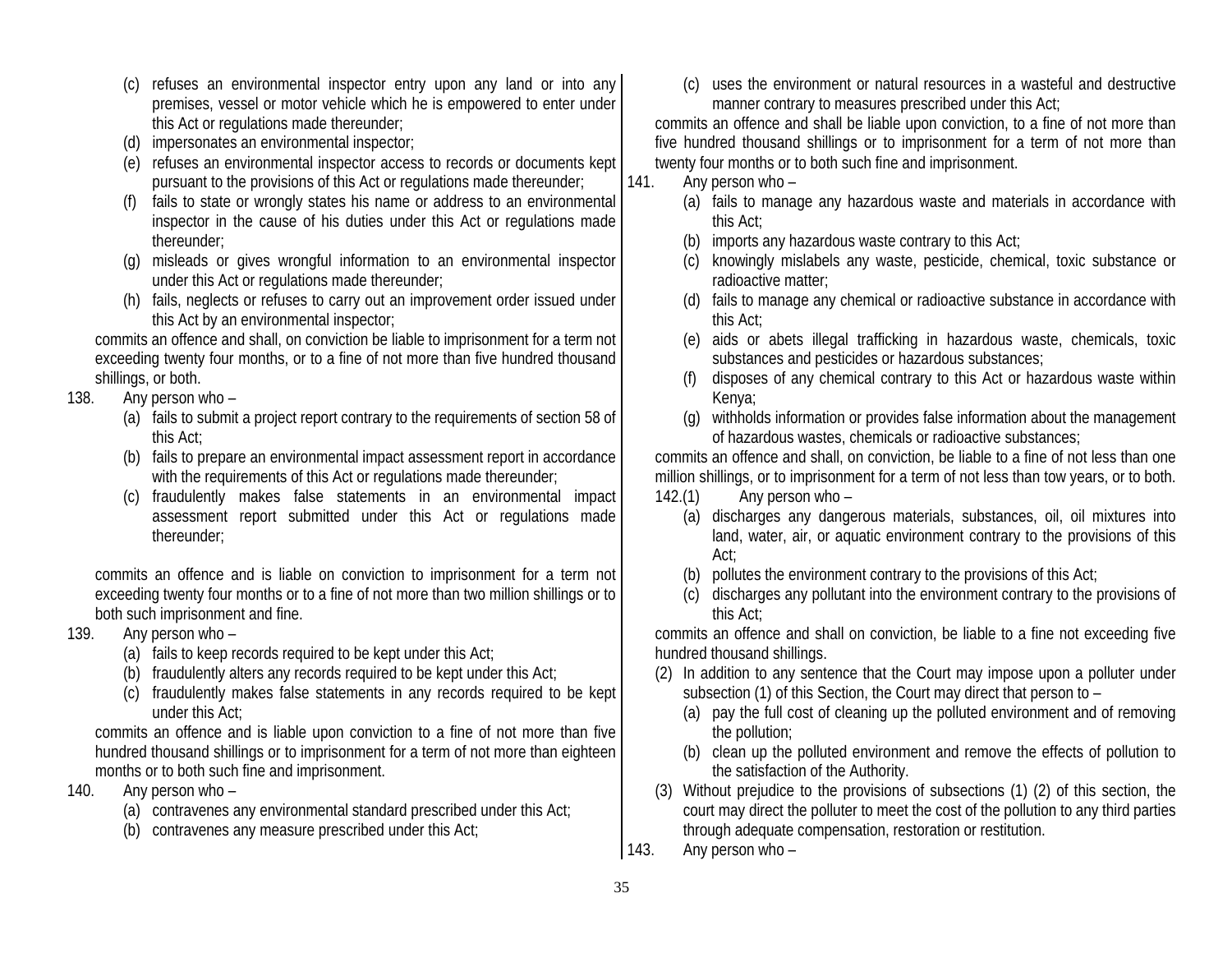(a) Fails, neglects or refuses to comply with an environmental restoration order made under this Act; (b) fails, neglects or refuses to comply with an environmental easement, issued under this Act; (c) fails, neglects or refuses to comply with an environmental conservation order made under this Act; commits an offence and shall on conviction, be liable to imprisonment for a term not exceeding twelve months, or to a fine not exceeding five hundred thousand shillings, or to both. 144. Any person who commits an offence against any provision of this Act or of regulations made thereunder for which no other penalty is specifically provided is liable, upon conviction, to imprisonment for a term of not more than eighteen months or to a fine of not more than three hundred and fifty thousand shillings or to both such fine and imprisonment. 145.(1) When an offence against this Act, is committed by a body corporate, the body | 147.(1) The Minister may, on the recommendation of the Authority and upon corporate and every director or office of the body corporate who had knowledge of the commission of the offence and who did not exercise due diligence, efficiency and economy to ensure compliance with this Act, shall be guilty of an offence. (2) Where an offence is committed under this Act by a partnership, every partner or officer of the partnership who had knowledge or who should have had knowledge of the commission of the offence and who did not exercise due diligence, efficiency and economy to ensure compliance with this Act, commits an offence. (3) A person shall be personally liable for an offence against this Act, whether committed by him on his own account or as an agent or servant of another 148. person. (4) An employer or principal shall be liable for an offence committed by an employee or agent against this Act, unless the employer or principal proves that the offence was committed against his express or standing directions. 146.(1) The Court before which a person is charged for an offence under this Act or any regulations made thereunder may, in addition to any other order:- (a) upon the conviction of the accused; or (b) if it is satisfied that an offence was committed notwithstanding that no person has been convicted of the offence; order that the substance, motor vehicle, equipment and appliance or other thing by means whereof the offence concerned was committed or which was used in the commission of the offence be forfeited to the State and be disposed of as the court may direct. (2) In making the order to forfeit under subsection (1) the Court may also order that the cost of disposing of the substance, motor vehicle, equipment, appliance or any other thing provided for in that subsection be borne by the person convicted thereunder. (3) The Court may further order that any licence, permit or any authorisation given under this Act, and to which the offence relates, be cancelled. (4) The Court may further issue an order requiring that a convicted person restores at his own cost, the environment to as near as it may be to its original state prior to the offence. (5) The Court may in addition issue an environmental restoration order against the person convicted in accordance with the provisions of this Act. **PART XIV – REGULATIONS** consultation with the relevant lead agencies, make regulations prescribing for matters that are required or permitted by this Act to be prescribed or are necessary or convenient to be prescribed for giving full effect to the provisions of this this and the control of the control of the control of the control of the control of the control of the control of the control of the control of the control of the control of the control of the control of the contro Regulations made under subsection (2) may – (a) make provisions for the issue, amendment and revocation of any licence; (b) provide for the charging of fees and levying of charges; (c) adopt wholly or in part or with modifications any rules, standards, guidelines, regulations, by-laws, codes, instructions, specifications, or administrative procedures prescribed by any lead agency either in force at the time of prescription or publication or as amended from time. Any written law, in force immediately before the coming into force of this Act, relating to the management of the environment shall have effect subject to modifications as may be necessary to give effect to this Act, and where the provisions of any such law conflict with any provisions of this Act, the provisions of this Act shall prevail. **FIRST SCHEDULE (s.4(1)(b), 29(1)(c), (3)(b), 37(1)(b))**  Agriculture. Economic Planning and Development. Education. Energy.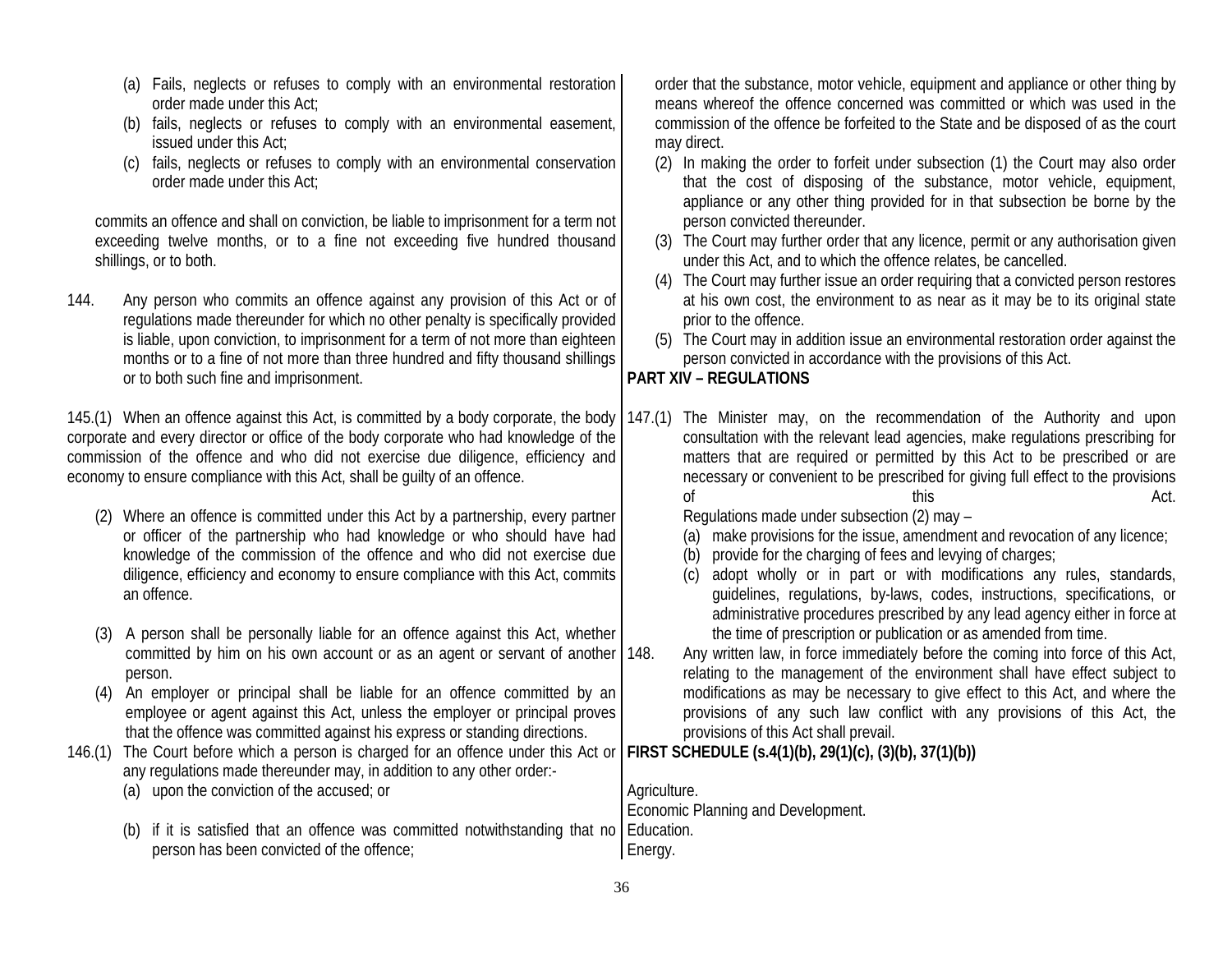| Environment.<br>Finance.<br>Fisheries.<br>Foreign Affairs.<br>Health.<br>Industry.<br>Law or Law Enforcement.<br>Local Government.<br>Natural Resources.<br>Public Administration.<br>Public Works.<br>Research and Technology. | 5.<br>6. | (d) drilling for the purpose of utilising ground water resources including geothermal<br>energy.<br>Aerial spraying.<br>Mining, including quarrying and open-cast extraction of -<br>(a) precious metals;<br>(b) gemstones;<br>metalliferous ores;<br>(c)<br>(d)<br>coal;<br>(e)<br>phosphates;<br>limestone and dolomite;<br>(f)<br>stone and slate;<br>$\left( \mathbf{q} \right)$<br>aggregates, sand and gravel;<br>(h) |
|---------------------------------------------------------------------------------------------------------------------------------------------------------------------------------------------------------------------------------|----------|-----------------------------------------------------------------------------------------------------------------------------------------------------------------------------------------------------------------------------------------------------------------------------------------------------------------------------------------------------------------------------------------------------------------------------|
| Tourism.<br>Water Resources.                                                                                                                                                                                                    |          | (i)<br>clay;<br>(i)<br>exploitation for the production of petroleum in any form;                                                                                                                                                                                                                                                                                                                                            |
| SECOND SCHEDULE (s.58(1), (4))                                                                                                                                                                                                  |          | (k)<br>extracting<br>alluvial<br>with<br>gold<br>0f<br>use<br>mercury.<br>Forestry related activities including -<br>(a) timber harvesting;                                                                                                                                                                                                                                                                                 |
| PROJECTS TO UNDERGO ENVIRONMENTAL IMPACT ASSESSMENT                                                                                                                                                                             |          | (b) clearance of forest areas;                                                                                                                                                                                                                                                                                                                                                                                              |
| General-<br>1.                                                                                                                                                                                                                  |          | (c) reforestation and afforestation.                                                                                                                                                                                                                                                                                                                                                                                        |
| an activity out of character with its surrounding;                                                                                                                                                                              | 7.       | Agriculture including -                                                                                                                                                                                                                                                                                                                                                                                                     |
| any structure of a scale not in keeping with its surrounding;<br>(b)                                                                                                                                                            |          | large-scale agriculture;<br>(a)                                                                                                                                                                                                                                                                                                                                                                                             |
| (c) major changes in land use.<br>Urban Development including:-<br>2.                                                                                                                                                           |          | (b) use of pesticide;<br>introduction of new crops and animals;<br>(c)                                                                                                                                                                                                                                                                                                                                                      |
| (a) designation of new townships;                                                                                                                                                                                               |          | use of fertilizers;<br>(d)                                                                                                                                                                                                                                                                                                                                                                                                  |
| establishment of industrial estates;<br>(b)                                                                                                                                                                                     |          | irrigation.<br>(e)                                                                                                                                                                                                                                                                                                                                                                                                          |
| establishment or expansion of recreational areas;<br>(c)                                                                                                                                                                        | 8.       | Processing and manufacturing industries including -                                                                                                                                                                                                                                                                                                                                                                         |
| establishment or expansion of recreational townships in mountain areas,<br>(d)                                                                                                                                                  |          | (a) mineral processing, reduction of ores and minerals;                                                                                                                                                                                                                                                                                                                                                                     |
| national parks and game reserves;                                                                                                                                                                                               |          | (b) smelting and refining of ores and minerals;                                                                                                                                                                                                                                                                                                                                                                             |
| (e) shopping centres and complexes.                                                                                                                                                                                             |          | foundries;<br>(c)                                                                                                                                                                                                                                                                                                                                                                                                           |
| Transportation including -<br>3.                                                                                                                                                                                                |          | brick and earthware manufacture;<br>(d)                                                                                                                                                                                                                                                                                                                                                                                     |
| all major roads;<br>(a)                                                                                                                                                                                                         |          | cement works and lime processing;<br>(e)                                                                                                                                                                                                                                                                                                                                                                                    |
| all roads in scenic, wooded or mountainous areas and wetlands;<br>(b)                                                                                                                                                           |          | (f)<br>glass works;                                                                                                                                                                                                                                                                                                                                                                                                         |
| railway lines;<br>(c)<br>airports and airfields;                                                                                                                                                                                |          | fertilizer manufacture or processing;<br>$\left( \mathbf{q} \right)$<br>explosive plants;                                                                                                                                                                                                                                                                                                                                   |
| (d)<br>oil and gas pipelines;<br>(e)                                                                                                                                                                                            |          | (h)<br>oil refineries and petro-chemical works;<br>(i)                                                                                                                                                                                                                                                                                                                                                                      |
| water transport.<br>(f)                                                                                                                                                                                                         |          | tanning and dressing of hides and skins;<br>(j)                                                                                                                                                                                                                                                                                                                                                                             |
| Dams, rivers and water resources including -<br>4.                                                                                                                                                                              |          | abattoirs and meat-processing plants;<br>(k)                                                                                                                                                                                                                                                                                                                                                                                |
| storage dams, barrages and piers;<br>(a)                                                                                                                                                                                        |          | chemical works and process plants;<br>(1)                                                                                                                                                                                                                                                                                                                                                                                   |
| river diversions and water transfer between catchments;<br>(b)                                                                                                                                                                  |          | (m) brewing and malting;                                                                                                                                                                                                                                                                                                                                                                                                    |
| flood control schemes;<br>(c)                                                                                                                                                                                                   |          | bulk grain processing plants;<br>(n)                                                                                                                                                                                                                                                                                                                                                                                        |